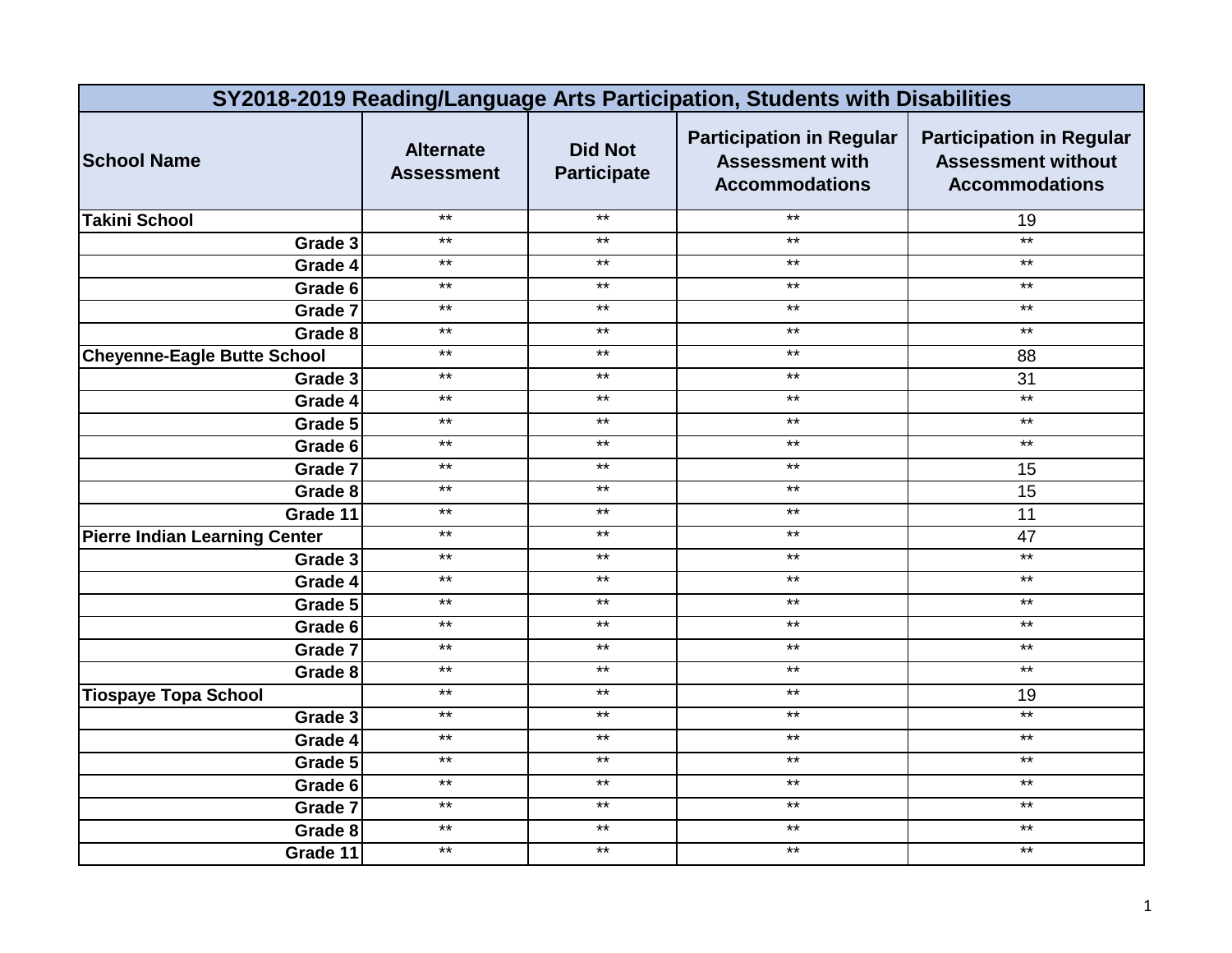|                                      | SY2018-2019 Reading/Language Arts Participation, Students with Disabilities |                                      |                                                                                    |                                                                                       |  |
|--------------------------------------|-----------------------------------------------------------------------------|--------------------------------------|------------------------------------------------------------------------------------|---------------------------------------------------------------------------------------|--|
| <b>School Name</b>                   | <b>Alternate</b><br><b>Assessment</b>                                       | <b>Did Not</b><br><b>Participate</b> | <b>Participation in Regular</b><br><b>Assessment with</b><br><b>Accommodations</b> | <b>Participation in Regular</b><br><b>Assessment without</b><br><b>Accommodations</b> |  |
| <b>Riverside Indian School</b>       | $***$                                                                       | $***$                                | $***$                                                                              | 21                                                                                    |  |
| Grade 4                              | $***$                                                                       | $***$                                | $***$                                                                              | $*$                                                                                   |  |
| Grade 5                              | $***$                                                                       | $***$                                | $***$                                                                              | $\star\star$                                                                          |  |
| Grade 6                              | $***$                                                                       | $***$                                | $***$                                                                              | $\star\star$                                                                          |  |
| Grade 7                              | $***$                                                                       | $***$                                | $***$                                                                              | $\star\star$                                                                          |  |
| Grade 8                              | $***$                                                                       | $***$                                | $***$                                                                              | $\star\star$                                                                          |  |
| Grade 11                             | $***$                                                                       | $***$                                | $\star\star$                                                                       | $\star\star$                                                                          |  |
| <b>Chemawa Indian School</b>         | $***$                                                                       | $***$                                | $***$                                                                              | 14                                                                                    |  |
| Grade 11                             | $***$                                                                       | $***$                                | $***$                                                                              | 14                                                                                    |  |
| <b>Paschal Sherman Indian School</b> | $***$                                                                       | $\star\star$                         | $***$                                                                              | 15                                                                                    |  |
| Grade 3                              | $**$                                                                        | $***$                                | $***$                                                                              | $**$                                                                                  |  |
| Grade 4                              | $***$                                                                       | $***$                                | $***$                                                                              | $***$                                                                                 |  |
| Grade 5                              | $***$                                                                       | $***$                                | $***$                                                                              | $\star\star$                                                                          |  |
| Grade 6                              | $***$                                                                       | $***$                                | $***$                                                                              | $\star\star$                                                                          |  |
| Grade 7                              | $***$                                                                       | $***$                                | $***$                                                                              | $***$                                                                                 |  |
| Grade 8                              | $***$                                                                       | $***$                                | $***$                                                                              | $***$                                                                                 |  |
| <b>Kickapoo Nation School</b>        | $***$                                                                       | $***$                                | $***$                                                                              | $***$                                                                                 |  |
| Grade 3                              | $**$                                                                        | $***$                                | $***$                                                                              | $\star\star$                                                                          |  |
| Grade 4                              | $***$                                                                       | $***$                                | $***$                                                                              | $\star\star$                                                                          |  |
| Grade 5                              | $***$                                                                       | $\star\star$                         | $***$                                                                              | $***$                                                                                 |  |
| Grade 6                              | $***$                                                                       | $***$                                | $***$                                                                              | $***$                                                                                 |  |
| Grade 7                              | $***$                                                                       | $***$                                | $***$                                                                              | $***$                                                                                 |  |
| Grade 8                              | $***$                                                                       | $***$                                | $***$                                                                              | $***$                                                                                 |  |
| Shoshone-Bannock Jr/Sr High Sch      | $***$                                                                       | $***$                                | $***$                                                                              | 15                                                                                    |  |
| Grade 7                              | $***$                                                                       | $***$                                | $***$                                                                              | $***$                                                                                 |  |
| Grade 8                              | $***$                                                                       | $\star\star$                         | $***$                                                                              | $\star\star$                                                                          |  |
| Grade 10                             | $***$                                                                       | $***$                                | $***$                                                                              | $*$                                                                                   |  |
| <b>Coeur d' Alene Tribal School</b>  | $***$                                                                       | $***$                                | $***$                                                                              | 24                                                                                    |  |
| Grade 3                              | $***$                                                                       | $\star\star$                         | $***$                                                                              | $***$                                                                                 |  |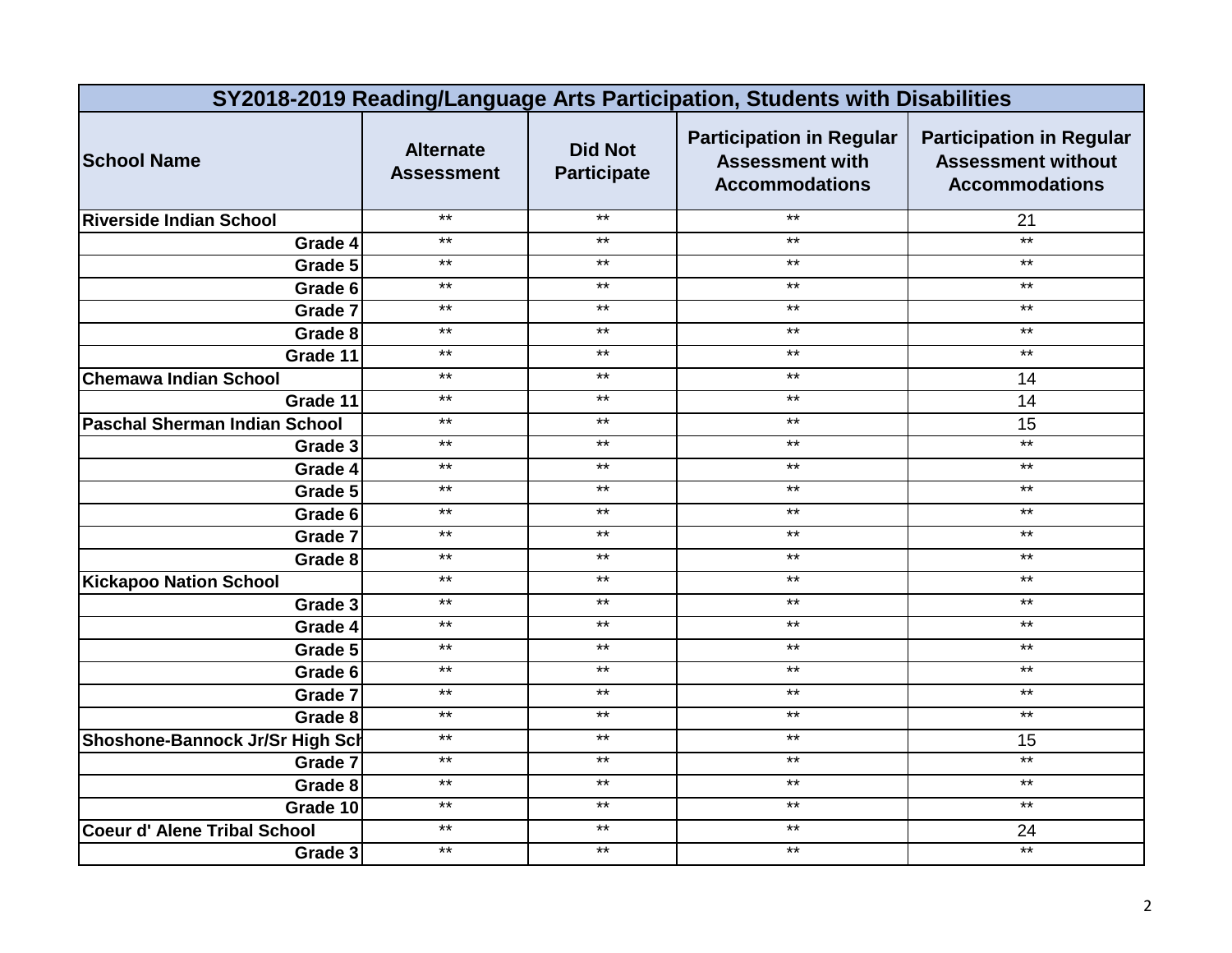|                                     | SY2018-2019 Reading/Language Arts Participation, Students with Disabilities |                                      |                                                                                    |                                                                                       |  |
|-------------------------------------|-----------------------------------------------------------------------------|--------------------------------------|------------------------------------------------------------------------------------|---------------------------------------------------------------------------------------|--|
| <b>School Name</b>                  | <b>Alternate</b><br><b>Assessment</b>                                       | <b>Did Not</b><br><b>Participate</b> | <b>Participation in Regular</b><br><b>Assessment with</b><br><b>Accommodations</b> | <b>Participation in Regular</b><br><b>Assessment without</b><br><b>Accommodations</b> |  |
| Grade 4                             | $***$                                                                       | $***$                                | $***$                                                                              | $***$                                                                                 |  |
| Grade 5                             | $***$                                                                       | $***$                                | $***$                                                                              | $***$                                                                                 |  |
| Grade 6                             | $***$                                                                       | $***$                                | $***$                                                                              | $\star\star$                                                                          |  |
| Grade 7                             | $***$                                                                       | $\star\star$                         | $***$                                                                              | $\star\star$                                                                          |  |
| Grade 8                             | $***$                                                                       | $\star\star$                         | $\star\star$                                                                       | $\star\star$                                                                          |  |
| <b>American Horse School</b>        | $***$                                                                       | $***$                                | $***$                                                                              | 25                                                                                    |  |
| Grade 3                             | $***$                                                                       | $\star\star$                         | $\star\star$                                                                       | $*$                                                                                   |  |
| Grade 4                             | $***$                                                                       | $***$                                | $***$                                                                              | $***$                                                                                 |  |
| Grade 5                             | $***$                                                                       | $***$                                | $***$                                                                              | $***$                                                                                 |  |
| Grade 6                             | $***$                                                                       | $\star\star$                         | $\star\star$                                                                       | $***$                                                                                 |  |
| Grade 7                             | $**$                                                                        | $***$                                | $***$                                                                              | $\star\star$                                                                          |  |
| Grade 8                             | $***$                                                                       | $***$                                | $***$                                                                              | $\star\star$                                                                          |  |
| <b>Little Wound School</b>          | $***$                                                                       | $***$                                | $***$                                                                              | 57                                                                                    |  |
| Grade 3                             | $***$                                                                       | $\star\star$                         | $***$                                                                              | $***$                                                                                 |  |
| Grade 4                             | $***$                                                                       | $***$                                | $***$                                                                              | $***$                                                                                 |  |
| Grade 5                             | $***$                                                                       | $***$                                | $***$                                                                              | $\star\star$                                                                          |  |
| Grade 6                             | $***$                                                                       | $***$                                | $***$                                                                              | $***$                                                                                 |  |
| Grade 7                             | $**$                                                                        | $***$                                | $***$                                                                              | $\star\star$                                                                          |  |
| Grade 8                             | $***$                                                                       | $***$                                | $***$                                                                              | $\star\star$                                                                          |  |
| Grade 11                            | $***$                                                                       | $\star\star$                         | $***$                                                                              | $***$                                                                                 |  |
| <b>Wounded Knee District School</b> | $***$                                                                       | $***$                                | $***$                                                                              | 15                                                                                    |  |
| Grade 3                             | $***$                                                                       | $***$                                | $***$                                                                              | $***$                                                                                 |  |
| Grade 4                             | $***$                                                                       | $***$                                | $***$                                                                              | $\star\star$                                                                          |  |
| Grade 5                             | $*$                                                                         | $***$                                | $***$                                                                              | $***$                                                                                 |  |
| Grade 6                             | $***$                                                                       | $***$                                | $***$                                                                              | $***$                                                                                 |  |
| Grade 7                             | $***$                                                                       | $\star\star$                         | $***$                                                                              | $\star\star$                                                                          |  |
| Grade 8                             | $***$                                                                       | $***$                                | $***$                                                                              | $*$                                                                                   |  |
| <b>Loneman Day School</b>           | $***$                                                                       | $***$                                | $***$                                                                              | 28                                                                                    |  |
| Grade 3                             | $***$                                                                       | $***$                                | $***$                                                                              | $\star\star$                                                                          |  |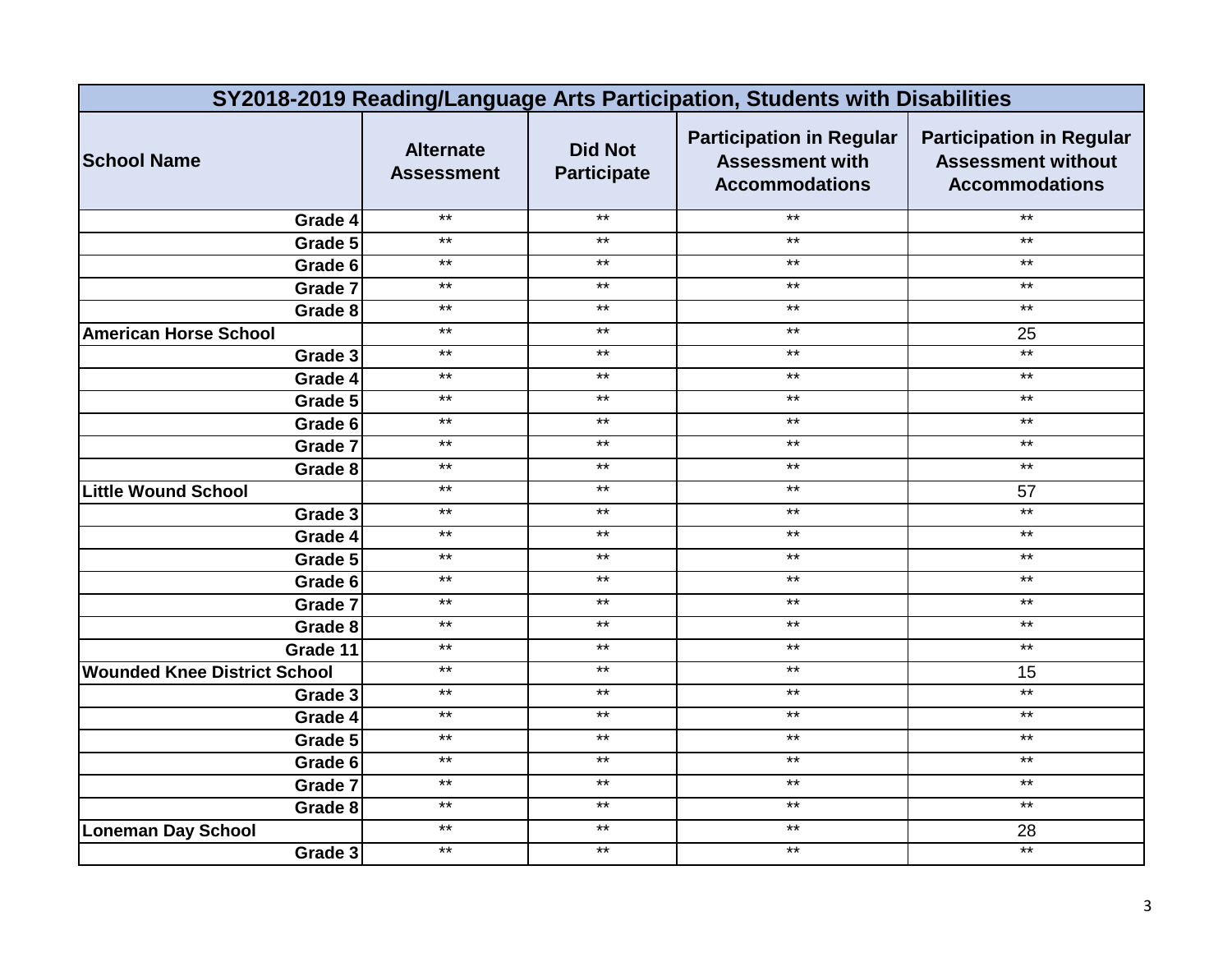|                                 | SY2018-2019 Reading/Language Arts Participation, Students with Disabilities |                                      |                                                                                    |                                                                                       |  |
|---------------------------------|-----------------------------------------------------------------------------|--------------------------------------|------------------------------------------------------------------------------------|---------------------------------------------------------------------------------------|--|
| <b>School Name</b>              | <b>Alternate</b><br><b>Assessment</b>                                       | <b>Did Not</b><br><b>Participate</b> | <b>Participation in Regular</b><br><b>Assessment with</b><br><b>Accommodations</b> | <b>Participation in Regular</b><br><b>Assessment without</b><br><b>Accommodations</b> |  |
| Grade 4                         | $***$                                                                       | $***$                                | $***$                                                                              | $***$                                                                                 |  |
| Grade 5                         | $***$                                                                       | $***$                                | $***$                                                                              | $***$                                                                                 |  |
| Grade 6                         | $***$                                                                       | $***$                                | $***$                                                                              | $\star\star$                                                                          |  |
| Grade 7                         | $\star\star$                                                                | $\star\star$                         | $***$                                                                              | $\star\star$                                                                          |  |
| Grade 8                         | $\star\star$                                                                | $\star\star$                         | $\star\star$                                                                       | $\star\star$                                                                          |  |
| <b>Pine Ridge School</b>        | $***$                                                                       | $***$                                | $***$                                                                              | 36                                                                                    |  |
| Grade 3                         | $\star\star$                                                                | $\star\star$                         | $\star\star$                                                                       | $*$                                                                                   |  |
| Grade 4                         | $***$                                                                       | $***$                                | $***$                                                                              | $***$                                                                                 |  |
| Grade 5                         | $***$                                                                       | $***$                                | $***$                                                                              | $***$                                                                                 |  |
| Grade 6                         | $\star\star$                                                                | $***$                                | $\star\star$                                                                       | $***$                                                                                 |  |
| Grade 7                         | $**$                                                                        | $***$                                | $***$                                                                              | $\star\star$                                                                          |  |
| Grade 8                         | $***$                                                                       | $***$                                | $\star\star$                                                                       | $\star\star$                                                                          |  |
| Grade 11                        | $***$                                                                       | $\star\star$                         | $\star\star$                                                                       | $\star\star$                                                                          |  |
| <b>Porcupine Day School</b>     | $***$                                                                       | $\star\star$                         | $***$                                                                              | 21                                                                                    |  |
| Grade 3                         | $***$                                                                       | $***$                                | $***$                                                                              | $***$                                                                                 |  |
| Grade 4                         | $***$                                                                       | $***$                                | $***$                                                                              | $\star\star$                                                                          |  |
| Grade 5                         | $***$                                                                       | $***$                                | $***$                                                                              | $***$                                                                                 |  |
| Grade 6                         | $*$                                                                         | $***$                                | $***$                                                                              | $\star\star$                                                                          |  |
| Grade 7                         | $***$                                                                       | $***$                                | $***$                                                                              | $\star\star$                                                                          |  |
| Grade 8                         | $***$                                                                       | $\star\star$                         | $***$                                                                              | $***$                                                                                 |  |
| <b>Crazy Horse School</b>       | $***$                                                                       | $***$                                | $***$                                                                              | 23                                                                                    |  |
| Grade 3                         | $***$                                                                       | $***$                                | $***$                                                                              | $***$                                                                                 |  |
| Grade 4                         | $***$                                                                       | $***$                                | $***$                                                                              | $\star\star$                                                                          |  |
| Grade 5                         | $*$                                                                         | $***$                                | $***$                                                                              | $***$                                                                                 |  |
| Grade 6                         | $***$                                                                       | $***$                                | $***$                                                                              | $***$                                                                                 |  |
| Grade 7                         | $\star\star$                                                                | $\star\star$                         | $***$                                                                              | $\star\star$                                                                          |  |
| Grade 8                         | $***$                                                                       | $***$                                | $***$                                                                              | $***$                                                                                 |  |
| Grade 11                        | $***$                                                                       | $***$                                | $***$                                                                              | $***$                                                                                 |  |
| <b>St Francis Indian School</b> | $***$                                                                       | $***$                                | $***$                                                                              | 77                                                                                    |  |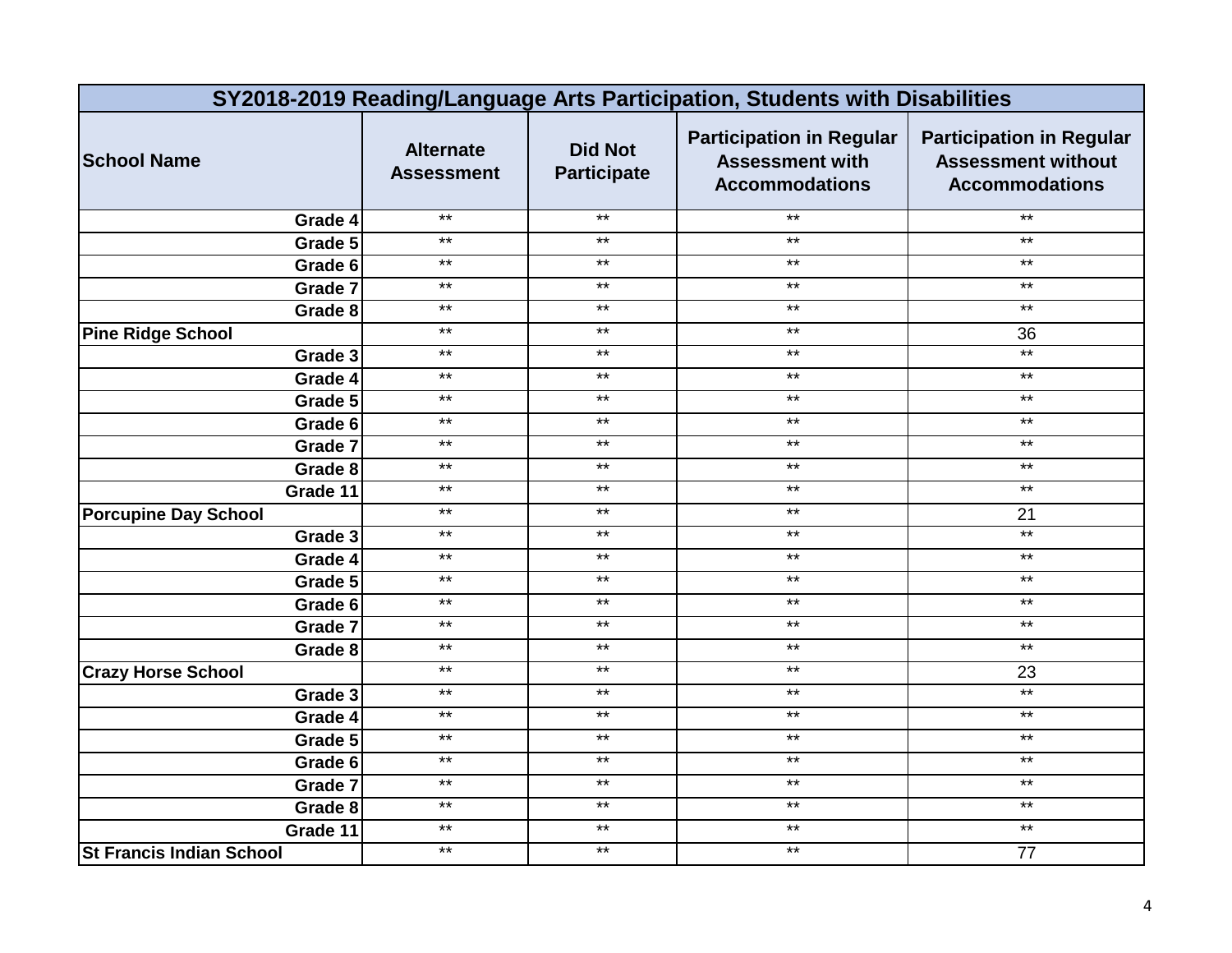|                                  | SY2018-2019 Reading/Language Arts Participation, Students with Disabilities |                                      |                                                                                    |                                                                                       |  |
|----------------------------------|-----------------------------------------------------------------------------|--------------------------------------|------------------------------------------------------------------------------------|---------------------------------------------------------------------------------------|--|
| <b>School Name</b>               | <b>Alternate</b><br><b>Assessment</b>                                       | <b>Did Not</b><br><b>Participate</b> | <b>Participation in Regular</b><br><b>Assessment with</b><br><b>Accommodations</b> | <b>Participation in Regular</b><br><b>Assessment without</b><br><b>Accommodations</b> |  |
| Grade 3                          | $***$                                                                       | $***$                                | $***$                                                                              | 11                                                                                    |  |
| Grade 4                          | $***$                                                                       | $***$                                | $\star\star$                                                                       | $*$                                                                                   |  |
| Grade 5                          | $***$                                                                       | $***$                                | $***$                                                                              | 18                                                                                    |  |
| Grade 6                          | $***$                                                                       | $***$                                | $***$                                                                              | $\star\star$                                                                          |  |
| Grade 7                          | $\star\star$                                                                | $***$                                | $***$                                                                              | 15                                                                                    |  |
| Grade 8                          | $***$                                                                       | $***$                                | $***$                                                                              | $*$                                                                                   |  |
| Grade 11                         | $***$                                                                       | $\star\star$                         | $***$                                                                              | $***$                                                                                 |  |
| <b>Marty Indian School</b>       | $***$                                                                       | $***$                                | $***$                                                                              | 13                                                                                    |  |
| Grade 3                          | $\star\star$                                                                | $\star\star$                         | $***$                                                                              | $\star\star$                                                                          |  |
| Grade 4                          | $*$                                                                         | $***$                                | $***$                                                                              | $*$                                                                                   |  |
| Grade 5                          | $**$                                                                        | $***$                                | $***$                                                                              | $***$                                                                                 |  |
| Grade 6                          | $***$                                                                       | $\star\star$                         | $\star\star$                                                                       | $\star\star$                                                                          |  |
| Grade 7                          | $***$                                                                       | $***$                                | $***$                                                                              | $\star\star$                                                                          |  |
| Grade 8                          | $***$                                                                       | $***$                                | $***$                                                                              | $\star\star$                                                                          |  |
| Grade 11                         | $***$                                                                       | $***$                                | $***$                                                                              | $***$                                                                                 |  |
| Grade 12                         | $***$                                                                       | $***$                                | $***$                                                                              | $***$                                                                                 |  |
| <b>Enemy Swim Day School</b>     | $***$                                                                       | $***$                                | $***$                                                                              | 28                                                                                    |  |
| Grade 3                          | $\star\star$                                                                | $***$                                | $***$                                                                              | $\star\star$                                                                          |  |
| Grade 4                          | $***$                                                                       | $\star\star$                         | $\star\star$                                                                       | $\star\star$                                                                          |  |
| Grade 5                          | $*$                                                                         | $\star\star$                         | $***$                                                                              | $\star\star$                                                                          |  |
| Grade 6                          | $***$                                                                       | $\star\star$                         | $\star\star$                                                                       | $\star\star$                                                                          |  |
| Grade 7                          | $***$                                                                       | $\star\star$                         | $\star\star$                                                                       | $***$                                                                                 |  |
| Grade 8                          | $***$                                                                       | $***$                                | $\star\star$                                                                       | $\star\star$                                                                          |  |
| <b>Tiospa Zina Tribal School</b> | $***$                                                                       | $***$                                | $***$                                                                              | 56                                                                                    |  |
| Grade 3                          | $\star\star$                                                                | $\star\star$                         | $\star\star$                                                                       | $*$                                                                                   |  |
| Grade 4                          | $***$                                                                       | $\star\star$                         | $\star\star$                                                                       | $\star\star$                                                                          |  |
| Grade 5                          | $***$                                                                       | $***$                                | $***$                                                                              | $\star\star$                                                                          |  |
| Grade 6                          | $***$                                                                       | $***$                                | $***$                                                                              | $***$                                                                                 |  |
| Grade 7                          | $***$                                                                       | $***$                                | $***$                                                                              | 11                                                                                    |  |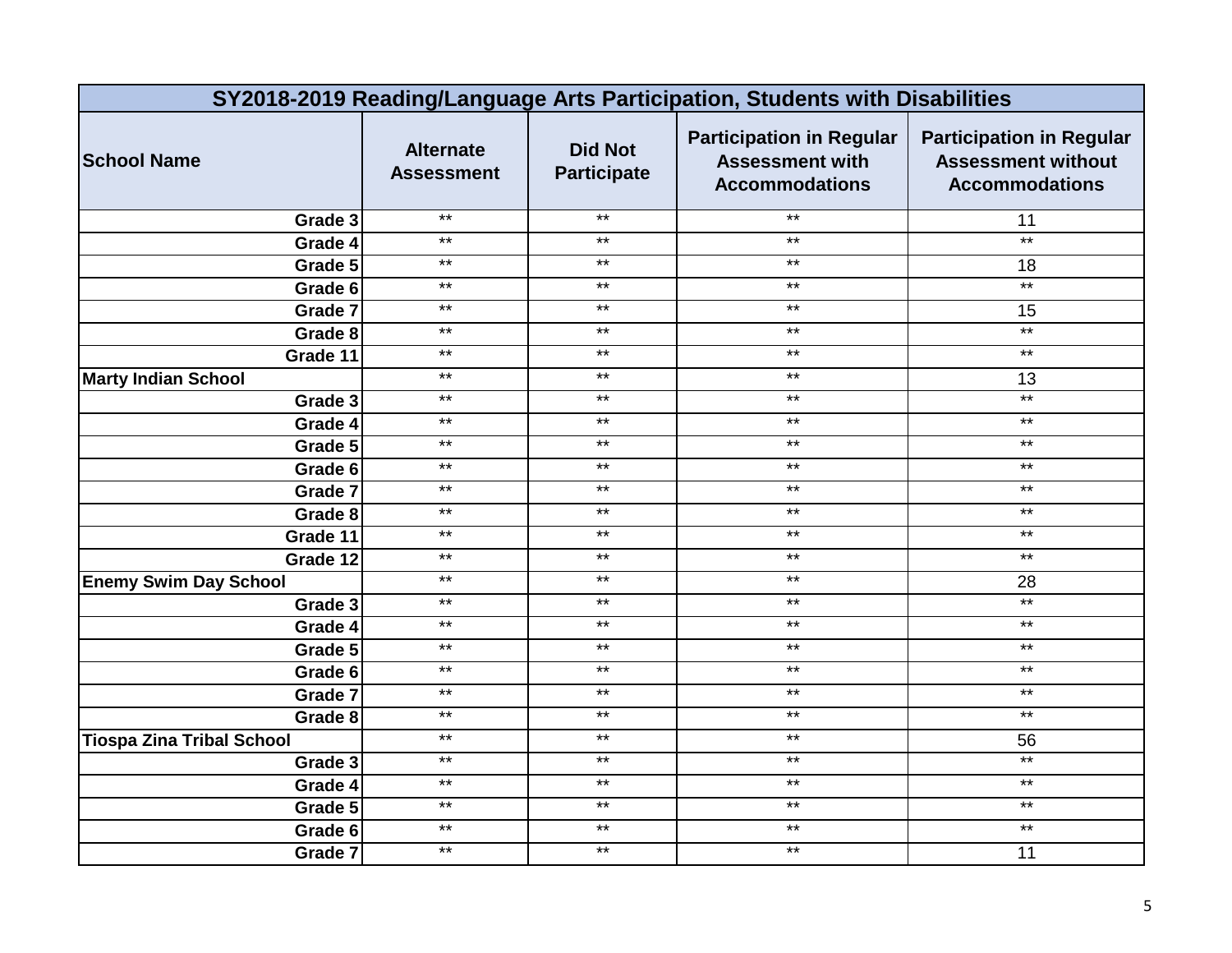|                                       |                                       |                                      | SY2018-2019 Reading/Language Arts Participation, Students with Disabilities        |                                                                                       |
|---------------------------------------|---------------------------------------|--------------------------------------|------------------------------------------------------------------------------------|---------------------------------------------------------------------------------------|
| <b>School Name</b>                    | <b>Alternate</b><br><b>Assessment</b> | <b>Did Not</b><br><b>Participate</b> | <b>Participation in Regular</b><br><b>Assessment with</b><br><b>Accommodations</b> | <b>Participation in Regular</b><br><b>Assessment without</b><br><b>Accommodations</b> |
| Grade 8                               | $***$                                 | $***$                                | $***$                                                                              | $\star\star$                                                                          |
| Grade 11                              | $***$                                 | $***$                                | $***$                                                                              | 11                                                                                    |
| <b>Tate Topa Tribal School</b>        | $***$                                 | $***$                                | $***$                                                                              | 37                                                                                    |
| Grade 3                               | $***$                                 | $***$                                | $***$                                                                              | $*$                                                                                   |
| Grade 4                               | $***$                                 | $***$                                | $\star\star$                                                                       | $\star\star$                                                                          |
| Grade 5                               | $***$                                 | $***$                                | $\star\star$                                                                       | $\star\star$                                                                          |
| Grade 6                               | $***$                                 | $\star\star$                         | $\star\star$                                                                       | $\star\star$                                                                          |
| Grade 7                               | $***$                                 | $***$                                | $***$                                                                              | $***$                                                                                 |
| Grade 8                               | $\star\star$                          | $\star\star$                         | $\star\star$                                                                       | $***$                                                                                 |
| <b>Jones Academy</b>                  | $***$                                 | $***$                                | $\star\star$                                                                       | $***$                                                                                 |
| Grade 3                               | $**$                                  | $***$                                | $***$                                                                              | $\star\star$                                                                          |
| Grade 4                               | $\star\star$                          | $***$                                | $***$                                                                              | $***$                                                                                 |
| Grade 5                               | $***$                                 | $***$                                | $***$                                                                              | $\star\star$                                                                          |
| Grade 6                               | $***$                                 | $***$                                | $***$                                                                              | $***$                                                                                 |
| <b>Rock Creek Grant School</b>        | $***$                                 | $***$                                | $***$                                                                              | $\star\star$                                                                          |
| Grade 3                               | $***$                                 | $\star\star$                         | $***$                                                                              | $***$                                                                                 |
| Grade 4                               | $***$                                 | $***$                                | $***$                                                                              | $***$                                                                                 |
| Grade 5                               | $***$                                 | $***$                                | $***$                                                                              | $\star\star$                                                                          |
| Grade 6                               | $***$                                 | $***$                                | $***$                                                                              | $***$                                                                                 |
| Grade 7                               | $***$                                 | $***$                                | $***$                                                                              | $\star\star$                                                                          |
| Grade 8                               | $***$                                 | $***$                                | $***$                                                                              | $\star\star$                                                                          |
| <b>Little Eagle Grant School</b>      | $***$                                 | 16                                   | $***$                                                                              | $***$                                                                                 |
| Grade 3                               | $***$                                 | $***$                                | $***$                                                                              | $\star\star$                                                                          |
| Grade 4                               | $*$                                   | $\star\star$                         | $***$                                                                              | $\star\star$                                                                          |
| Grade 5                               | $*$                                   | $***$                                | $***$                                                                              | $\star\star$                                                                          |
| Grade 6                               | $***$                                 | $\star\star$                         | $\star\star$                                                                       | $\star\star$                                                                          |
| Grade 7                               | $\star\star$                          | $\star\star$                         | $\star\star$                                                                       | $\star\star$                                                                          |
| Grade 8                               | $***$                                 | $***$                                | $***$                                                                              | $***$                                                                                 |
| <b>Standing Rock Community School</b> | $\star\star$                          | $\star\star$                         | $\star\star$                                                                       | 52                                                                                    |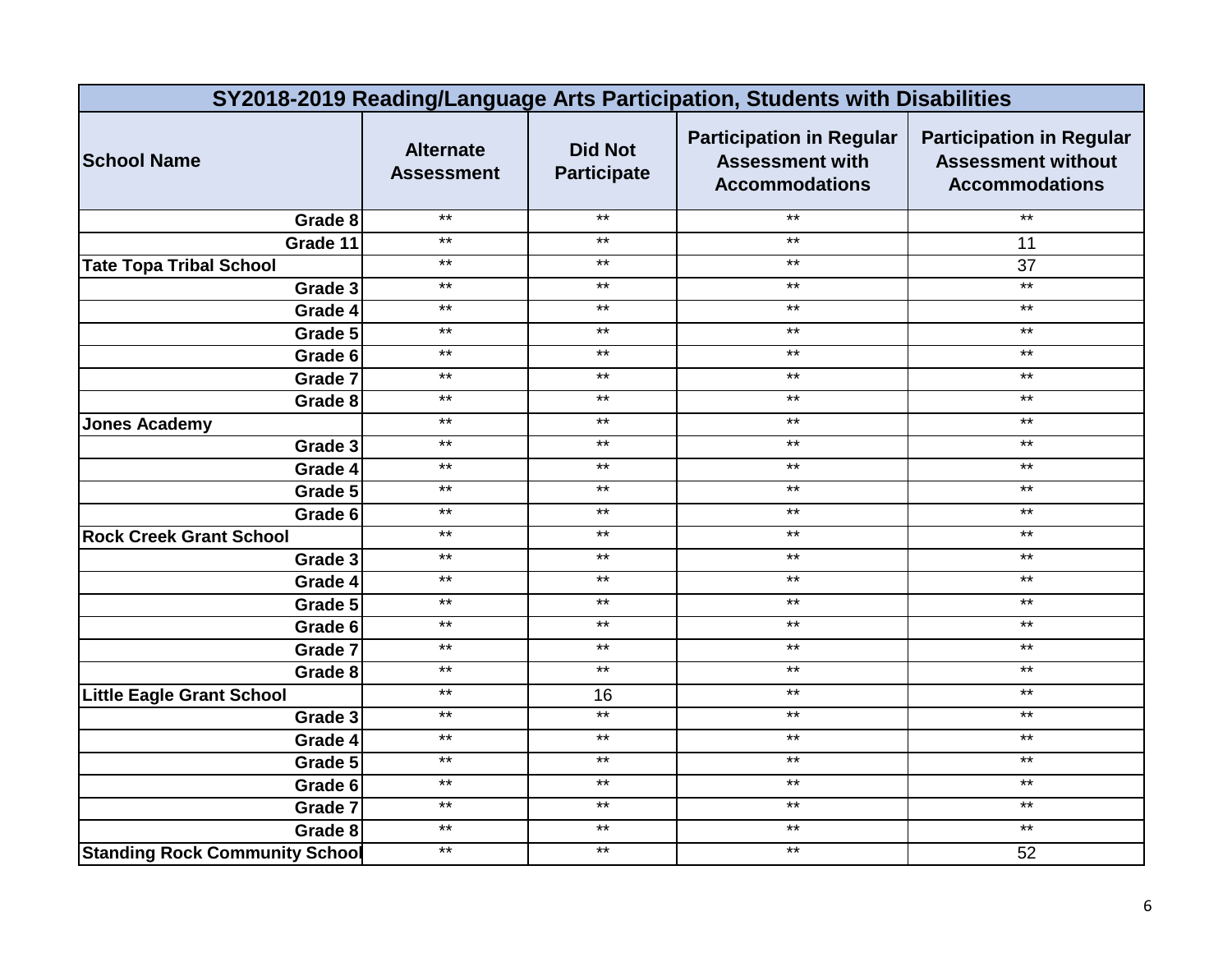|                                       | SY2018-2019 Reading/Language Arts Participation, Students with Disabilities |                                      |                                                                                    |                                                                                       |  |
|---------------------------------------|-----------------------------------------------------------------------------|--------------------------------------|------------------------------------------------------------------------------------|---------------------------------------------------------------------------------------|--|
| <b>School Name</b>                    | <b>Alternate</b><br><b>Assessment</b>                                       | <b>Did Not</b><br><b>Participate</b> | <b>Participation in Regular</b><br><b>Assessment with</b><br><b>Accommodations</b> | <b>Participation in Regular</b><br><b>Assessment without</b><br><b>Accommodations</b> |  |
| Grade 3                               | $***$                                                                       | $***$                                | $***$                                                                              | $***$                                                                                 |  |
| Grade 4                               | $***$                                                                       | $***$                                | $***$                                                                              | $***$                                                                                 |  |
| Grade 5                               | $***$                                                                       | $***$                                | $***$                                                                              | 13                                                                                    |  |
| Grade 6                               | $***$                                                                       | $***$                                | $***$                                                                              | $***$                                                                                 |  |
| Grade 7                               | $\star\star$                                                                | $***$                                | $***$                                                                              | $***$                                                                                 |  |
| Grade 8                               | $***$                                                                       | $***$                                | $***$                                                                              | $***$                                                                                 |  |
| Grade 9                               | $***$                                                                       | $\star\star$                         | $***$                                                                              | $\star\star$                                                                          |  |
| Grade 10                              | $***$                                                                       | $***$                                | $***$                                                                              | $***$                                                                                 |  |
| <b>Theodore Jamerson Elementary S</b> | $***$                                                                       | $\star\star$                         | $***$                                                                              | 19                                                                                    |  |
| Grade 3                               | $*$                                                                         | $***$                                | $***$                                                                              | $*$                                                                                   |  |
| Grade 4                               | $**$                                                                        | $***$                                | $***$                                                                              | $***$                                                                                 |  |
| Grade 5                               | $***$                                                                       | $\star\star$                         | $\star\star$                                                                       | $\star\star$                                                                          |  |
| Grade 6                               | $***$                                                                       | $***$                                | $***$                                                                              | $***$                                                                                 |  |
| <b>Quileute Tribal School</b>         | $***$                                                                       | $***$                                | $***$                                                                              | 23                                                                                    |  |
| Grade 3                               | $***$                                                                       | $***$                                | $***$                                                                              | $***$                                                                                 |  |
| Grade 4                               | $***$                                                                       | $***$                                | $***$                                                                              | $\star\star$                                                                          |  |
| Grade 5                               | $***$                                                                       | $***$                                | $***$                                                                              | $\star\star$                                                                          |  |
| Grade 6                               | $\star\star$                                                                | $***$                                | $***$                                                                              | $***$                                                                                 |  |
| Grade 7                               | $***$                                                                       | $\star\star$                         | $\star\star$                                                                       | $\star\star$                                                                          |  |
| Grade 8                               | $*$                                                                         | $\star\star$                         | $***$                                                                              | $\star\star$                                                                          |  |
| Grade 10                              | $***$                                                                       | $***$                                | $***$                                                                              | $\star\star$                                                                          |  |
| Grade 11                              | $***$                                                                       | $\star\star$                         | $***$                                                                              | $***$                                                                                 |  |
| Wa He Lut Indian School               | $***$                                                                       | $***$                                | $***$                                                                              | 13                                                                                    |  |
| Grade 3                               | $***$                                                                       | $***$                                | $***$                                                                              | $***$                                                                                 |  |
| Grade 4                               | $\star\star$                                                                | $\star\star$                         | $\star\star$                                                                       | $\star\star$                                                                          |  |
| Grade 5                               | $***$                                                                       | $***$                                | $***$                                                                              | $\star\star$                                                                          |  |
| Grade 6                               | $***$                                                                       | $***$                                | $***$                                                                              | $\star\star$                                                                          |  |
| Grade 7                               | $***$                                                                       | $***$                                | $***$                                                                              | $***$                                                                                 |  |
| Grade 8                               | $***$                                                                       | $***$                                | $***$                                                                              | $\star\star$                                                                          |  |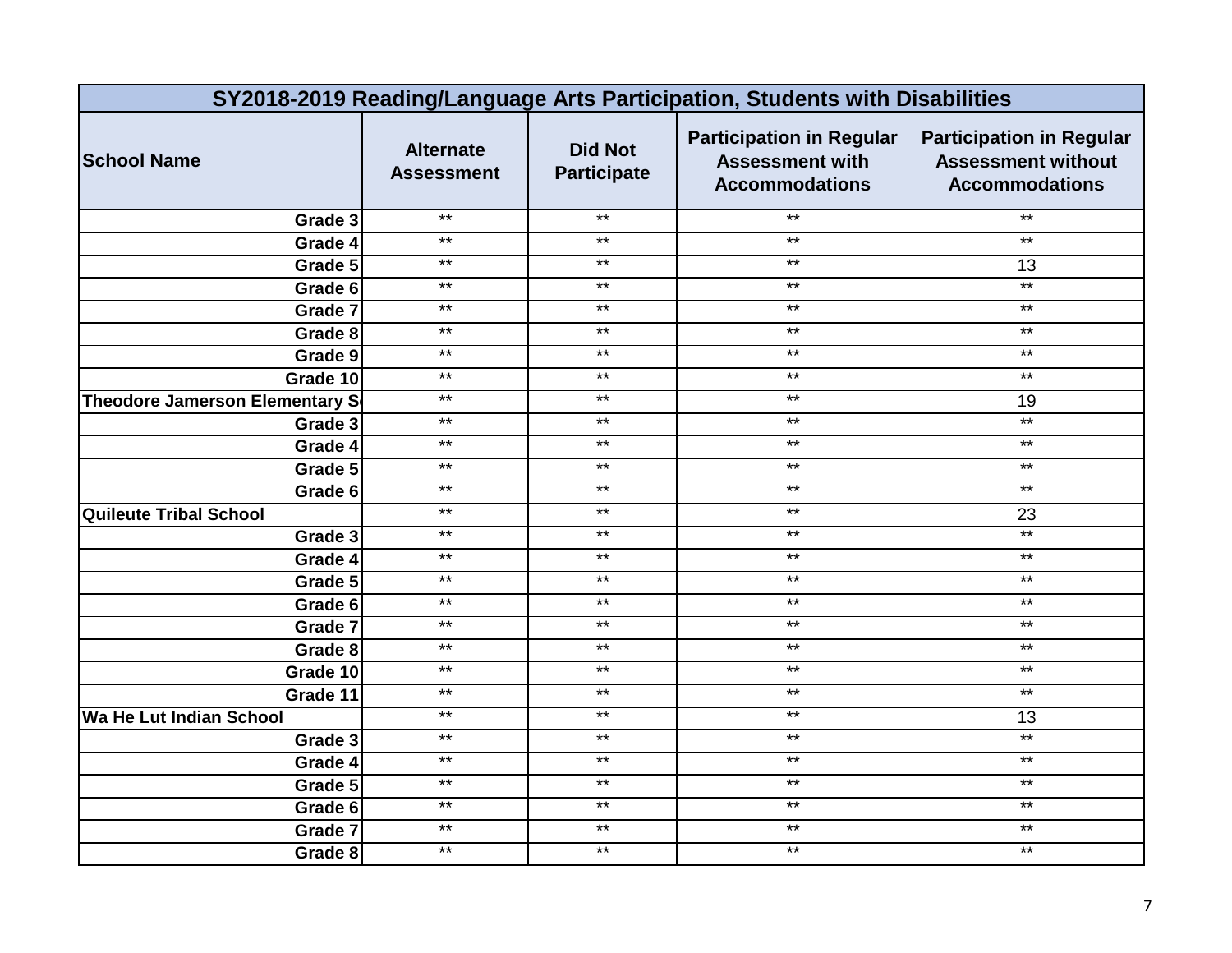|                                   | SY2018-2019 Reading/Language Arts Participation, Students with Disabilities |                                      |                                                                                    |                                                                                       |  |
|-----------------------------------|-----------------------------------------------------------------------------|--------------------------------------|------------------------------------------------------------------------------------|---------------------------------------------------------------------------------------|--|
| <b>School Name</b>                | <b>Alternate</b><br><b>Assessment</b>                                       | <b>Did Not</b><br><b>Participate</b> | <b>Participation in Regular</b><br><b>Assessment with</b><br><b>Accommodations</b> | <b>Participation in Regular</b><br><b>Assessment without</b><br><b>Accommodations</b> |  |
| <b>Lummi Tribal School System</b> | $***$                                                                       | $***$                                | $***$                                                                              | 44                                                                                    |  |
| Grade 3                           | $***$                                                                       | $***$                                | $***$                                                                              | $***$                                                                                 |  |
| Grade 4                           | $***$                                                                       | $***$                                | $***$                                                                              | $\star\star$                                                                          |  |
| Grade 5                           | $***$                                                                       | $***$                                | $***$                                                                              | $***$                                                                                 |  |
| Grade 6                           | $***$                                                                       | $***$                                | $***$                                                                              | $\star\star$                                                                          |  |
| Grade 7                           | $***$                                                                       | $***$                                | $***$                                                                              | $\star\star$                                                                          |  |
| Grade 8                           | $***$                                                                       | $***$                                | $***$                                                                              | 11                                                                                    |  |
| <b>Chief Leschi School</b>        | $***$                                                                       | $***$                                | $***$                                                                              | 62                                                                                    |  |
| Grade 3                           | $***$                                                                       | $\star\star$                         | $***$                                                                              | $***$                                                                                 |  |
| Grade 4                           | $***$                                                                       | $***$                                | $***$                                                                              | 13                                                                                    |  |
| Grade 5                           | $**$                                                                        | $\star\star$                         | $*$                                                                                | $\overline{11}$                                                                       |  |
| Grade 6                           | $***$                                                                       | $***$                                | $***$                                                                              | $\star\star$                                                                          |  |
| Grade 7                           | $***$                                                                       | $***$                                | $***$                                                                              | $\star\star$                                                                          |  |
| Grade 8                           | $***$                                                                       | $***$                                | $***$                                                                              | $\star\star$                                                                          |  |
| Grade 10                          | $***$                                                                       | $***$                                | $***$                                                                              | $***$                                                                                 |  |
| Grade 11                          | $\star\star$                                                                | $\star\star$                         | $\star\star$                                                                       | $***$                                                                                 |  |
| <b>Muckleshoot Tribal School</b>  | $***$                                                                       | $***$                                | $***$                                                                              | 66                                                                                    |  |
| Grade 3                           | $***$                                                                       | $***$                                | $***$                                                                              | $***$                                                                                 |  |
| Grade 4                           | $\star\star$                                                                | $***$                                | $***$                                                                              | 11                                                                                    |  |
| Grade 5                           | $***$                                                                       | $***$                                | $***$                                                                              | 14                                                                                    |  |
| Grade 6                           | $***$                                                                       | $\star\star$                         | $\star\star$                                                                       | $*$                                                                                   |  |
| Grade 7                           | $***$                                                                       | $***$                                | $***$                                                                              | $***$                                                                                 |  |
| Grade 8                           | $***$                                                                       | $***$                                | $***$                                                                              | $***$                                                                                 |  |
| Grade 10                          | $***$                                                                       | $\star\star$                         | $\star\star$                                                                       | $***$                                                                                 |  |
| <b>Lummi High School</b>          | $***$                                                                       | $***$                                | $***$                                                                              | 19                                                                                    |  |
| Grade 10                          | $***$                                                                       | $***$                                | $***$                                                                              | 13                                                                                    |  |
| Grade 11                          | $***$                                                                       | $***$                                | $***$                                                                              | $***$                                                                                 |  |
| Grade 12                          | $***$                                                                       | $***$                                | $***$                                                                              | $***$                                                                                 |  |
| <b>Dunseith Day School</b>        | $***$                                                                       | $***$                                | $***$                                                                              | 45                                                                                    |  |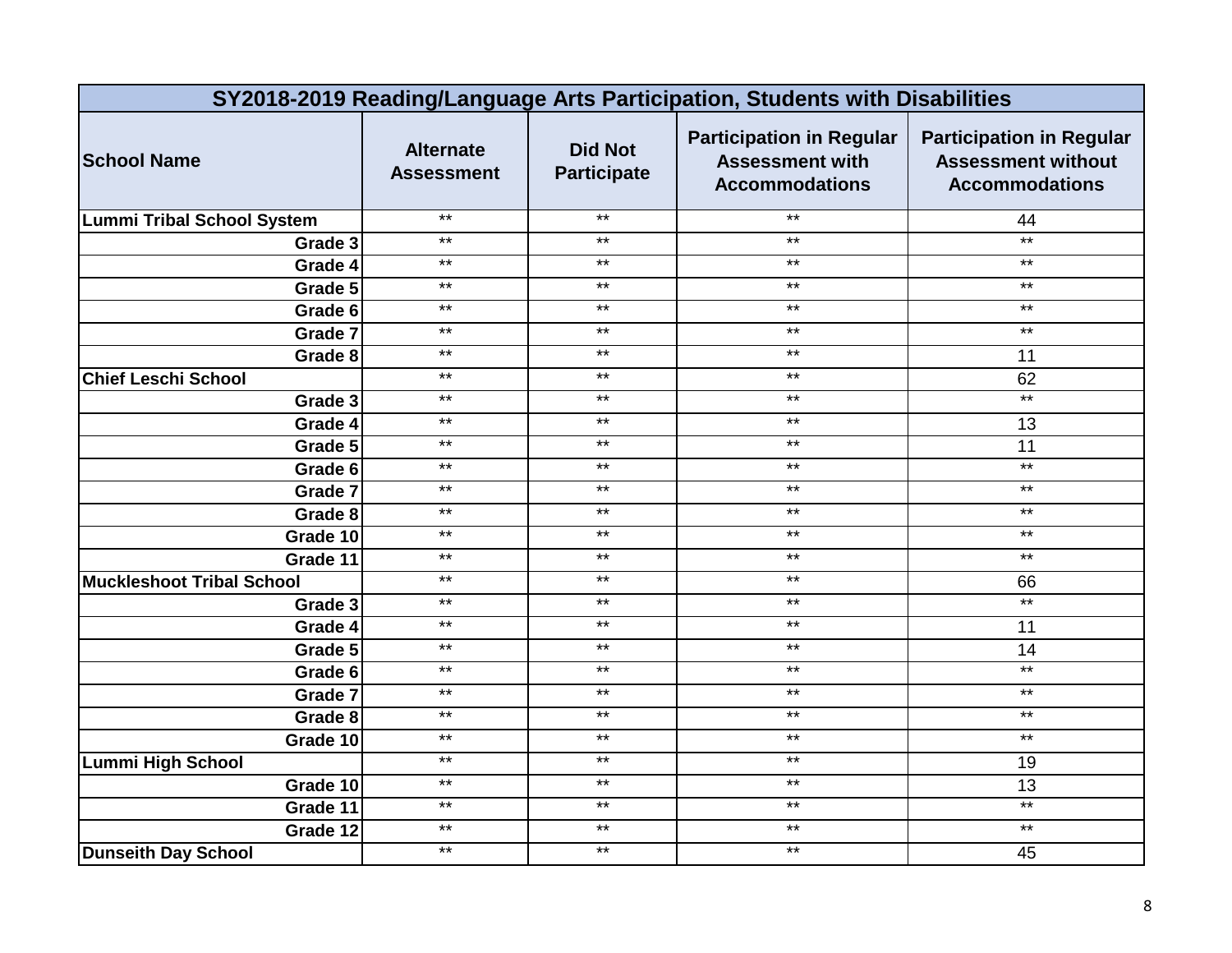|                                         | SY2018-2019 Reading/Language Arts Participation, Students with Disabilities |                                      |                                                                                    |                                                                                       |  |
|-----------------------------------------|-----------------------------------------------------------------------------|--------------------------------------|------------------------------------------------------------------------------------|---------------------------------------------------------------------------------------|--|
| <b>School Name</b>                      | <b>Alternate</b><br><b>Assessment</b>                                       | <b>Did Not</b><br><b>Participate</b> | <b>Participation in Regular</b><br><b>Assessment with</b><br><b>Accommodations</b> | <b>Participation in Regular</b><br><b>Assessment without</b><br><b>Accommodations</b> |  |
| Grade 3                                 | $***$                                                                       | $***$                                | $***$                                                                              | $\star\star$                                                                          |  |
| Grade 4                                 | $***$                                                                       | $***$                                | $***$                                                                              | 14                                                                                    |  |
| Grade 5                                 | $***$                                                                       | $***$                                | $***$                                                                              | $***$                                                                                 |  |
| Grade 6                                 | $***$                                                                       | $***$                                | $***$                                                                              | $***$                                                                                 |  |
| Grade 7                                 | $***$                                                                       | $\star\star$                         | $***$                                                                              | $***$                                                                                 |  |
| Grade 8                                 | $***$                                                                       | $***$                                | $***$                                                                              | $***$                                                                                 |  |
| <b>Turtle Mountain Elementary Schod</b> | 13                                                                          | $***$                                | $\star\star$                                                                       | 63                                                                                    |  |
| Grade 3                                 | $*$                                                                         | $***$                                | $***$                                                                              | 20                                                                                    |  |
| Grade 4                                 | $\star\star$                                                                | $\star\star$                         | $***$                                                                              | 19                                                                                    |  |
| Grade 5                                 | $\star\star$                                                                | $\star\star$                         | $***$                                                                              | 24                                                                                    |  |
| <b>Turtle Mountain Middle School</b>    | 22                                                                          | $***$                                | $***$                                                                              | $\overline{57}$                                                                       |  |
| Grade 6                                 | $*$                                                                         | $***$                                | $***$                                                                              | 16                                                                                    |  |
| Grade 7                                 | $***$                                                                       | $***$                                | $***$                                                                              | 23                                                                                    |  |
| Grade 8                                 | $***$                                                                       | $***$                                | $***$                                                                              | 18                                                                                    |  |
| <b>Turtle Mountain Community High \</b> | $***$                                                                       | $***$                                | $***$                                                                              | 22                                                                                    |  |
| Grade 10                                | $***$                                                                       | $***$                                | $***$                                                                              | 22                                                                                    |  |
| <b>Mandaree Day School</b>              | $***$                                                                       | $***$                                | $***$                                                                              | $\star\star$                                                                          |  |
| Grade 3                                 | $***$                                                                       | $***$                                | $***$                                                                              | $\star\star$                                                                          |  |
| Grade 4                                 | $\star\star$                                                                | $***$                                | $***$                                                                              | $***$                                                                                 |  |
| Grade 7                                 | $***$                                                                       | $***$                                | $***$                                                                              | $\star\star$                                                                          |  |
| Grade 8                                 | $***$                                                                       | $***$                                | $***$                                                                              | $***$                                                                                 |  |
| <b>White Shield School</b>              | $***$                                                                       | $***$                                | $***$                                                                              | 13                                                                                    |  |
| Grade 3                                 | $***$                                                                       | $***$                                | $***$                                                                              | $***$                                                                                 |  |
| Grade 4                                 | $\star\star$                                                                | $***$                                | $***$                                                                              | $***$                                                                                 |  |
| Grade 5                                 | $\star\star$                                                                | $***$                                | $***$                                                                              | $\star\star$                                                                          |  |
| Grade 7                                 | $***$                                                                       | $***$                                | $\star\star$                                                                       | $***$                                                                                 |  |
| Grade 8                                 | $\star\star$                                                                | $\star\star$                         | $***$                                                                              | $***$                                                                                 |  |
| <b>Yakama Nation Tribal School</b>      | $***$                                                                       | $***$                                | $***$                                                                              | $***$                                                                                 |  |
| Grade 11                                | $***$                                                                       | $***$                                | $***$                                                                              | $***$                                                                                 |  |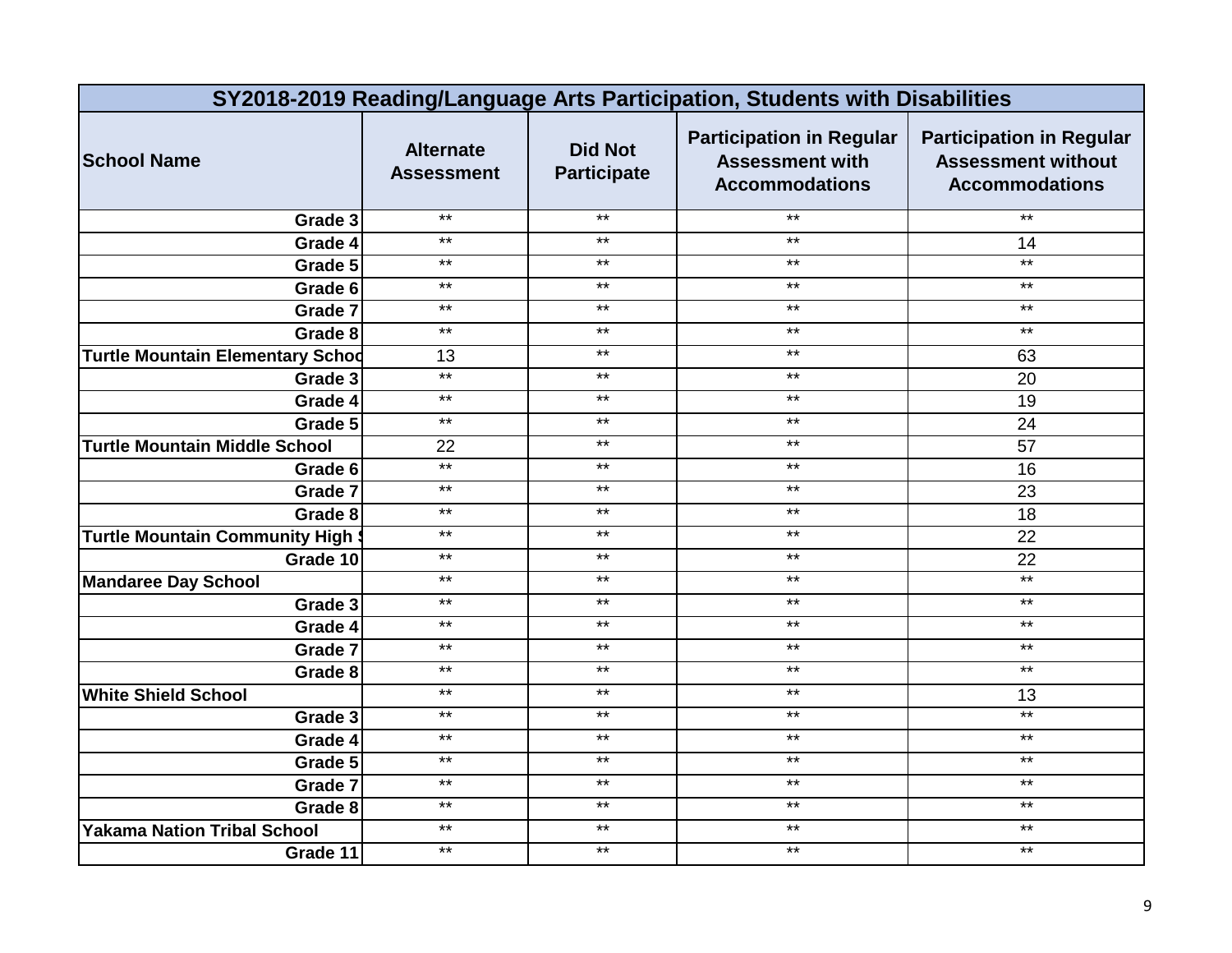| SY2018-2019 Reading/Language Arts Participation, Students with Disabilities |                                       |                                      |                                                                                    |                                                                                       |
|-----------------------------------------------------------------------------|---------------------------------------|--------------------------------------|------------------------------------------------------------------------------------|---------------------------------------------------------------------------------------|
| <b>School Name</b>                                                          | <b>Alternate</b><br><b>Assessment</b> | <b>Did Not</b><br><b>Participate</b> | <b>Participation in Regular</b><br><b>Assessment with</b><br><b>Accommodations</b> | <b>Participation in Regular</b><br><b>Assessment without</b><br><b>Accommodations</b> |
| <b>Two Eagle River School</b>                                               | $***$                                 | $***$                                | $***$                                                                              | $\star\star$                                                                          |
| Grade 11                                                                    | $***$                                 | $***$                                | $***$                                                                              | $\star\star$                                                                          |
| <b>Crow Creek Sioux Tribal Elementa</b>                                     | $***$                                 | $***$                                | $***$                                                                              | 21                                                                                    |
| Grade 3                                                                     | $***$                                 | $***$                                | $***$                                                                              | $\star\star$                                                                          |
| Grade 4                                                                     | $***$                                 | $***$                                | $***$                                                                              | $***$                                                                                 |
| Grade 5                                                                     | $***$                                 | $***$                                | $***$                                                                              | $\star\star$                                                                          |
| <b>Crow Creek Reservation High Sch</b>                                      | $***$                                 | $***$                                | $***$                                                                              | 14                                                                                    |
| Grade 6                                                                     | $***$                                 | $***$                                | $***$                                                                              | $***$                                                                                 |
| Grade 7                                                                     | $***$                                 | $***$                                | $***$                                                                              | $***$                                                                                 |
| Grade 8                                                                     | $***$                                 | $***$                                | $***$                                                                              | $\star\star$                                                                          |
| Grade 11                                                                    | $**$                                  | $**$                                 | $**$                                                                               | $***$                                                                                 |
| <b>Lower Brule Day School</b>                                               | $***$                                 | $***$                                | $***$                                                                              | 35                                                                                    |
| Grade 3                                                                     | $***$                                 | $\star\star$                         | $***$                                                                              | $\star\star$                                                                          |
| Grade 4                                                                     | $***$                                 | $***$                                | $***$                                                                              | $***$                                                                                 |
| Grade 5                                                                     | $***$                                 | $***$                                | $***$                                                                              | $***$                                                                                 |
| Grade 6                                                                     | $***$                                 | $\star\star$                         | $***$                                                                              | $\star\star$                                                                          |
| Grade 7                                                                     | $***$                                 | $***$                                | $***$                                                                              | $***$                                                                                 |
| Grade 8                                                                     | $***$                                 | $***$                                | $***$                                                                              | $\star\star$                                                                          |
| Grade 11                                                                    | $***$                                 | $\star\star$                         | $***$                                                                              | $***$                                                                                 |
| <b>Haak'u Community Academy</b>                                             | $***$                                 | $***$                                | $***$                                                                              | 23                                                                                    |
| Grade 3                                                                     | $***$                                 | $\star\star$                         | $***$                                                                              | $*$                                                                                   |
| Grade 4                                                                     | $***$                                 | $***$                                | $***$                                                                              | $***$                                                                                 |
| Grade 5                                                                     | $***$                                 | $***$                                | $***$                                                                              | $***$                                                                                 |
| Grade 6                                                                     | $***$                                 | $\star\star$                         | $***$                                                                              | $***$                                                                                 |
| Grade 7                                                                     | $***$                                 | $***$                                | $***$                                                                              | $***$                                                                                 |
| Grade 8                                                                     | $***$                                 | $***$                                | $***$                                                                              | $***$                                                                                 |
| <b>Isleta Elementary School</b>                                             | $***$                                 | $***$                                | $***$                                                                              | 18                                                                                    |
| Grade 3                                                                     | $***$                                 | $***$                                | $***$                                                                              | $\star\star$                                                                          |
| Grade 4                                                                     | $***$                                 | $***$                                | $***$                                                                              | $***$                                                                                 |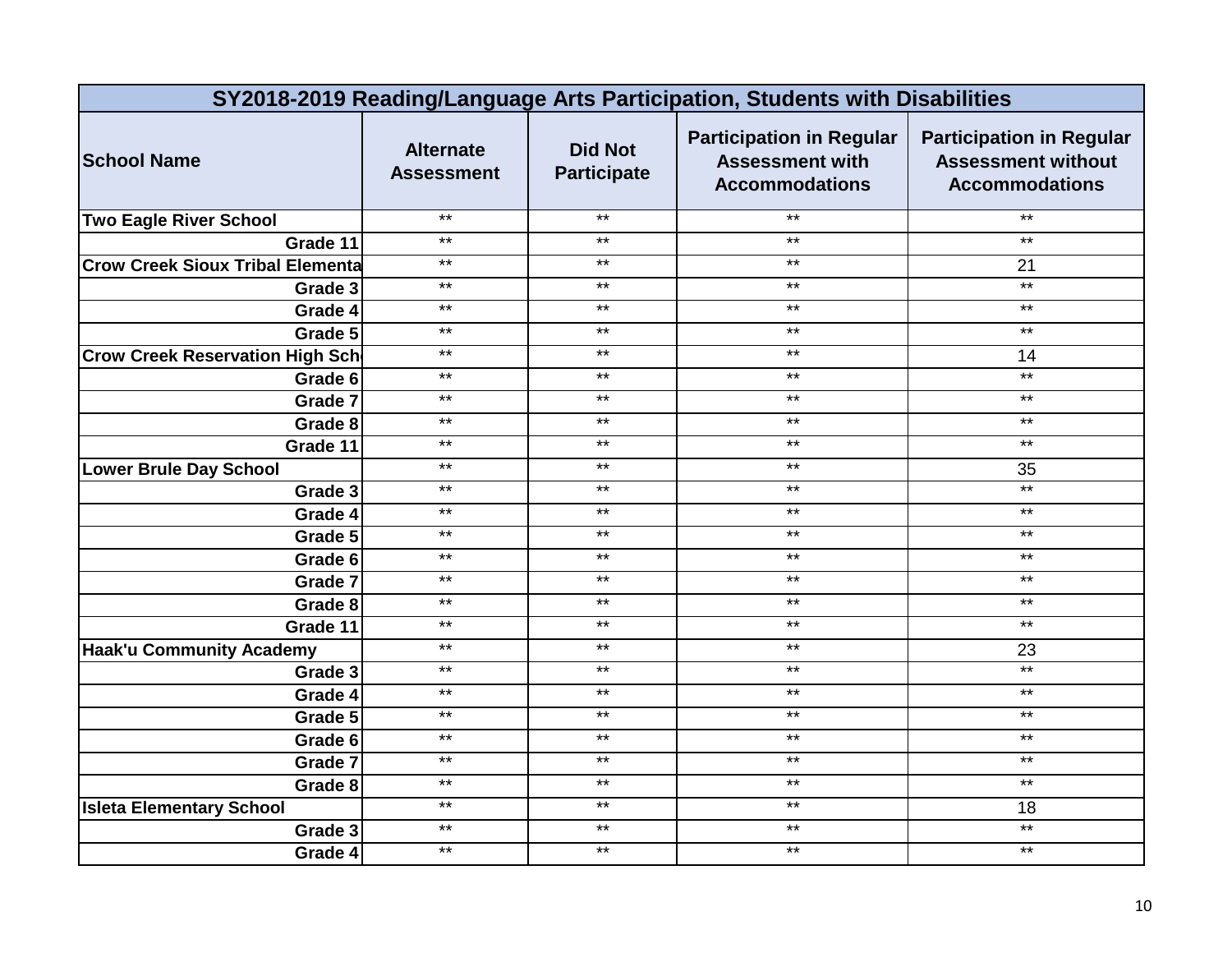|                                  | SY2018-2019 Reading/Language Arts Participation, Students with Disabilities |                                      |                                                                                    |                                                                                       |  |
|----------------------------------|-----------------------------------------------------------------------------|--------------------------------------|------------------------------------------------------------------------------------|---------------------------------------------------------------------------------------|--|
| <b>School Name</b>               | <b>Alternate</b><br><b>Assessment</b>                                       | <b>Did Not</b><br><b>Participate</b> | <b>Participation in Regular</b><br><b>Assessment with</b><br><b>Accommodations</b> | <b>Participation in Regular</b><br><b>Assessment without</b><br><b>Accommodations</b> |  |
| Grade 5                          | $***$                                                                       | $***$                                | $***$                                                                              | $\star\star$                                                                          |  |
| Grade 6                          | $***$                                                                       | $***$                                | $***$                                                                              | $***$                                                                                 |  |
| <b>Jemez Day School</b>          | $***$                                                                       | $***$                                | $***$                                                                              | 11                                                                                    |  |
| Grade 3                          | $***$                                                                       | $***$                                | $***$                                                                              | $*$                                                                                   |  |
| Grade 4                          | $***$                                                                       | $***$                                | $***$                                                                              | $\star\star$                                                                          |  |
| Grade 5                          | $***$                                                                       | $\star\star$                         | $***$                                                                              | $\star\star$                                                                          |  |
| Grade 6                          | $***$                                                                       | $***$                                | $***$                                                                              | $***$                                                                                 |  |
| San Felipe Pueblo Elementary Sch | $***$                                                                       | $***$                                | $***$                                                                              | 31                                                                                    |  |
| Grade 3                          | $***$                                                                       | $\star\star$                         | $***$                                                                              | $*$                                                                                   |  |
| Grade 4                          | $***$                                                                       | $***$                                | $***$                                                                              | $\star\star$                                                                          |  |
| Grade 5                          | $**$                                                                        | $\star\star$                         | $*$                                                                                | $*$                                                                                   |  |
| Grade 6                          | $***$                                                                       | $***$                                | $\star\star$                                                                       | $\star\star$                                                                          |  |
| Grade 7                          | $***$                                                                       | $***$                                | $***$                                                                              | $\star\star$                                                                          |  |
| Grade 8                          | $***$                                                                       | $***$                                | $***$                                                                              | $\star\star$                                                                          |  |
| <b>T'siya Day School</b>         | $***$                                                                       | $***$                                | $***$                                                                              | $***$                                                                                 |  |
| Grade 5                          | $\star\star$                                                                | $\star\star$                         | $\star\star$                                                                       | $***$                                                                                 |  |
| Grade 6                          | $***$                                                                       | $***$                                | $***$                                                                              | $***$                                                                                 |  |
| <b>Pine Hill Schools</b>         | $***$                                                                       | $***$                                | $***$                                                                              | 34                                                                                    |  |
| Grade 3                          | $\star\star$                                                                | $***$                                | $***$                                                                              | $\star\star$                                                                          |  |
| Grade 4                          | $***$                                                                       | $***$                                | $***$                                                                              | $***$                                                                                 |  |
| Grade 5                          | $***$                                                                       | $\star\star$                         | $\star\star$                                                                       | $\star\star$                                                                          |  |
| Grade 6                          | $***$                                                                       | $***$                                | $***$                                                                              | $\star\star$                                                                          |  |
| Grade 7                          | $***$                                                                       | $***$                                | $***$                                                                              | $***$                                                                                 |  |
| Grade 8                          | $***$                                                                       | $\star\star$                         | $\star\star$                                                                       | $***$                                                                                 |  |
| Grade 9                          | $***$                                                                       | $***$                                | $***$                                                                              | $***$                                                                                 |  |
| Grade 11                         | $***$                                                                       | $***$                                | $***$                                                                              | $\star\star$                                                                          |  |
| <b>Mescalero Apache School</b>   | $***$                                                                       | $***$                                | 18                                                                                 | 54                                                                                    |  |
| Grade 3                          | $***$                                                                       | $***$                                | $\star\star$                                                                       | $***$                                                                                 |  |
| Grade 4                          | $***$                                                                       | $***$                                | $***$                                                                              | $***$                                                                                 |  |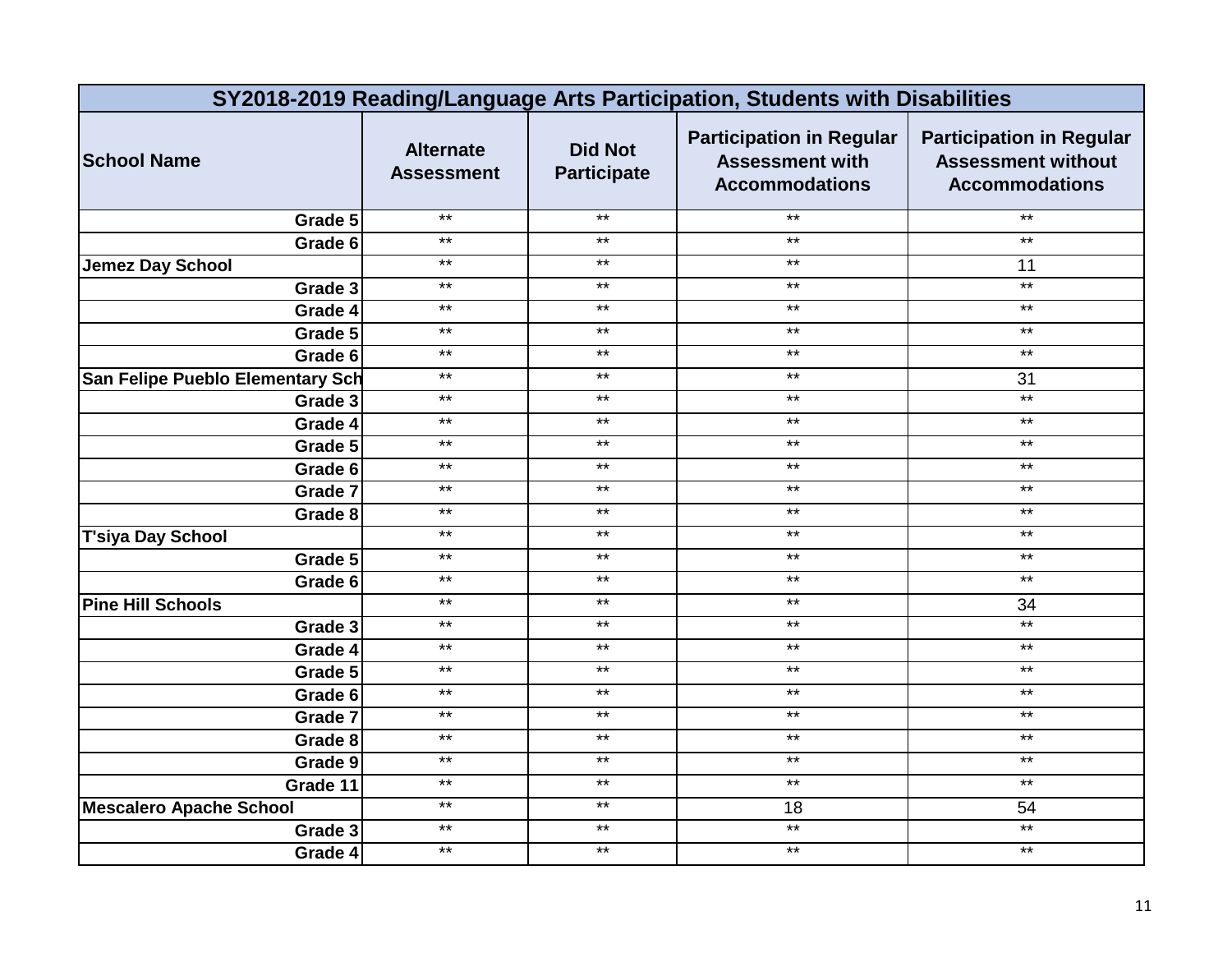| SY2018-2019 Reading/Language Arts Participation, Students with Disabilities |                                       |                                      |                                                                                    |                                                                                       |
|-----------------------------------------------------------------------------|---------------------------------------|--------------------------------------|------------------------------------------------------------------------------------|---------------------------------------------------------------------------------------|
| <b>School Name</b>                                                          | <b>Alternate</b><br><b>Assessment</b> | <b>Did Not</b><br><b>Participate</b> | <b>Participation in Regular</b><br><b>Assessment with</b><br><b>Accommodations</b> | <b>Participation in Regular</b><br><b>Assessment without</b><br><b>Accommodations</b> |
| Grade 5                                                                     | $***$                                 | $***$                                | $***$                                                                              | $\star\star$                                                                          |
| Grade 6                                                                     | $***$                                 | $***$                                | $***$                                                                              | 11                                                                                    |
| Grade 7                                                                     | $***$                                 | $***$                                | $***$                                                                              | $***$                                                                                 |
| Grade 8                                                                     | $***$                                 | $***$                                | $***$                                                                              | 11                                                                                    |
| Grade 10                                                                    | $***$                                 | $***$                                | $***$                                                                              | $\star\star$                                                                          |
| Grade 11                                                                    | $***$                                 | $***$                                | $***$                                                                              | $\star\star$                                                                          |
| <b>Laguna Elementary School</b>                                             | $***$                                 | $\star\star$                         | $\star\star$                                                                       | $\star\star$                                                                          |
| Grade 3                                                                     | $***$                                 | $***$                                | $***$                                                                              | $***$                                                                                 |
| Grade 4                                                                     | $\star\star$                          | $\star\star$                         | $***$                                                                              | $***$                                                                                 |
| Grade 5                                                                     | $***$                                 | $***$                                | $***$                                                                              | $***$                                                                                 |
| Laguna Middle School                                                        | $***$                                 | $***$                                | $***$                                                                              | $\star\star$                                                                          |
| Grade 6                                                                     | $\star\star$                          | $***$                                | $***$                                                                              | $***$                                                                                 |
| Grade 7                                                                     | $***$                                 | $***$                                | $***$                                                                              | $***$                                                                                 |
| Grade 8                                                                     | $***$                                 | $***$                                | $***$                                                                              | $\star\star$                                                                          |
| San Ildefonso Day School                                                    | $***$                                 | $***$                                | $***$                                                                              | $***$                                                                                 |
| Grade 4                                                                     | $***$                                 | $***$                                | $***$                                                                              | $***$                                                                                 |
| <b>Ohkay Owingeh Community Schoo</b>                                        | $***$                                 | $***$                                | $***$                                                                              | $***$                                                                                 |
| Grade 3                                                                     | $***$                                 | $***$                                | $***$                                                                              | $\star\star$                                                                          |
| Grade 4                                                                     | $*$                                   | $***$                                | $***$                                                                              | $***$                                                                                 |
| Grade 5                                                                     | $***$                                 | $***$                                | $***$                                                                              | $\star\star$                                                                          |
| Grade 6                                                                     | $***$                                 | $***$                                | $***$                                                                              | $\star\star$                                                                          |
| Kha'p'o Community School                                                    | $***$                                 | $***$                                | $***$                                                                              | $***$                                                                                 |
| Grade 3                                                                     | $***$                                 | $***$                                | $***$                                                                              | $***$                                                                                 |
| Grade 4                                                                     | $*$                                   | $***$                                | $***$                                                                              | $***$                                                                                 |
| Grade 5                                                                     | $*$                                   | $***$                                | $***$                                                                              | $\star\star$                                                                          |
| Grade 6                                                                     | $***$                                 | $***$                                | $***$                                                                              | $\star\star$                                                                          |
| <b>Taos Day School</b>                                                      | $***$                                 | $\star\star$                         | $***$                                                                              | 11                                                                                    |
| Grade 3                                                                     | $***$                                 | $***$                                | $***$                                                                              | $***$                                                                                 |
| Grade 4                                                                     | $\star\star$                          | $***$                                | $***$                                                                              | $***$                                                                                 |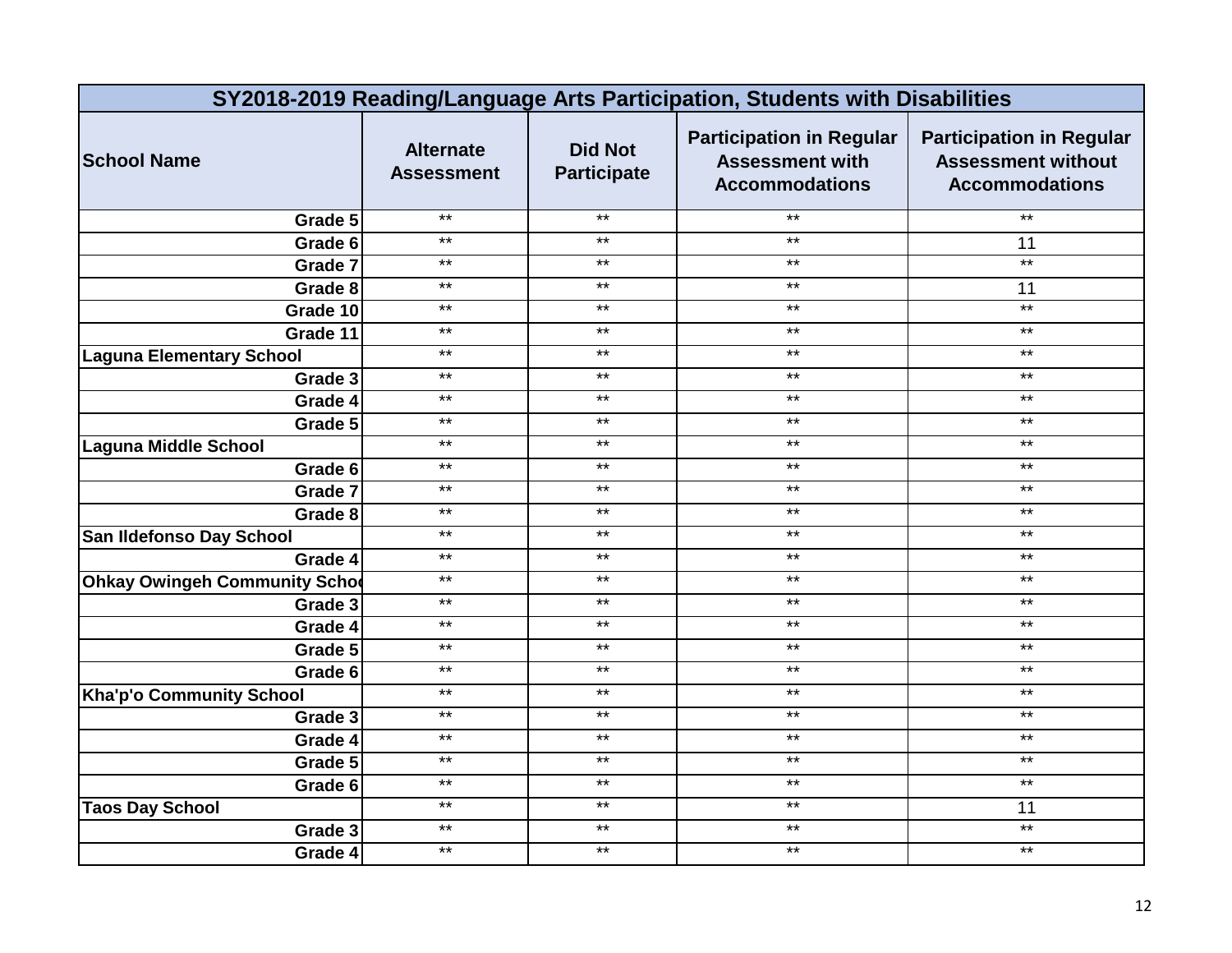| SY2018-2019 Reading/Language Arts Participation, Students with Disabilities |                                       |                                      |                                                                                    |                                                                                       |
|-----------------------------------------------------------------------------|---------------------------------------|--------------------------------------|------------------------------------------------------------------------------------|---------------------------------------------------------------------------------------|
| <b>School Name</b>                                                          | <b>Alternate</b><br><b>Assessment</b> | <b>Did Not</b><br><b>Participate</b> | <b>Participation in Regular</b><br><b>Assessment with</b><br><b>Accommodations</b> | <b>Participation in Regular</b><br><b>Assessment without</b><br><b>Accommodations</b> |
| Grade 5                                                                     | $***$                                 | $***$                                | $***$                                                                              | $\star\star$                                                                          |
| Grade 6                                                                     | $***$                                 | $***$                                | $***$                                                                              | $***$                                                                                 |
| Grade 7                                                                     | $***$                                 | $***$                                | $***$                                                                              | $\star\star$                                                                          |
| Te Tsu Geh Oweenge Day School                                               | $***$                                 | $***$                                | $***$                                                                              | $\star\star$                                                                          |
| Grade 3                                                                     | $***$                                 | $***$                                | $***$                                                                              | $\star\star$                                                                          |
| Grade 4                                                                     | $***$                                 | $***$                                | $***$                                                                              | $\star\star$                                                                          |
| Grade 5                                                                     | $***$                                 | $\star\star$                         | $\star\star$                                                                       | $\star\star$                                                                          |
| Grade 6                                                                     | $***$                                 | $***$                                | $***$                                                                              | $***$                                                                                 |
| Santa Fe Indian School                                                      | $***$                                 | $\star\star$                         | 24                                                                                 | 22                                                                                    |
| Grade 7                                                                     | $***$                                 | $***$                                | $*$                                                                                | $*$                                                                                   |
| Grade 8                                                                     | $**$                                  | $***$                                | 19                                                                                 | $***$                                                                                 |
| Grade 11                                                                    | $\star\star$                          | $***$                                | $\star\star$                                                                       | 18                                                                                    |
| <b>Aneth Community School</b>                                               | $***$                                 | $***$                                | $***$                                                                              | 11                                                                                    |
| Grade 3                                                                     | $***$                                 | $***$                                | $***$                                                                              | $***$                                                                                 |
| Grade 4                                                                     | $***$                                 | $***$                                | $***$                                                                              | $\star\star$                                                                          |
| Grade 5                                                                     | $***$                                 | $\star\star$                         | $***$                                                                              | $***$                                                                                 |
| Grade 6                                                                     | $***$                                 | $***$                                | $***$                                                                              | $***$                                                                                 |
| <b>Beclabito Day School</b>                                                 | $***$                                 | $***$                                | $***$                                                                              | $\star\star$                                                                          |
| Grade 3                                                                     | $***$                                 | $***$                                | $***$                                                                              | $***$                                                                                 |
| Grade 4                                                                     | $***$                                 | $***$                                | $***$                                                                              | $\star\star$                                                                          |
| <b>Cove Day School</b>                                                      | $***$                                 | $\star\star$                         | $***$                                                                              | $\star\star$                                                                          |
| Grade 3                                                                     | $***$                                 | $***$                                | $***$                                                                              | $***$                                                                                 |
| Grade 5                                                                     | $***$                                 | $***$                                | $***$                                                                              | $\star\star$                                                                          |
| Grade 6                                                                     | $***$                                 | $***$                                | $***$                                                                              | $*$                                                                                   |
| <b>Nenahnezad Community School</b>                                          | $*$                                   | $***$                                | $***$                                                                              | 12                                                                                    |
| Grade 3                                                                     | $***$                                 | $***$                                | $***$                                                                              | $*$                                                                                   |
| Grade 4                                                                     | $\star\star$                          | $\star\star$                         | $\star\star$                                                                       | $\star\star$                                                                          |
| Grade 5                                                                     | $***$                                 | $***$                                | $***$                                                                              | $***$                                                                                 |
| Grade 6                                                                     | $***$                                 | $***$                                | $\star\star$                                                                       | $***$                                                                                 |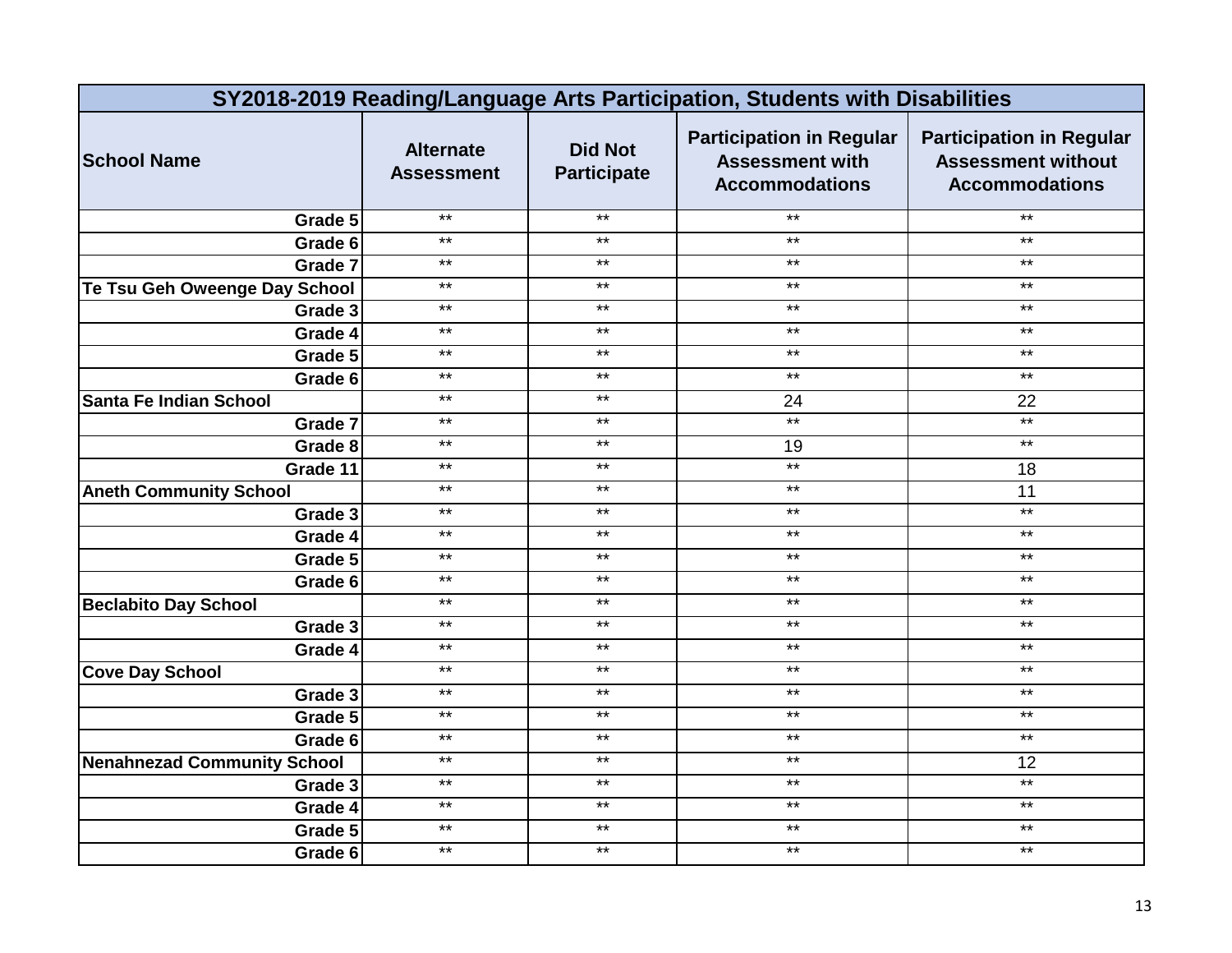|                                       | SY2018-2019 Reading/Language Arts Participation, Students with Disabilities |                                      |                                                                                    |                                                                                       |  |
|---------------------------------------|-----------------------------------------------------------------------------|--------------------------------------|------------------------------------------------------------------------------------|---------------------------------------------------------------------------------------|--|
| <b>School Name</b>                    | <b>Alternate</b><br><b>Assessment</b>                                       | <b>Did Not</b><br><b>Participate</b> | <b>Participation in Regular</b><br><b>Assessment with</b><br><b>Accommodations</b> | <b>Participation in Regular</b><br><b>Assessment without</b><br><b>Accommodations</b> |  |
| <b>Red Rock Day School</b>            | $***$                                                                       | $***$                                | $***$                                                                              | 15                                                                                    |  |
| Grade 3                               | $***$                                                                       | $***$                                | $***$                                                                              | $*$                                                                                   |  |
| Grade 4                               | $***$                                                                       | $***$                                | $***$                                                                              | $\star\star$                                                                          |  |
| Grade 5                               | $***$                                                                       | $\star\star$                         | $***$                                                                              | $***$                                                                                 |  |
| Grade 6                               | $***$                                                                       | $\star\star$                         | $***$                                                                              | $\star\star$                                                                          |  |
| Grade 7                               | $***$                                                                       | $***$                                | $***$                                                                              | $\star\star$                                                                          |  |
| Grade 8                               | $***$                                                                       | $\star\star$                         | $\star\star$                                                                       | $\star\star$                                                                          |  |
| <b>Sanostee Day School</b>            | $***$                                                                       | $\star\star$                         | $***$                                                                              | $\star\star$                                                                          |  |
| Grade 3                               | $***$                                                                       | $***$                                | $***$                                                                              | $***$                                                                                 |  |
| <b>T'iis Nazbas Community School</b>  | $***$                                                                       | $\star\star$                         | $\star\star$                                                                       | 19                                                                                    |  |
| Grade 3                               | $***$                                                                       | $***$                                | $***$                                                                              | $**$                                                                                  |  |
| Grade 4                               | $***$                                                                       | $***$                                | $***$                                                                              | $***$                                                                                 |  |
| Grade 5                               | $***$                                                                       | $***$                                | $***$                                                                              | $\star\star$                                                                          |  |
| Grade 6                               | $***$                                                                       | $\star\star$                         | $***$                                                                              | $\star\star$                                                                          |  |
| Grade 7                               | $***$                                                                       | $***$                                | $***$                                                                              | $***$                                                                                 |  |
| <b>Tohaali' Community School</b>      | $***$                                                                       | $***$                                | $***$                                                                              | 19                                                                                    |  |
| Grade 3                               | $***$                                                                       | $***$                                | $***$                                                                              | $*$                                                                                   |  |
| Grade 4                               | $**$                                                                        | $***$                                | $***$                                                                              | $\star\star$                                                                          |  |
| Grade 5                               | $***$                                                                       | $\star\star$                         | $***$                                                                              | $\star\star$                                                                          |  |
| Grade 6                               | $***$                                                                       | $\star\star$                         | $***$                                                                              | $***$                                                                                 |  |
| Grade 7                               | $***$                                                                       | $***$                                | $***$                                                                              | $***$                                                                                 |  |
| Grade 8                               | $***$                                                                       | $***$                                | $***$                                                                              | $***$                                                                                 |  |
| <b>Shiprock Northwest High School</b> | $***$                                                                       | $***$                                | $***$                                                                              | 14                                                                                    |  |
| Grade 7                               | $*$                                                                         | $***$                                | $***$                                                                              | $***$                                                                                 |  |
| Grade 8                               | $***$                                                                       | $***$                                | $***$                                                                              | $***$                                                                                 |  |
| Grade 10                              | $***$                                                                       | $\star\star$                         | $***$                                                                              | $\star\star$                                                                          |  |
| Grade 11                              | $***$                                                                       | $***$                                | $***$                                                                              | $*$                                                                                   |  |
| <b>Atsa' Biyaazh Community School</b> | $***$                                                                       | $***$                                | $***$                                                                              | 11                                                                                    |  |
| Grade 3                               | $***$                                                                       | $***$                                | $***$                                                                              | $\star\star$                                                                          |  |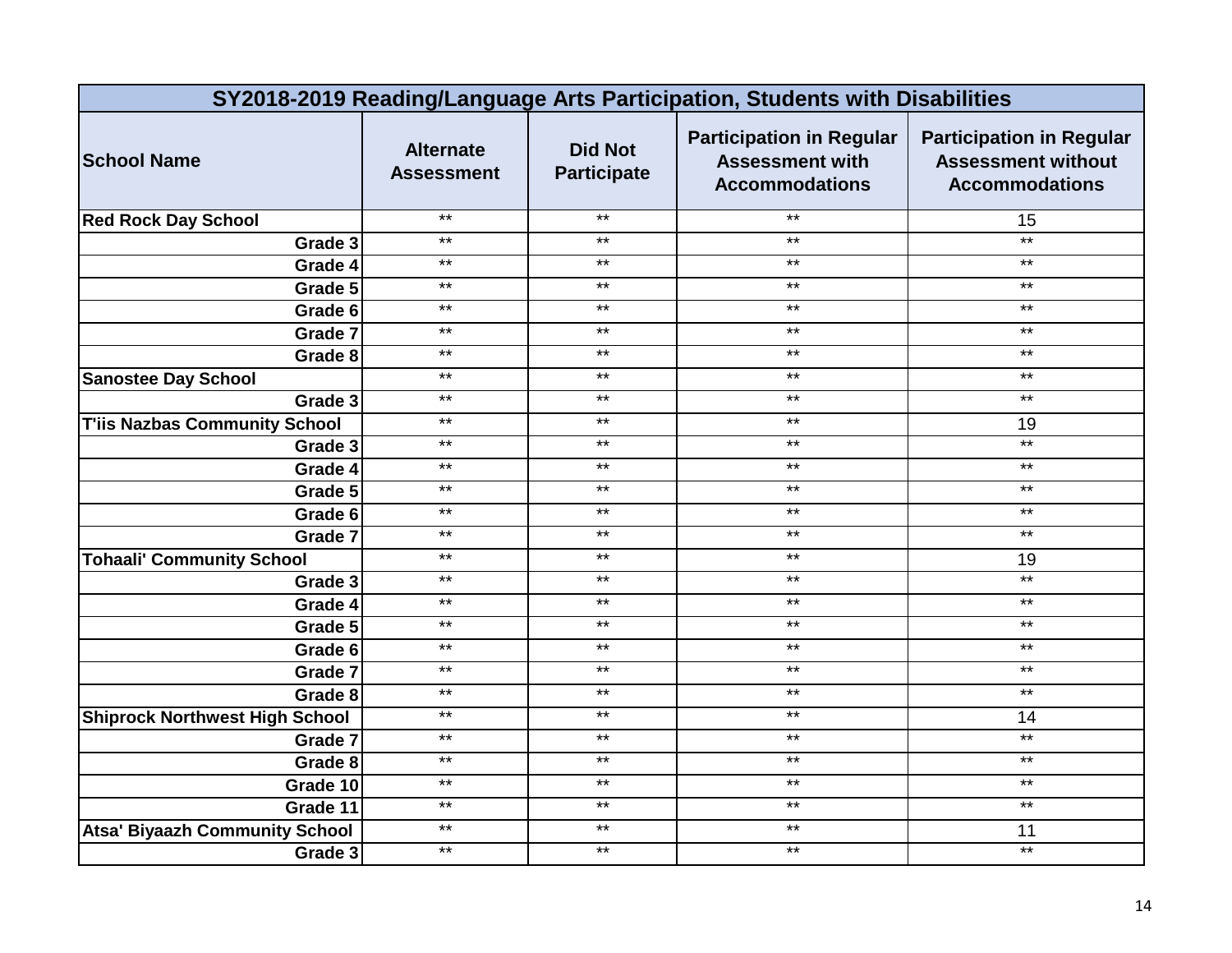|                                      | SY2018-2019 Reading/Language Arts Participation, Students with Disabilities |                                      |                                                                                    |                                                                                       |  |
|--------------------------------------|-----------------------------------------------------------------------------|--------------------------------------|------------------------------------------------------------------------------------|---------------------------------------------------------------------------------------|--|
| <b>School Name</b>                   | <b>Alternate</b><br><b>Assessment</b>                                       | <b>Did Not</b><br><b>Participate</b> | <b>Participation in Regular</b><br><b>Assessment with</b><br><b>Accommodations</b> | <b>Participation in Regular</b><br><b>Assessment without</b><br><b>Accommodations</b> |  |
| Grade 4                              | $***$                                                                       | $***$                                | $***$                                                                              | $\star\star$                                                                          |  |
| Grade 5                              | $***$                                                                       | $***$                                | $***$                                                                              | $***$                                                                                 |  |
| Grade 6                              | $***$                                                                       | $***$                                | $***$                                                                              | $***$                                                                                 |  |
| <b>Chilchinbeto Community School</b> | $***$                                                                       | $***$                                | $***$                                                                              | 16                                                                                    |  |
| Grade 3                              | $***$                                                                       | $***$                                | $***$                                                                              | $*$                                                                                   |  |
| Grade 4                              | $***$                                                                       | $***$                                | $***$                                                                              | $\star\star$                                                                          |  |
| Grade 5                              | $***$                                                                       | $\star\star$                         | $\star\star$                                                                       | $\star\star$                                                                          |  |
| Grade 6                              | $***$                                                                       | $***$                                | $***$                                                                              | $***$                                                                                 |  |
| Grade 7                              | $***$                                                                       | $\star\star$                         | $\star\star$                                                                       | $***$                                                                                 |  |
| Grade 8                              | $***$                                                                       | $***$                                | $***$                                                                              | $\star\star$                                                                          |  |
| <b>Dennehotso Boarding School</b>    | $***$                                                                       | $***$                                | $***$                                                                              | 14                                                                                    |  |
| Grade $3$                            | $\star\star$                                                                | $***$                                | $***$                                                                              | $\star\star$                                                                          |  |
| Grade 4                              | $***$                                                                       | $***$                                | $***$                                                                              | $***$                                                                                 |  |
| Grade 5                              | $***$                                                                       | $\star\star$                         | $***$                                                                              | $\star\star$                                                                          |  |
| Grade 6                              | $***$                                                                       | $\star\star$                         | $***$                                                                              | $\star\star$                                                                          |  |
| Grade 7                              | $***$                                                                       | $\star\star$                         | $***$                                                                              | $***$                                                                                 |  |
| Grade 8                              | $***$                                                                       | $***$                                | $***$                                                                              | $\star\star$                                                                          |  |
| <b>Kaibeto Boarding School</b>       | $***$                                                                       | $***$                                | $***$                                                                              | 21                                                                                    |  |
| Grade 3                              | $***$                                                                       | $***$                                | $***$                                                                              | $*$                                                                                   |  |
| Grade 4                              | $***$                                                                       | $***$                                | $***$                                                                              | $\star\star$                                                                          |  |
| Grade 5                              | $***$                                                                       | $\star\star$                         | $***$                                                                              | $\star\star$                                                                          |  |
| Grade 6                              | $***$                                                                       | $***$                                | $***$                                                                              | $***$                                                                                 |  |
| Grade 7                              | $***$                                                                       | $***$                                | $***$                                                                              | $\star\star$                                                                          |  |
| Grade 8                              | $***$                                                                       | $***$                                | $***$                                                                              | $\star\star$                                                                          |  |
| <b>Kayenta Community School</b>      | $*$                                                                         | $***$                                | $***$                                                                              | 29                                                                                    |  |
| Grade 3                              | $***$                                                                       | $***$                                | $***$                                                                              | $*$                                                                                   |  |
| Grade 4                              | $\star\star$                                                                | $\star\star$                         | $\star\star$                                                                       | $\star\star$                                                                          |  |
| Grade 5                              | $***$                                                                       | $***$                                | $***$                                                                              | $***$                                                                                 |  |
| Grade 6                              | $***$                                                                       | $***$                                | $\star\star$                                                                       | $***$                                                                                 |  |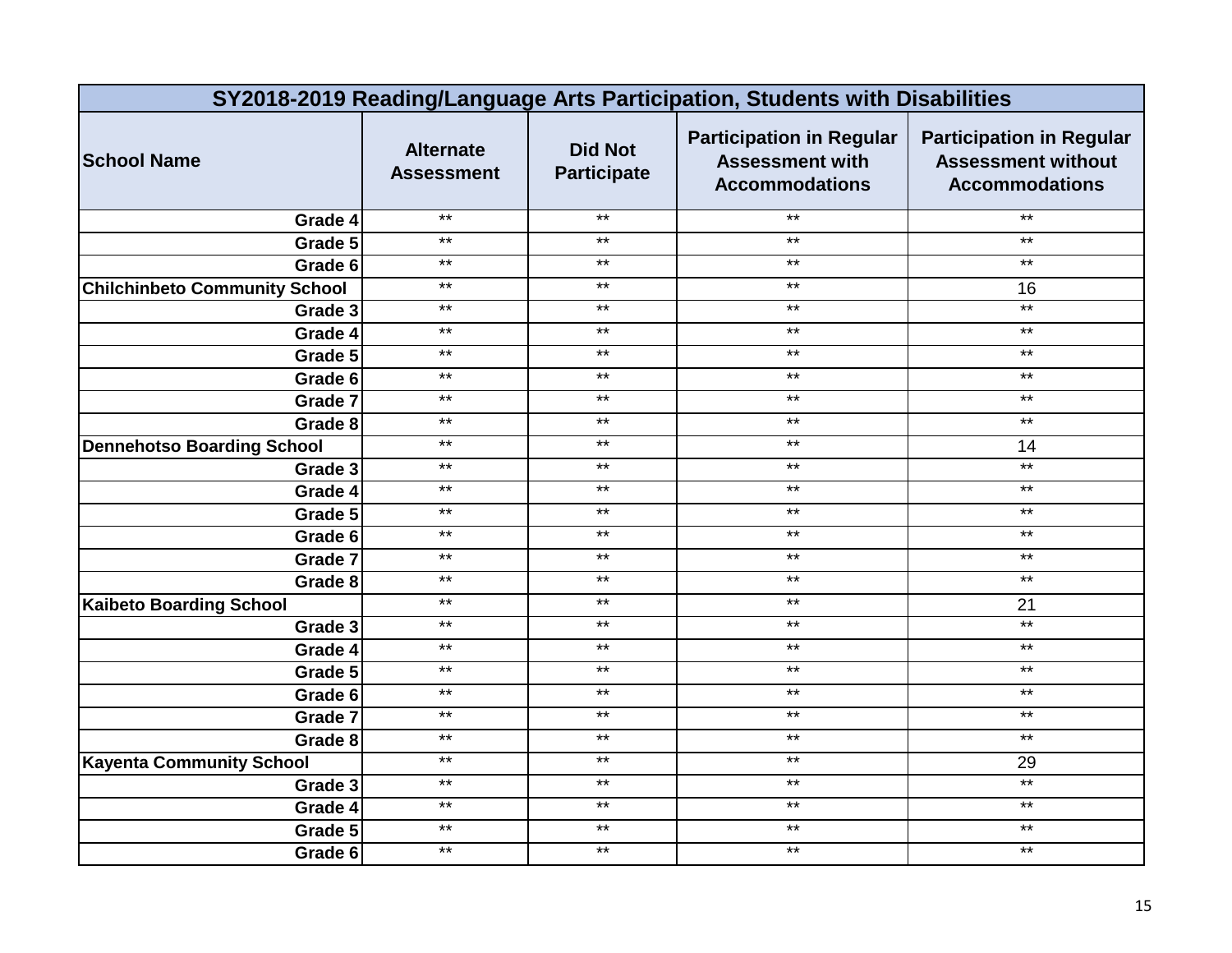|                                     | SY2018-2019 Reading/Language Arts Participation, Students with Disabilities |                                      |                                                                                    |                                                                                       |  |
|-------------------------------------|-----------------------------------------------------------------------------|--------------------------------------|------------------------------------------------------------------------------------|---------------------------------------------------------------------------------------|--|
| <b>School Name</b>                  | <b>Alternate</b><br><b>Assessment</b>                                       | <b>Did Not</b><br><b>Participate</b> | <b>Participation in Regular</b><br><b>Assessment with</b><br><b>Accommodations</b> | <b>Participation in Regular</b><br><b>Assessment without</b><br><b>Accommodations</b> |  |
| Grade 7                             | $***$                                                                       | $***$                                | $***$                                                                              | $\star\star$                                                                          |  |
| Grade 8                             | $***$                                                                       | $\star\star$                         | $***$                                                                              | $***$                                                                                 |  |
| Leupp Schools, Inc                  | $***$                                                                       | $***$                                | $***$                                                                              | 14                                                                                    |  |
| Grade 3                             | $***$                                                                       | $***$                                | $***$                                                                              | $*$                                                                                   |  |
| Grade 5                             | $***$                                                                       | $***$                                | $\star\star$                                                                       | $\star\star$                                                                          |  |
| Grade 6                             | $***$                                                                       | $\star\star$                         | $***$                                                                              | $\star\star$                                                                          |  |
| Grade 8                             | $***$                                                                       | $***$                                | $***$                                                                              | $***$                                                                                 |  |
| Grade 9                             | $***$                                                                       | $***$                                | $***$                                                                              | $***$                                                                                 |  |
| Grade 10                            | $***$                                                                       | $\star\star$                         | $***$                                                                              | $***$                                                                                 |  |
| Grade 11                            | $***$                                                                       | $\star\star$                         | $***$                                                                              | $\star\star$                                                                          |  |
| <b>Naatsis'aan Community School</b> | $**$                                                                        | $***$                                | $***$                                                                              | 14                                                                                    |  |
| Grade 3                             | $\star\star$                                                                | $***$                                | $***$                                                                              | $\star\star$                                                                          |  |
| Grade 4                             | $***$                                                                       | $***$                                | $***$                                                                              | $***$                                                                                 |  |
| Grade 5                             | $***$                                                                       | $***$                                | $***$                                                                              | $\star\star$                                                                          |  |
| Grade 6                             | $***$                                                                       | $***$                                | $***$                                                                              | $***$                                                                                 |  |
| Grade 7                             | $***$                                                                       | $\star\star$                         | $***$                                                                              | $***$                                                                                 |  |
| Grade 8                             | $***$                                                                       | $***$                                | $***$                                                                              | $\star\star$                                                                          |  |
| <b>Tonalea Day School</b>           | $***$                                                                       | $***$                                | $\star\star$                                                                       | 22                                                                                    |  |
| Grade 3                             | $***$                                                                       | $***$                                | $\star\star$                                                                       | $***$                                                                                 |  |
| Grade 4                             | $***$                                                                       | $***$                                | $***$                                                                              | $\star\star$                                                                          |  |
| Grade 5                             | $***$                                                                       | $***$                                | $***$                                                                              | $***$                                                                                 |  |
| Grade 6                             | $\star\star$                                                                | $***$                                | $***$                                                                              | $***$                                                                                 |  |
| Grade 7                             | $***$                                                                       | $***$                                | $***$                                                                              | $***$                                                                                 |  |
| Grade 8                             | $***$                                                                       | $***$                                | $***$                                                                              | $***$                                                                                 |  |
| <b>Rocky Ridge Boarding School</b>  | $\star\star$                                                                | $***$                                | $***$                                                                              | 17                                                                                    |  |
| Grade 3                             | $***$                                                                       | $\star\star$                         | $***$                                                                              | $***$                                                                                 |  |
| Grade 4                             | $***$                                                                       | $\star\star$                         | $***$                                                                              | $\star\star$                                                                          |  |
| Grade 5                             | $***$                                                                       | $***$                                | $***$                                                                              | $***$                                                                                 |  |
| Grade 6                             | $***$                                                                       | $***$                                | $***$                                                                              | $\star\star$                                                                          |  |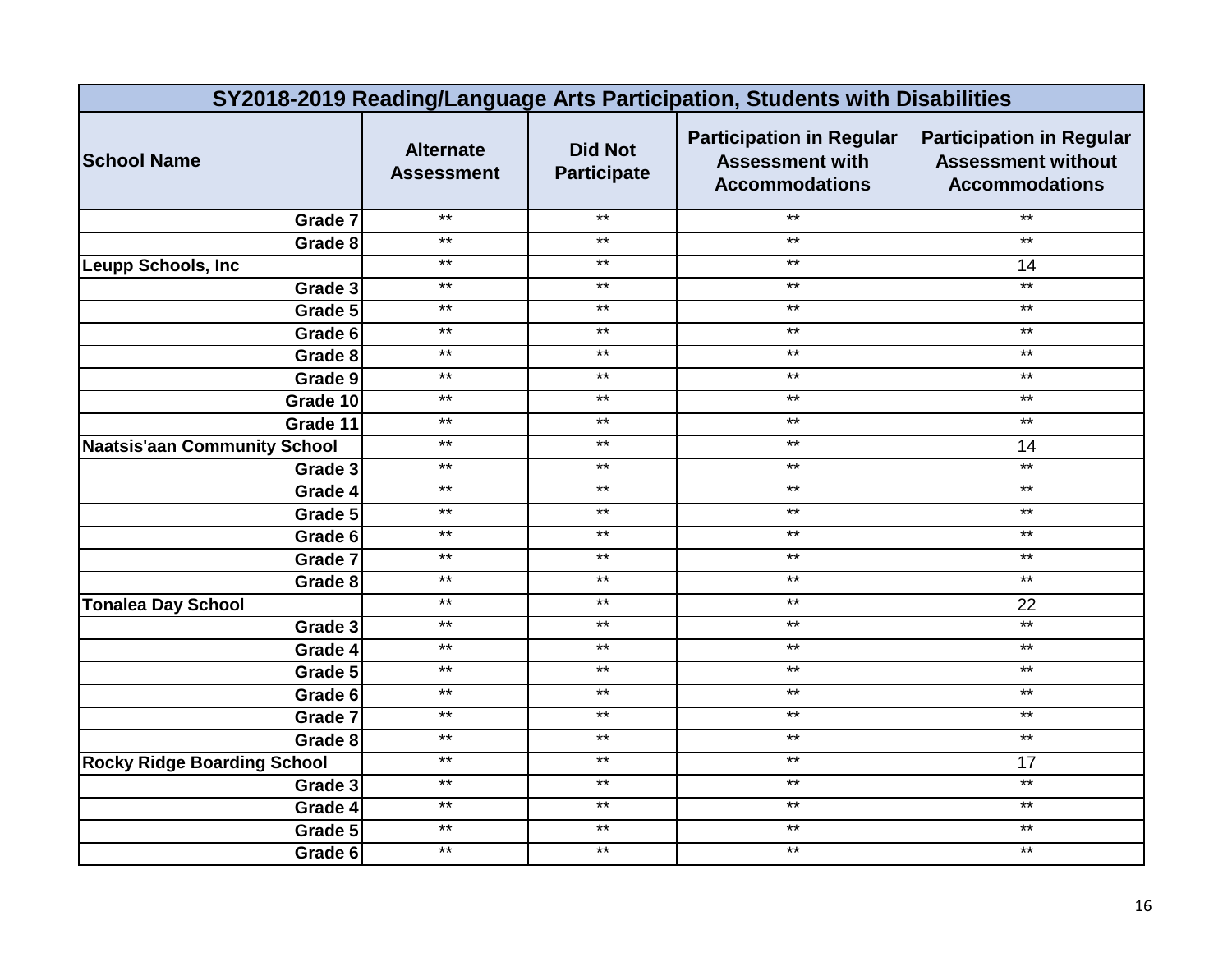|                                       | SY2018-2019 Reading/Language Arts Participation, Students with Disabilities |                                      |                                                                                    |                                                                                       |  |
|---------------------------------------|-----------------------------------------------------------------------------|--------------------------------------|------------------------------------------------------------------------------------|---------------------------------------------------------------------------------------|--|
| <b>School Name</b>                    | <b>Alternate</b><br><b>Assessment</b>                                       | <b>Did Not</b><br><b>Participate</b> | <b>Participation in Regular</b><br><b>Assessment with</b><br><b>Accommodations</b> | <b>Participation in Regular</b><br><b>Assessment without</b><br><b>Accommodations</b> |  |
| Grade 7                               | $***$                                                                       | $***$                                | $***$                                                                              | $\star\star$                                                                          |  |
| Grade 8                               | $***$                                                                       | $\star\star$                         | $***$                                                                              | $***$                                                                                 |  |
| <b>Shonto Preparatory School</b>      | $***$                                                                       | $***$                                | $***$                                                                              | 16                                                                                    |  |
| Grade 3                               | $***$                                                                       | $\star\star$                         | $***$                                                                              | $*$                                                                                   |  |
| Grade 4                               | $***$                                                                       | $***$                                | $***$                                                                              | $\star\star$                                                                          |  |
| Grade 5                               | $***$                                                                       | $***$                                | $***$                                                                              | $\star\star$                                                                          |  |
| Grade 6                               | $***$                                                                       | $***$                                | $***$                                                                              | $***$                                                                                 |  |
| Grade 7                               | $***$                                                                       | $***$                                | $***$                                                                              | $***$                                                                                 |  |
| Grade 8                               | $***$                                                                       | $\star\star$                         | $***$                                                                              | $***$                                                                                 |  |
| <b>Tuba City Boarding School</b>      | $***$                                                                       | $***$                                | $***$                                                                              | 173                                                                                   |  |
| Grade 3                               | $**$                                                                        | $***$                                | $***$                                                                              | 30                                                                                    |  |
| Grade 4                               | $\star\star$                                                                | $***$                                | $***$                                                                              | 39                                                                                    |  |
| Grade 5                               | $***$                                                                       | $***$                                | $***$                                                                              | 28                                                                                    |  |
| Grade 6                               | $***$                                                                       | $***$                                | $***$                                                                              | 29                                                                                    |  |
| Grade 7                               | $***$                                                                       | $***$                                | $***$                                                                              | 28                                                                                    |  |
| Grade 8                               | $***$                                                                       | $\star\star$                         | $***$                                                                              | 19                                                                                    |  |
| <b>Greyhills Academy High School</b>  | $***$                                                                       | $***$                                | $***$                                                                              | 12                                                                                    |  |
| Grade 10                              | $***$                                                                       | $***$                                | $***$                                                                              | $\star\star$                                                                          |  |
| Grade 11                              | $***$                                                                       | $***$                                | $\star\star$                                                                       | $\star\star$                                                                          |  |
| <b>Little Singer Community School</b> | $*$                                                                         | $***$                                | $***$                                                                              | 14                                                                                    |  |
| Grade 3                               | $***$                                                                       | $***$                                | $***$                                                                              | $***$                                                                                 |  |
| Grade 4                               | $\star\star$                                                                | $***$                                | $***$                                                                              | $***$                                                                                 |  |
| Grade 5                               | $***$                                                                       | $***$                                | $***$                                                                              | $***$                                                                                 |  |
| Grade 6                               | $***$                                                                       | $***$                                | $***$                                                                              | $***$                                                                                 |  |
| Baca-Dlo' Ayazhi Community Scho       | $\star\star$                                                                | $***$                                | $***$                                                                              | 32                                                                                    |  |
| Grade 3                               | $***$                                                                       | $\star\star$                         | $***$                                                                              | $***$                                                                                 |  |
| Grade 4                               | $***$                                                                       | $\star\star$                         | $***$                                                                              | $\star\star$                                                                          |  |
| Grade 5                               | $***$                                                                       | $***$                                | $***$                                                                              | $***$                                                                                 |  |
| Grade 6                               | $***$                                                                       | $\star\star$                         | $***$                                                                              | $\star\star$                                                                          |  |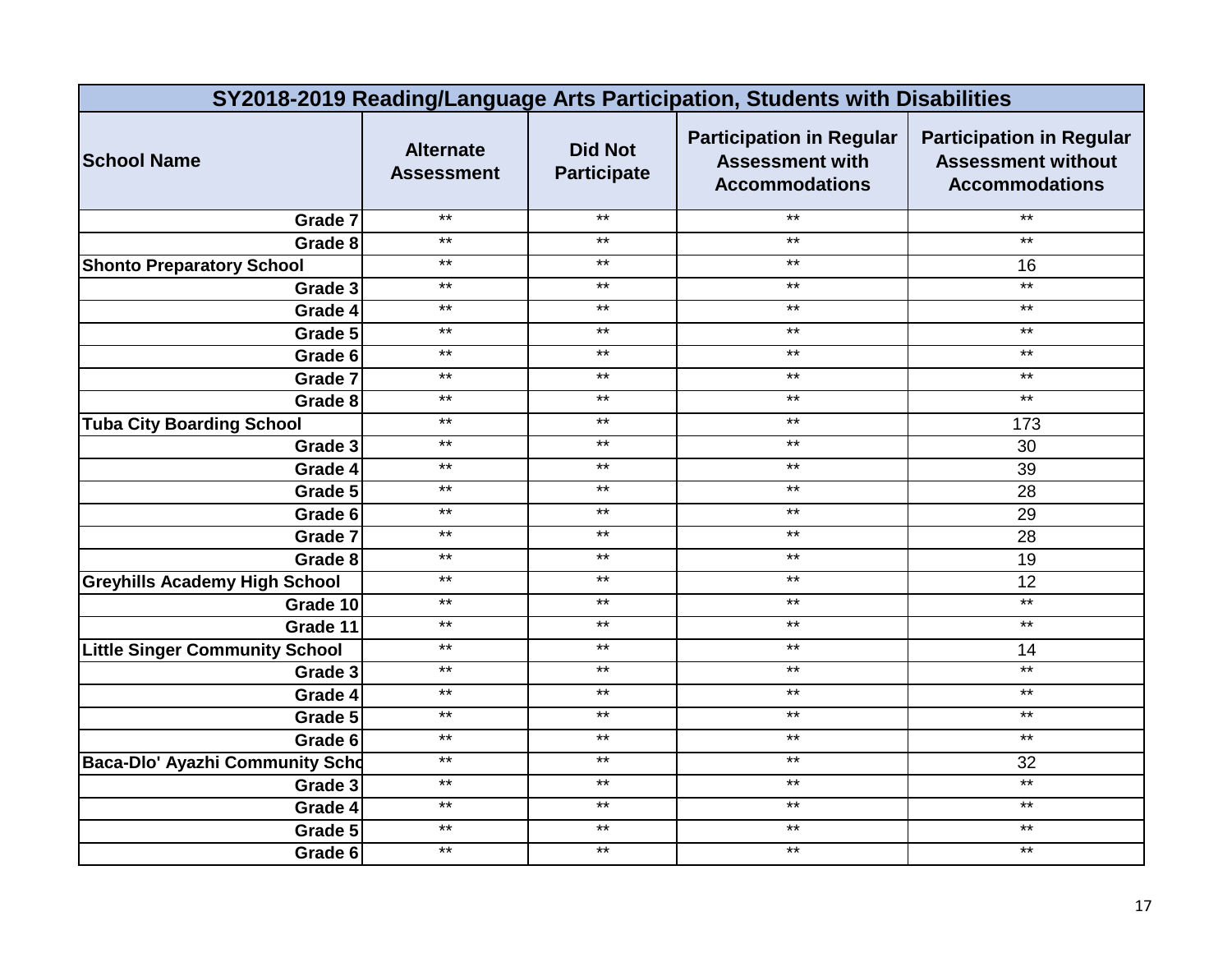|                                      | SY2018-2019 Reading/Language Arts Participation, Students with Disabilities |                                      |                                                                                    |                                                                                       |  |
|--------------------------------------|-----------------------------------------------------------------------------|--------------------------------------|------------------------------------------------------------------------------------|---------------------------------------------------------------------------------------|--|
| <b>School Name</b>                   | <b>Alternate</b><br><b>Assessment</b>                                       | <b>Did Not</b><br><b>Participate</b> | <b>Participation in Regular</b><br><b>Assessment with</b><br><b>Accommodations</b> | <b>Participation in Regular</b><br><b>Assessment without</b><br><b>Accommodations</b> |  |
| Dibe Yazhi Habitiin Olta' Inc        | $***$                                                                       | $***$                                | $***$                                                                              | $\star\star$                                                                          |  |
| Grade 3                              | $***$                                                                       | $***$                                | $***$                                                                              | $***$                                                                                 |  |
| Grade 4                              | $***$                                                                       | $\star\star$                         | $***$                                                                              | $***$                                                                                 |  |
| Grade 5                              | $***$                                                                       | $***$                                | $***$                                                                              | $***$                                                                                 |  |
| Grade 6                              | $***$                                                                       | $***$                                | $***$                                                                              | $***$                                                                                 |  |
| Grade 7                              | $***$                                                                       | $***$                                | $***$                                                                              | $\star\star$                                                                          |  |
| Grade 8                              | $***$                                                                       | $\star\star$                         | $***$                                                                              | $\star\star$                                                                          |  |
| <b>Bread Springs Day School</b>      | $***$                                                                       | $\star\star$                         | $***$                                                                              | $***$                                                                                 |  |
| Grade 3                              | $***$                                                                       | $\star\star$                         | $***$                                                                              | $***$                                                                                 |  |
| <b>Chi Chil'tah Community School</b> | $***$                                                                       | $***$                                | $***$                                                                              | $***$                                                                                 |  |
| Grade 3                              | $**$                                                                        | $***$                                | $***$                                                                              | $\star\star$                                                                          |  |
| Grade 7                              | $***$                                                                       | $***$                                | $***$                                                                              | $***$                                                                                 |  |
| Grade 8                              | $***$                                                                       | $***$                                | $***$                                                                              | $\star\star$                                                                          |  |
| <b>Lake Valley Navajo School</b>     | $***$                                                                       | $***$                                | $***$                                                                              | $\star\star$                                                                          |  |
| Grade 3                              | $***$                                                                       | $***$                                | $***$                                                                              | $***$                                                                                 |  |
| Grade 4                              | $***$                                                                       | $\star\star$                         | $***$                                                                              | $***$                                                                                 |  |
| Grade 5                              | $***$                                                                       | $***$                                | $***$                                                                              | $***$                                                                                 |  |
| Grade 8                              | $***$                                                                       | $***$                                | $***$                                                                              | $\star\star$                                                                          |  |
| <b>Mariano Lake Community School</b> | $***$                                                                       | $***$                                | $***$                                                                              | $\star\star$                                                                          |  |
| Grade 3                              | $***$                                                                       | $\star\star$                         | $***$                                                                              | $***$                                                                                 |  |
| Grade 4                              | $***$                                                                       | $\star\star$                         | $***$                                                                              | $\star\star$                                                                          |  |
| Grade 5                              | $***$                                                                       | $***$                                | $***$                                                                              | $***$                                                                                 |  |
| Grade 6                              | $***$                                                                       | $\star\star$                         | $***$                                                                              | $\star\star$                                                                          |  |
| <b>Ojo Encino Day School</b>         | $***$                                                                       | $***$                                | $***$                                                                              | 14                                                                                    |  |
| Grade 3                              | $*$                                                                         | $***$                                | $***$                                                                              | $\star\star$                                                                          |  |
| Grade 4                              | $***$                                                                       | $***$                                | $***$                                                                              | $\star\star$                                                                          |  |
| Grade 5                              | $\star\star$                                                                | $\star\star$                         | $***$                                                                              | $***$                                                                                 |  |
| Grade 6                              | $***$                                                                       | $***$                                | $***$                                                                              | $***$                                                                                 |  |
| Grade 7                              | $***$                                                                       | $***$                                | $\star\star$                                                                       | $***$                                                                                 |  |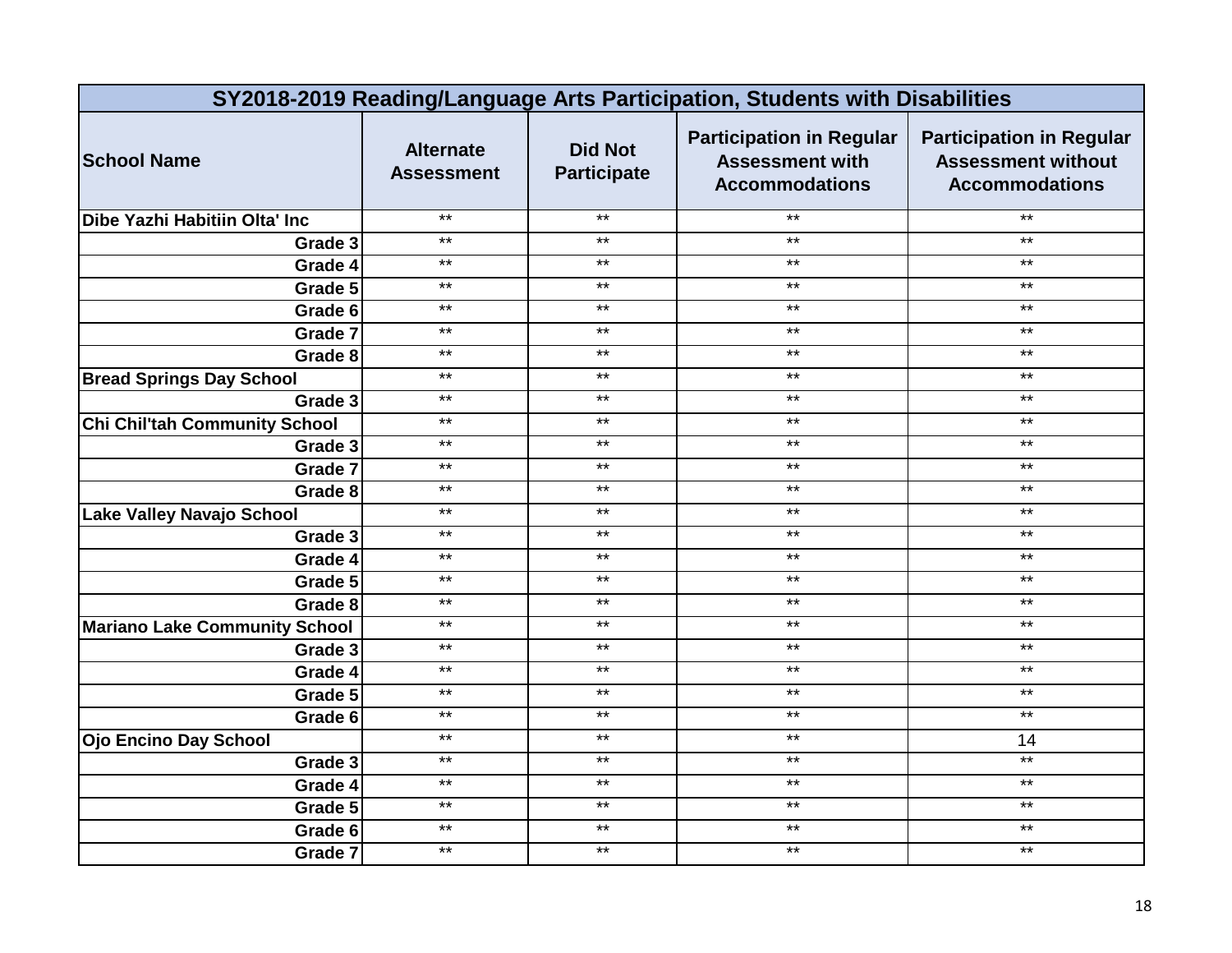| SY2018-2019 Reading/Language Arts Participation, Students with Disabilities |                                       |                                      |                                                                                    |                                                                                       |
|-----------------------------------------------------------------------------|---------------------------------------|--------------------------------------|------------------------------------------------------------------------------------|---------------------------------------------------------------------------------------|
| <b>School Name</b>                                                          | <b>Alternate</b><br><b>Assessment</b> | <b>Did Not</b><br><b>Participate</b> | <b>Participation in Regular</b><br><b>Assessment with</b><br><b>Accommodations</b> | <b>Participation in Regular</b><br><b>Assessment without</b><br><b>Accommodations</b> |
| Grade 8                                                                     | $***$                                 | $***$                                | $***$                                                                              | $***$                                                                                 |
| <b>Pueblo Pintado Community Schod</b>                                       | $***$                                 | $***$                                | $***$                                                                              | $***$                                                                                 |
| Grade 4                                                                     | $***$                                 | $***$                                | $***$                                                                              | $\star\star$                                                                          |
| Grade 5                                                                     | $***$                                 | $***$                                | $***$                                                                              | $***$                                                                                 |
| Grade 6                                                                     | $***$                                 | $\star\star$                         | $***$                                                                              | $***$                                                                                 |
| Grade 7                                                                     | $***$                                 | $***$                                | $***$                                                                              | $\star\star$                                                                          |
| Grade 8                                                                     | $***$                                 | $***$                                | $\star\star$                                                                       | $\star\star$                                                                          |
| <b>Tse'ii'ahi' Community School</b>                                         | $***$                                 | $***$                                | $***$                                                                              | $***$                                                                                 |
| Grade 3                                                                     | $***$                                 | $***$                                | $***$                                                                              | $***$                                                                                 |
| Grade 4                                                                     | $\star\star$                          | $***$                                | $***$                                                                              | $***$                                                                                 |
| Na' Neelzhiin Ji Olta'                                                      | $**$                                  | $***$                                | $***$                                                                              | 13                                                                                    |
| Grade 3                                                                     | $***$                                 | $***$                                | $***$                                                                              | $*$                                                                                   |
| Grade 4                                                                     | $***$                                 | $***$                                | $***$                                                                              | $\star\star$                                                                          |
| Grade 5                                                                     | $***$                                 | $***$                                | $***$                                                                              | $\star\star$                                                                          |
| Grade 6                                                                     | $***$                                 | $***$                                | $***$                                                                              | $***$                                                                                 |
| Grade 7                                                                     | $***$                                 | $***$                                | $***$                                                                              | $***$                                                                                 |
| <b>Wingate Elementary School</b>                                            | $***$                                 | $***$                                | $***$                                                                              | 51                                                                                    |
| Grade 3                                                                     | $**$                                  | $***$                                | $***$                                                                              | $*$                                                                                   |
| Grade 4                                                                     | $***$                                 | $***$                                | $***$                                                                              | $\star\star$                                                                          |
| Grade 5                                                                     | $***$                                 | $***$                                | $***$                                                                              | $***$                                                                                 |
| Grade 6                                                                     | $***$                                 | $***$                                | $***$                                                                              | $***$                                                                                 |
| Grade 7                                                                     | $***$                                 | $***$                                | $***$                                                                              | 13                                                                                    |
| Grade 8                                                                     | $***$                                 | $***$                                | $***$                                                                              | 13                                                                                    |
| <b>Wingate High School</b>                                                  | $*$                                   | $***$                                | $***$                                                                              | $\overline{56}$                                                                       |
| Grade 9                                                                     | $***$                                 | $***$                                | $***$                                                                              | 19                                                                                    |
| Grade 10                                                                    | $***$                                 | $***$                                | $***$                                                                              | 20                                                                                    |
| Grade 11                                                                    | $***$                                 | $***$                                | $***$                                                                              | 17                                                                                    |
| T'iis Ts'ozi Bi'Olta'                                                       | $***$                                 | $***$                                | $***$                                                                              | 29                                                                                    |
| Grade 3                                                                     | $***$                                 | $***$                                | $***$                                                                              | $\star\star$                                                                          |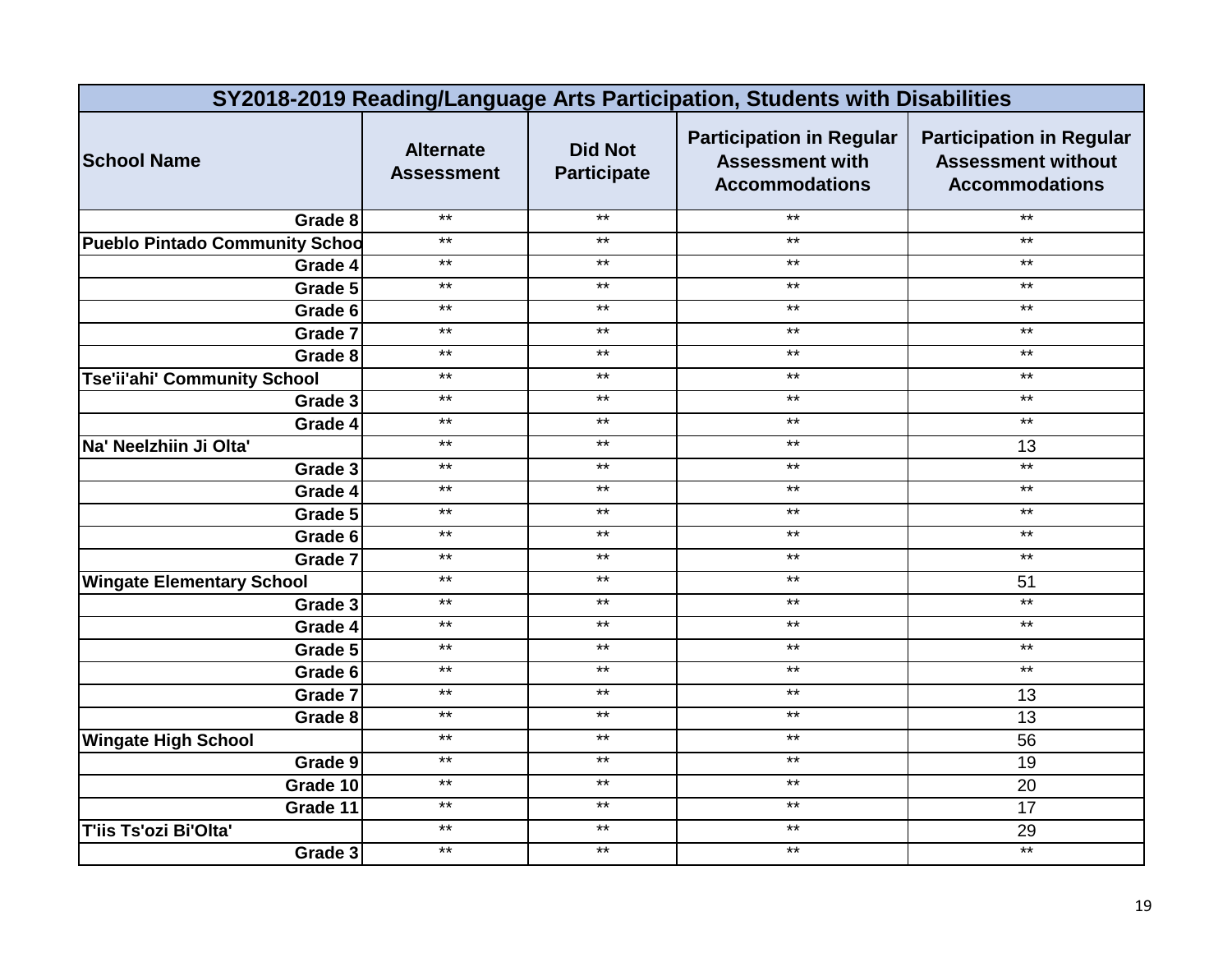|                                      | SY2018-2019 Reading/Language Arts Participation, Students with Disabilities |                                      |                                                                                    |                                                                                       |  |
|--------------------------------------|-----------------------------------------------------------------------------|--------------------------------------|------------------------------------------------------------------------------------|---------------------------------------------------------------------------------------|--|
| <b>School Name</b>                   | <b>Alternate</b><br><b>Assessment</b>                                       | <b>Did Not</b><br><b>Participate</b> | <b>Participation in Regular</b><br><b>Assessment with</b><br><b>Accommodations</b> | <b>Participation in Regular</b><br><b>Assessment without</b><br><b>Accommodations</b> |  |
| Grade 4                              | $***$                                                                       | $***$                                | $***$                                                                              | $***$                                                                                 |  |
| Grade 5                              | $***$                                                                       | $***$                                | $***$                                                                              | $***$                                                                                 |  |
| Grade 6                              | $***$                                                                       | $***$                                | $***$                                                                              | $***$                                                                                 |  |
| Grade 7                              | $***$                                                                       | $***$                                | $***$                                                                              | $\star\star$                                                                          |  |
| Grade 8                              | $\star\star$                                                                | $***$                                | $***$                                                                              | $\star\star$                                                                          |  |
| Dzilth-Na-O-Dith-Hle Community S     | $***$                                                                       | $***$                                | $***$                                                                              | 15                                                                                    |  |
| Grade 3                              | $***$                                                                       | $\star\star$                         | $***$                                                                              | $***$                                                                                 |  |
| Grade 4                              | $***$                                                                       | $***$                                | $***$                                                                              | $***$                                                                                 |  |
| Grade 5                              | $\star\star$                                                                | $\star\star$                         | $***$                                                                              | $\star\star$                                                                          |  |
| Grade 6                              | $*$                                                                         | $\star\star$                         | $***$                                                                              | $***$                                                                                 |  |
| Grade 7                              | $**$                                                                        | $***$                                | $***$                                                                              | $***$                                                                                 |  |
| Grade 8                              | $***$                                                                       | $\star\star$                         | $\star\star$                                                                       | $\star\star$                                                                          |  |
| <b>Tohajiilee Community School</b>   | $***$                                                                       | $***$                                | $***$                                                                              | 32                                                                                    |  |
| Grade 3                              | $***$                                                                       | $***$                                | $***$                                                                              | $***$                                                                                 |  |
| Grade 4                              | $***$                                                                       | $***$                                | $***$                                                                              | $***$                                                                                 |  |
| Grade 5                              | $***$                                                                       | $***$                                | $***$                                                                              | $\star\star$                                                                          |  |
| Grade 6                              | $***$                                                                       | $***$                                | $***$                                                                              | $\star\star$                                                                          |  |
| Grade 7                              | $\star\star$                                                                | $***$                                | $***$                                                                              | $***$                                                                                 |  |
| Grade 8                              | $***$                                                                       | $\star\star$                         | $\star\star$                                                                       | $\star\star$                                                                          |  |
| Grade 9                              | $*$                                                                         | $\star\star$                         | $***$                                                                              | $\star\star$                                                                          |  |
| Grade 10                             | $***$                                                                       | $***$                                | $***$                                                                              | $\star\star$                                                                          |  |
| Grade 11                             | $***$                                                                       | $\star\star$                         | $***$                                                                              | $***$                                                                                 |  |
| <b>Alamo Navajo Community School</b> | $***$                                                                       | $***$                                | $***$                                                                              | 33                                                                                    |  |
| Grade 3                              | $***$                                                                       | $***$                                | $***$                                                                              | $***$                                                                                 |  |
| Grade 4                              | $\star\star$                                                                | $\star\star$                         | $\star\star$                                                                       | $\star\star$                                                                          |  |
| Grade 5                              | $***$                                                                       | $***$                                | $***$                                                                              | $\star\star$                                                                          |  |
| Grade 6                              | $***$                                                                       | $***$                                | $***$                                                                              | $\star\star$                                                                          |  |
| Grade 7                              | $***$                                                                       | $***$                                | $***$                                                                              | $***$                                                                                 |  |
| Grade 8                              | $***$                                                                       | $***$                                | $***$                                                                              | $\star\star$                                                                          |  |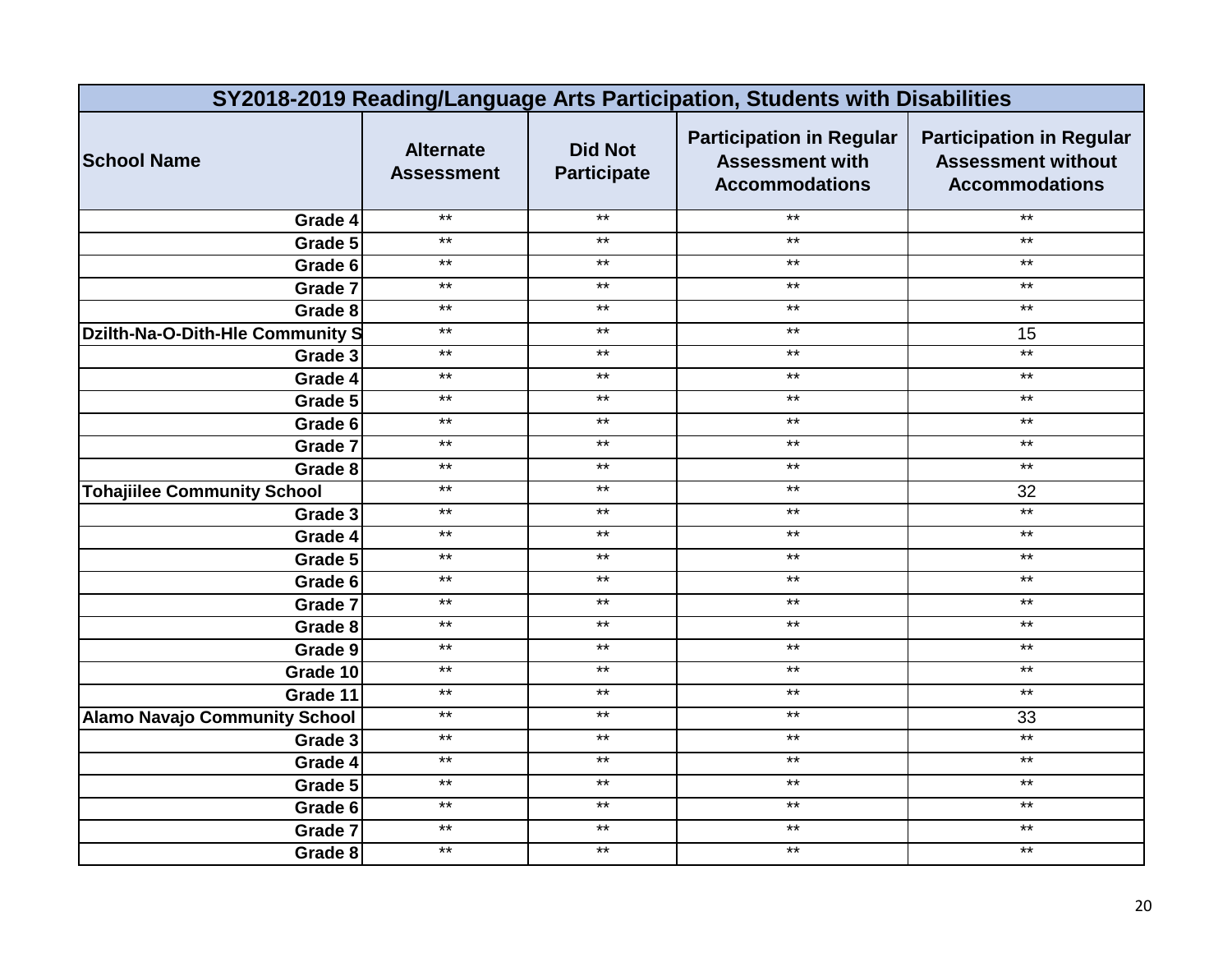|                                    | SY2018-2019 Reading/Language Arts Participation, Students with Disabilities |                                      |                                                                                    |                                                                                       |  |
|------------------------------------|-----------------------------------------------------------------------------|--------------------------------------|------------------------------------------------------------------------------------|---------------------------------------------------------------------------------------|--|
| <b>School Name</b>                 | <b>Alternate</b><br><b>Assessment</b>                                       | <b>Did Not</b><br><b>Participate</b> | <b>Participation in Regular</b><br><b>Assessment with</b><br><b>Accommodations</b> | <b>Participation in Regular</b><br><b>Assessment without</b><br><b>Accommodations</b> |  |
| Grade 11                           | $***$                                                                       | $***$                                | $***$                                                                              | $\star\star$                                                                          |  |
| <b>Cottonwood Day School</b>       | $***$                                                                       | $***$                                | $***$                                                                              | 12                                                                                    |  |
| Grade 3                            | $***$                                                                       | $***$                                | $***$                                                                              | $***$                                                                                 |  |
| Grade 6                            | $***$                                                                       | $***$                                | $***$                                                                              | $***$                                                                                 |  |
| Grade 7                            | $***$                                                                       | $***$                                | $***$                                                                              | $\star\star$                                                                          |  |
| Grade 8                            | $***$                                                                       | $***$                                | $***$                                                                              | $\star\star$                                                                          |  |
| Jeehdeez'a Elementary School       | $***$                                                                       | $***$                                | $***$                                                                              | $***$                                                                                 |  |
| Grade 3                            | $***$                                                                       | $***$                                | $***$                                                                              | $***$                                                                                 |  |
| Grade 4                            | $***$                                                                       | $***$                                | $***$                                                                              | $***$                                                                                 |  |
| Grade 5                            | $***$                                                                       | $***$                                | $***$                                                                              | $***$                                                                                 |  |
| <b>Lukachukai Community School</b> | $***$                                                                       | $***$                                | $***$                                                                              | 23                                                                                    |  |
| Grade 3                            | $\star\star$                                                                | $***$                                | $***$                                                                              | $***$                                                                                 |  |
| Grade 4                            | $***$                                                                       | $***$                                | $***$                                                                              | $***$                                                                                 |  |
| Grade 5                            | $***$                                                                       | $***$                                | $***$                                                                              | $***$                                                                                 |  |
| Grade 6                            | $***$                                                                       | $***$                                | $***$                                                                              | $***$                                                                                 |  |
| Grade 7                            | $***$                                                                       | $***$                                | $***$                                                                              | $***$                                                                                 |  |
| Grade 8                            | $***$                                                                       | $***$                                | $***$                                                                              | $***$                                                                                 |  |
| <b>Nazlini Community School</b>    | $***$                                                                       | $***$                                | $***$                                                                              | $\star\star$                                                                          |  |
| Grade 3                            | $***$                                                                       | $***$                                | $***$                                                                              | $***$                                                                                 |  |
| Grade 5                            | $***$                                                                       | $***$                                | $***$                                                                              | $***$                                                                                 |  |
| Grade 6                            | $***$                                                                       | $***$                                | $***$                                                                              | $***$                                                                                 |  |
| <b>Rock Point Community School</b> | $\star\star$                                                                | $***$                                | 20                                                                                 | 32                                                                                    |  |
| Grade 3                            | $***$                                                                       | $***$                                | $*$                                                                                | $***$                                                                                 |  |
| Grade 4                            | $***$                                                                       | $***$                                | $***$                                                                              | $\star\star$                                                                          |  |
| Grade 5                            | $\star\star$                                                                | $***$                                | $***$                                                                              | $***$                                                                                 |  |
| Grade 6                            | $***$                                                                       | $***$                                | $***$                                                                              | $\star\star$                                                                          |  |
| Grade 7                            | $***$                                                                       | $***$                                | $***$                                                                              | $***$                                                                                 |  |
| Grade 8                            | $***$                                                                       | $***$                                | $***$                                                                              | $***$                                                                                 |  |
| Grade 9                            | $***$                                                                       | $***$                                | $***$                                                                              | $\star\star$                                                                          |  |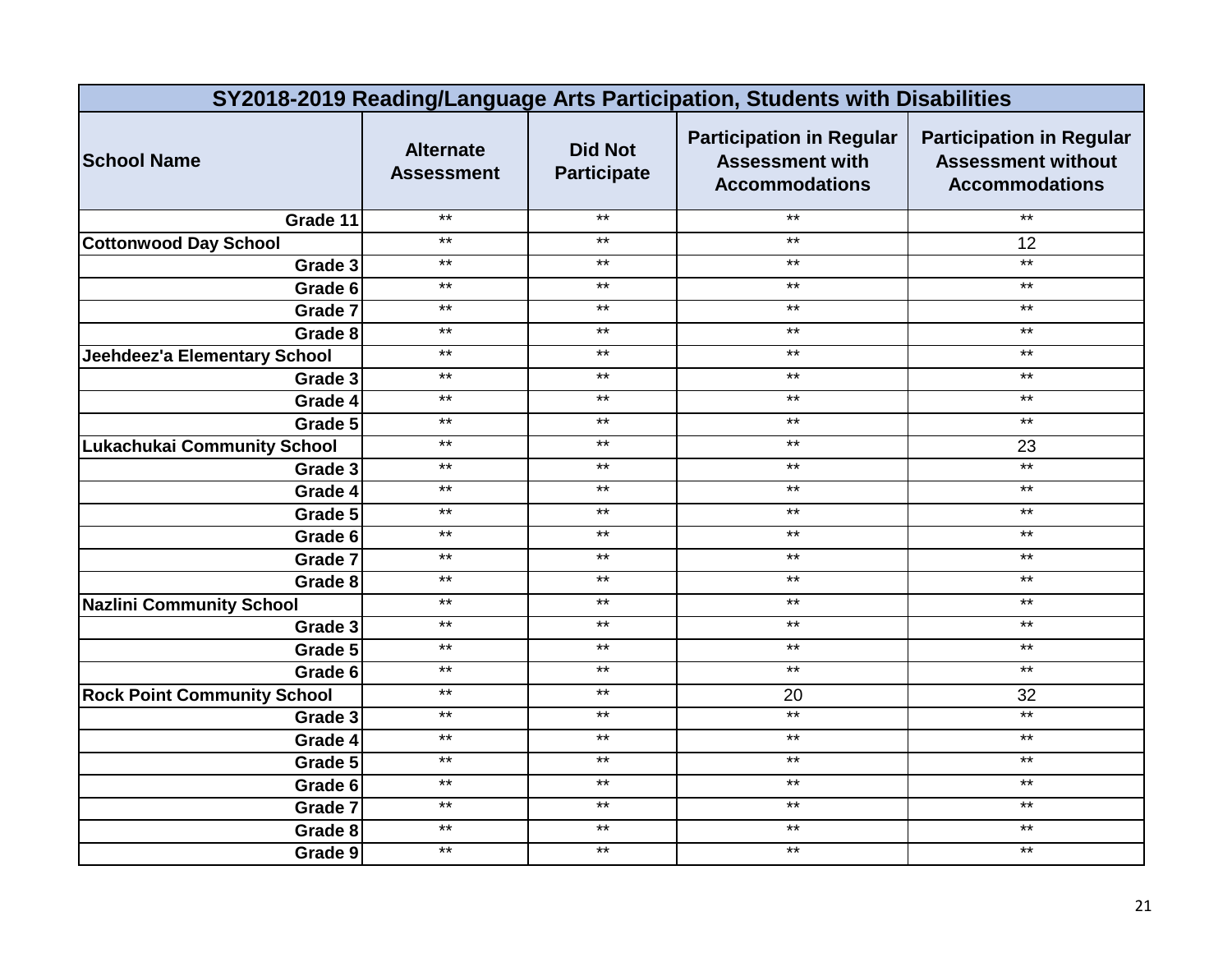|                                    | SY2018-2019 Reading/Language Arts Participation, Students with Disabilities |                                      |                                                                                    |                                                                                       |  |
|------------------------------------|-----------------------------------------------------------------------------|--------------------------------------|------------------------------------------------------------------------------------|---------------------------------------------------------------------------------------|--|
| <b>School Name</b>                 | <b>Alternate</b><br><b>Assessment</b>                                       | <b>Did Not</b><br><b>Participate</b> | <b>Participation in Regular</b><br><b>Assessment with</b><br><b>Accommodations</b> | <b>Participation in Regular</b><br><b>Assessment without</b><br><b>Accommodations</b> |  |
| Grade 10                           | $***$                                                                       | $***$                                | $***$                                                                              | $***$                                                                                 |  |
| Grade 11                           | $***$                                                                       | $***$                                | $***$                                                                              | $***$                                                                                 |  |
| <b>Rough Rock Community School</b> | $***$                                                                       | $***$                                | $***$                                                                              | 13                                                                                    |  |
| Grade 3                            | $***$                                                                       | $\star\star$                         | $***$                                                                              | $\star\star$                                                                          |  |
| Grade 5                            | $***$                                                                       | $\star\star$                         | $***$                                                                              | $\star\star$                                                                          |  |
| Grade 6                            | $***$                                                                       | $***$                                | $***$                                                                              | $\star\star$                                                                          |  |
| Grade 7                            | $***$                                                                       | $\star\star$                         | $\star\star$                                                                       | $\star\star$                                                                          |  |
| Grade 8                            | $***$                                                                       | $***$                                | $***$                                                                              | $\star\star$                                                                          |  |
| Grade 9                            | $***$                                                                       | $***$                                | $***$                                                                              | $***$                                                                                 |  |
| Grade 11                           | $***$                                                                       | $\star\star$                         | $\star\star$                                                                       | $***$                                                                                 |  |
| <b>Many Farms Community School</b> | $**$                                                                        | $***$                                | $***$                                                                              | 30                                                                                    |  |
| Grade 3                            | $***$                                                                       | $***$                                | $***$                                                                              | $*$                                                                                   |  |
| Grade 4                            | $***$                                                                       | $\star\star$                         | $***$                                                                              | $\star\star$                                                                          |  |
| Grade 5                            | $***$                                                                       | $***$                                | $***$                                                                              | $\star\star$                                                                          |  |
| Grade 6                            | $***$                                                                       | $***$                                | $***$                                                                              | $***$                                                                                 |  |
| Grade 7                            | $***$                                                                       | $***$                                | $***$                                                                              | $***$                                                                                 |  |
| Grade 8                            | $***$                                                                       | $***$                                | $***$                                                                              | $***$                                                                                 |  |
| <b>Many Farms High School</b>      | $**$                                                                        | $***$                                | $***$                                                                              | $\star\star$                                                                          |  |
| Grade 11                           | $***$                                                                       | $***$                                | $***$                                                                              | $\star\star$                                                                          |  |
| <b>Black Mesa Community School</b> | $***$                                                                       | $***$                                | $***$                                                                              | $***$                                                                                 |  |
| Grade 3                            | $***$                                                                       | $***$                                | $***$                                                                              | $***$                                                                                 |  |
| Grade 4                            | $***$                                                                       | $***$                                | $***$                                                                              | $***$                                                                                 |  |
| Grade 7                            | $***$                                                                       | $***$                                | $***$                                                                              | $***$                                                                                 |  |
| <b>Ch'ooshgai Community School</b> | $*$                                                                         | $***$                                | $***$                                                                              | 26                                                                                    |  |
| Grade $3$                          | $***$                                                                       | $***$                                | $***$                                                                              | $***$                                                                                 |  |
| Grade 4                            | $***$                                                                       | $***$                                | $***$                                                                              | $\star\star$                                                                          |  |
| Grade 5                            | $***$                                                                       | $***$                                | $***$                                                                              | $***$                                                                                 |  |
| Grade 6                            | $***$                                                                       | $***$                                | $***$                                                                              | $***$                                                                                 |  |
| Grade 7                            | $***$                                                                       | $***$                                | $***$                                                                              | $\star\star$                                                                          |  |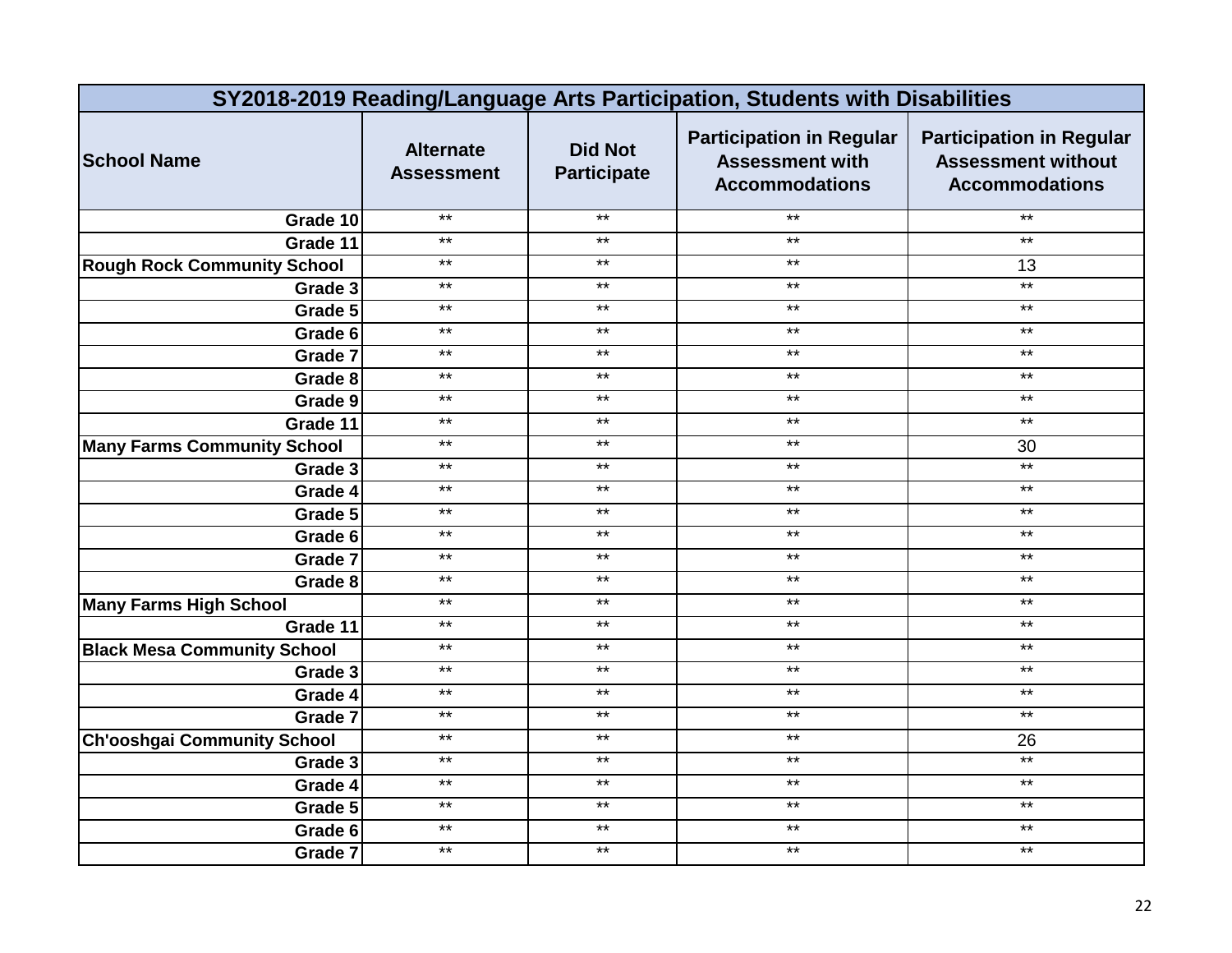|                                      | SY2018-2019 Reading/Language Arts Participation, Students with Disabilities |                                      |                                                                                    |                                                                                       |  |
|--------------------------------------|-----------------------------------------------------------------------------|--------------------------------------|------------------------------------------------------------------------------------|---------------------------------------------------------------------------------------|--|
| <b>School Name</b>                   | <b>Alternate</b><br><b>Assessment</b>                                       | <b>Did Not</b><br><b>Participate</b> | <b>Participation in Regular</b><br><b>Assessment with</b><br><b>Accommodations</b> | <b>Participation in Regular</b><br><b>Assessment without</b><br><b>Accommodations</b> |  |
| Grade 8                              | $***$                                                                       | $***$                                | $***$                                                                              | $\star\star$                                                                          |  |
| <b>Crystal Boarding School</b>       | $***$                                                                       | $***$                                | $***$                                                                              | $***$                                                                                 |  |
| Grade 3                              | $***$                                                                       | $***$                                | $***$                                                                              | $\star\star$                                                                          |  |
| Grade 4                              | $***$                                                                       | $***$                                | $***$                                                                              | $***$                                                                                 |  |
| Grade 5                              | $***$                                                                       | $\star\star$                         | $***$                                                                              | $***$                                                                                 |  |
| Grade 6                              | $***$                                                                       | $***$                                | $***$                                                                              | $\star\star$                                                                          |  |
| <b>Dilcon Community School</b>       | $***$                                                                       | $\star\star$                         | $\star\star$                                                                       | $\star\star$                                                                          |  |
| Grade 3                              | $***$                                                                       | $***$                                | $***$                                                                              | $***$                                                                                 |  |
| Grade 4                              | $\star\star$                                                                | $\star\star$                         | $***$                                                                              | $***$                                                                                 |  |
| Grade 5                              | $***$                                                                       | $\star\star$                         | $***$                                                                              | $***$                                                                                 |  |
| Grade 6                              | $***$                                                                       | $***$                                | $***$                                                                              | $\star\star$                                                                          |  |
| Grade 7                              | $\star\star$                                                                | $***$                                | $***$                                                                              | $***$                                                                                 |  |
| Grade 8                              | $***$                                                                       | $***$                                | $***$                                                                              | $***$                                                                                 |  |
| <b>Greasewood Springs Community</b>  | $***$                                                                       | $***$                                | $***$                                                                              | 23                                                                                    |  |
| Grade 3                              | $***$                                                                       | $***$                                | $***$                                                                              | $***$                                                                                 |  |
| Grade 4                              | $***$                                                                       | $***$                                | $***$                                                                              | $***$                                                                                 |  |
| Grade 5                              | $***$                                                                       | $***$                                | $***$                                                                              | $***$                                                                                 |  |
| Grade 6                              | $***$                                                                       | $***$                                | $***$                                                                              | $\star\star$                                                                          |  |
| Grade 7                              | $*$                                                                         | $***$                                | $***$                                                                              | $***$                                                                                 |  |
| Grade 8                              | $***$                                                                       | $***$                                | $***$                                                                              | $\star\star$                                                                          |  |
| <b>Hunters Point Boarding School</b> | $***$                                                                       | $***$                                | $***$                                                                              | $\star\star$                                                                          |  |
| Grade 3                              | $***$                                                                       | $***$                                | $***$                                                                              | $***$                                                                                 |  |
| Grade 4                              | $***$                                                                       | $***$                                | $***$                                                                              | $***$                                                                                 |  |
| Grade 5                              | $***$                                                                       | $***$                                | $***$                                                                              | $***$                                                                                 |  |
| Kin Dah Lichi'i Olta'                | $*$                                                                         | $***$                                | $***$                                                                              | $\star\star$                                                                          |  |
| Grade 3                              | $***$                                                                       | $***$                                | $***$                                                                              | $***$                                                                                 |  |
| Grade 4                              | $\star\star$                                                                | $\star\star$                         | $***$                                                                              | $***$                                                                                 |  |
| Grade 6                              | $***$                                                                       | $***$                                | $***$                                                                              | $***$                                                                                 |  |
| <b>Pine Springs Day School</b>       | $\star\star$                                                                | $***$                                | $***$                                                                              | $***$                                                                                 |  |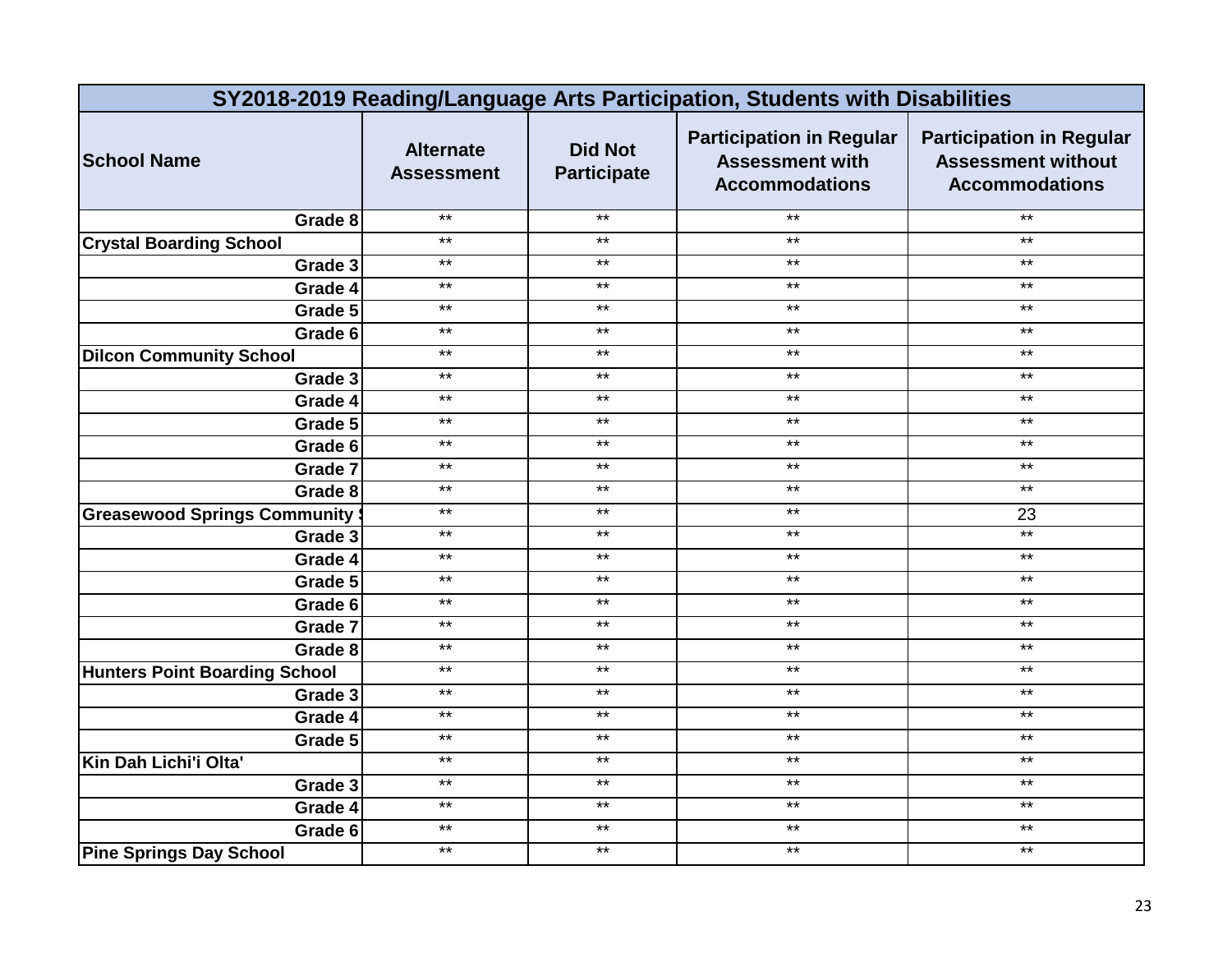|                                        | SY2018-2019 Reading/Language Arts Participation, Students with Disabilities |                                      |                                                                                    |                                                                                       |  |
|----------------------------------------|-----------------------------------------------------------------------------|--------------------------------------|------------------------------------------------------------------------------------|---------------------------------------------------------------------------------------|--|
| <b>School Name</b>                     | <b>Alternate</b><br><b>Assessment</b>                                       | <b>Did Not</b><br><b>Participate</b> | <b>Participation in Regular</b><br><b>Assessment with</b><br><b>Accommodations</b> | <b>Participation in Regular</b><br><b>Assessment without</b><br><b>Accommodations</b> |  |
| Grade 3                                | $***$                                                                       | $***$                                | $***$                                                                              | $\star\star$                                                                          |  |
| Grade 4                                | $***$                                                                       | $***$                                | $***$                                                                              | $***$                                                                                 |  |
| Seba Dalkai Boarding School            | $***$                                                                       | $***$                                | $***$                                                                              | $\star\star$                                                                          |  |
| Grade 3                                | $***$                                                                       | $***$                                | $***$                                                                              | $\star\star$                                                                          |  |
| Grade 4                                | $***$                                                                       | $***$                                | $***$                                                                              | $\star\star$                                                                          |  |
| Grade 5                                | $***$                                                                       | $***$                                | $\star\star$                                                                       | $\star\star$                                                                          |  |
| Grade 6                                | $***$                                                                       | $\star\star$                         | $\star\star$                                                                       | $\star\star$                                                                          |  |
| Grade 7                                | $***$                                                                       | $***$                                | $***$                                                                              | $***$                                                                                 |  |
| Grade 8                                | $\star\star$                                                                | $\star\star$                         | $\star\star$                                                                       | $***$                                                                                 |  |
| <b>Wide Ruins Community School</b>     | $***$                                                                       | $***$                                | $***$                                                                              | $***$                                                                                 |  |
| Grade $\overline{4}$                   | $**$                                                                        | $***$                                | $***$                                                                              | $\star\star$                                                                          |  |
| Grade 5                                | $\star\star$                                                                | $***$                                | $***$                                                                              | $***$                                                                                 |  |
| <b>Chitimacha Tribal School</b>        | $***$                                                                       | $***$                                | $***$                                                                              | $***$                                                                                 |  |
| Grade 3                                | $***$                                                                       | $***$                                | $***$                                                                              | $\star\star$                                                                          |  |
| Grade 4                                | $***$                                                                       | $***$                                | $***$                                                                              | $\star\star$                                                                          |  |
| Grade 5                                | $***$                                                                       | $\star\star$                         | $***$                                                                              | $***$                                                                                 |  |
| Grade 6                                | $***$                                                                       | $***$                                | $***$                                                                              | $***$                                                                                 |  |
| Grade 8                                | $***$                                                                       | $***$                                | $***$                                                                              | $***$                                                                                 |  |
| <b>Meskwaki Settlement School</b>      | $***$                                                                       | $***$                                | $***$                                                                              | 35                                                                                    |  |
| Grade 3                                | $***$                                                                       | $***$                                | $***$                                                                              | $***$                                                                                 |  |
| Grade 4                                | $***$                                                                       | $\star\star$                         | $***$                                                                              | $\star\star$                                                                          |  |
| Grade 5                                | $***$                                                                       | $***$                                | $***$                                                                              | $***$                                                                                 |  |
| Grade 6                                | $***$                                                                       | $***$                                | $***$                                                                              | $\star\star$                                                                          |  |
| Grade 7                                | $***$                                                                       | $***$                                | $***$                                                                              | $***$                                                                                 |  |
| Grade 8                                | $*$                                                                         | $***$                                | $***$                                                                              | $\star\star$                                                                          |  |
| Grade 9                                | $***$                                                                       | $***$                                | $***$                                                                              | $\star\star$                                                                          |  |
| Grade 10                               | $\star\star$                                                                | $\star\star$                         | $\star\star$                                                                       | $\star\star$                                                                          |  |
| Grade 11                               | $***$                                                                       | $***$                                | $***$                                                                              | $***$                                                                                 |  |
| <b>Dishchii'bikoh Community School</b> | $\star\star$                                                                | $***$                                | $\star\star$                                                                       | 76                                                                                    |  |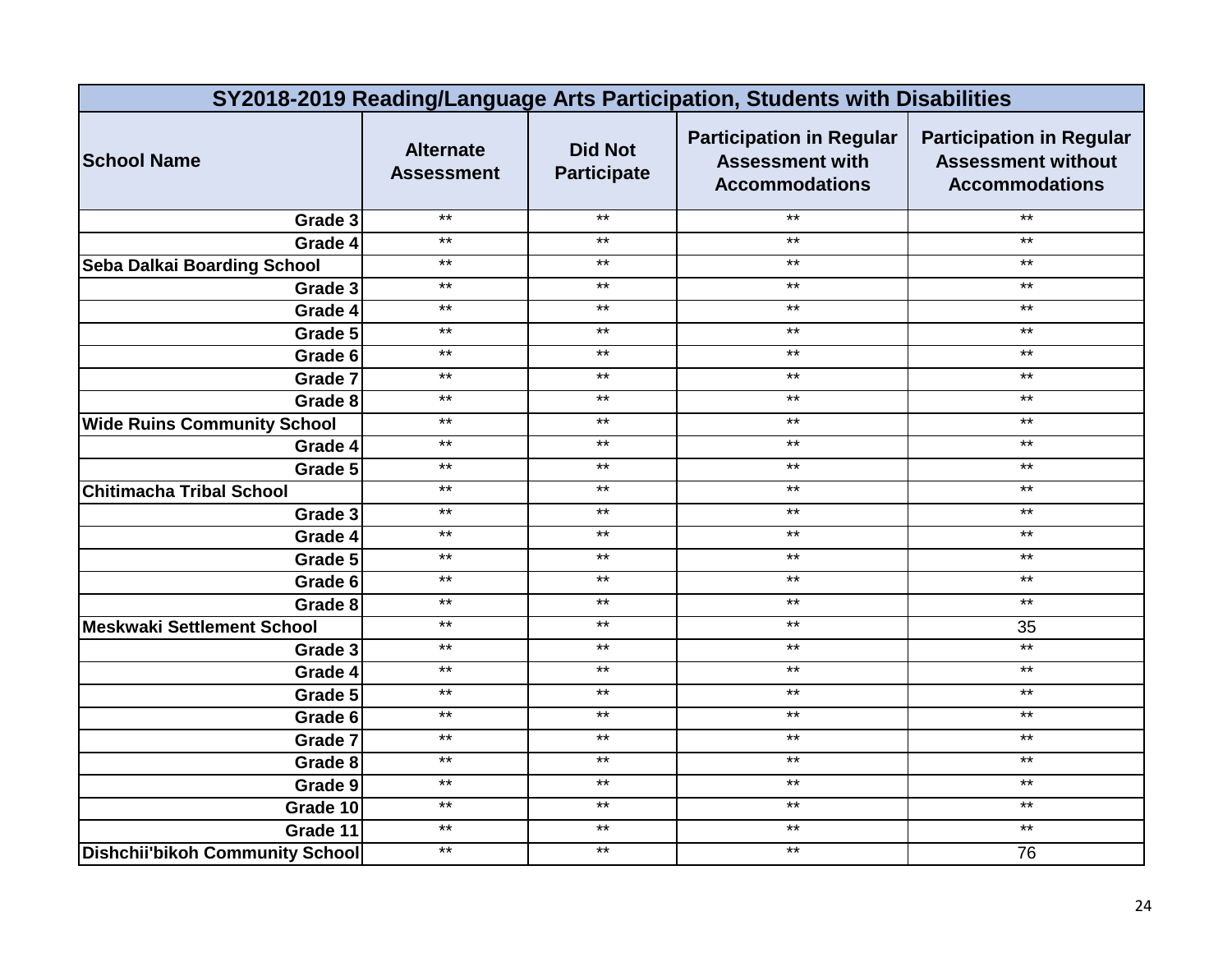| SY2018-2019 Reading/Language Arts Participation, Students with Disabilities |                                       |                                      |                                                                                    |                                                                                       |
|-----------------------------------------------------------------------------|---------------------------------------|--------------------------------------|------------------------------------------------------------------------------------|---------------------------------------------------------------------------------------|
| <b>School Name</b>                                                          | <b>Alternate</b><br><b>Assessment</b> | <b>Did Not</b><br><b>Participate</b> | <b>Participation in Regular</b><br><b>Assessment with</b><br><b>Accommodations</b> | <b>Participation in Regular</b><br><b>Assessment without</b><br><b>Accommodations</b> |
| Grade 3                                                                     | $***$                                 | $***$                                | $***$                                                                              | $\star\star$                                                                          |
| Grade 4                                                                     | $***$                                 | $***$                                | $***$                                                                              | $***$                                                                                 |
| Grade 5                                                                     | $***$                                 | $***$                                | $***$                                                                              | $\star\star$                                                                          |
| Grade 6                                                                     | $***$                                 | $***$                                | $***$                                                                              | 12                                                                                    |
| Grade 7                                                                     | $***$                                 | $***$                                | $***$                                                                              | 11                                                                                    |
| Grade 8                                                                     | $***$                                 | $\star\star$                         | $***$                                                                              | $***$                                                                                 |
| Grade 9                                                                     | $***$                                 | $***$                                | $***$                                                                              | 13                                                                                    |
| Grade 10                                                                    | $***$                                 | $***$                                | $***$                                                                              | $***$                                                                                 |
| Grade 11                                                                    | $***$                                 | $\star\star$                         | $***$                                                                              | $***$                                                                                 |
| Grade 12                                                                    | $***$                                 | $***$                                | $***$                                                                              | $***$                                                                                 |
| <b>John F Kennedy Day School</b>                                            | $**$                                  | $\star\star$                         | $*$                                                                                | $\overline{27}$                                                                       |
| Grade 3                                                                     | $***$                                 | $***$                                | $***$                                                                              | $*$                                                                                   |
| Grade 4                                                                     | $***$                                 | $***$                                | $***$                                                                              | $\star\star$                                                                          |
| Grade 5                                                                     | $***$                                 | $***$                                | $***$                                                                              | $\star\star$                                                                          |
| Grade 6                                                                     | $***$                                 | $***$                                | $***$                                                                              | $***$                                                                                 |
| Grade 7                                                                     | $***$                                 | $\star\star$                         | $***$                                                                              | $***$                                                                                 |
| Grade 8                                                                     | $***$                                 | $***$                                | $***$                                                                              | $***$                                                                                 |
| <b>Theodore Roosevelt School</b>                                            | $***$                                 | $***$                                | $***$                                                                              | 15                                                                                    |
| Grade 6                                                                     | $\star\star$                          | $***$                                | $***$                                                                              | $\star\star$                                                                          |
| Grade 7                                                                     | $***$                                 | $***$                                | $***$                                                                              | $***$                                                                                 |
| Grade 8                                                                     | $***$                                 | $\star\star$                         | $\star\star$                                                                       | $\star\star$                                                                          |
| <b>Cherokee Central High School</b>                                         | $***$                                 | 34                                   | $***$                                                                              | 47                                                                                    |
| Grade 6                                                                     | $***$                                 | 32                                   | $***$                                                                              | $*$                                                                                   |
| Grade 7                                                                     | $***$                                 | $***$                                | $***$                                                                              | 20                                                                                    |
| Grade 8                                                                     | $***$                                 | $***$                                | $***$                                                                              | 16                                                                                    |
| Grade 9                                                                     | $***$                                 | $***$                                | $***$                                                                              | $***$                                                                                 |
| Grade 10                                                                    | $***$                                 | $***$                                | $***$                                                                              | $***$                                                                                 |
| <b>Cherokee Central Elementary Scho</b>                                     | 11                                    | $***$                                | 13                                                                                 | 89                                                                                    |
| Grade 3                                                                     | $***$                                 | $***$                                | $***$                                                                              | 20                                                                                    |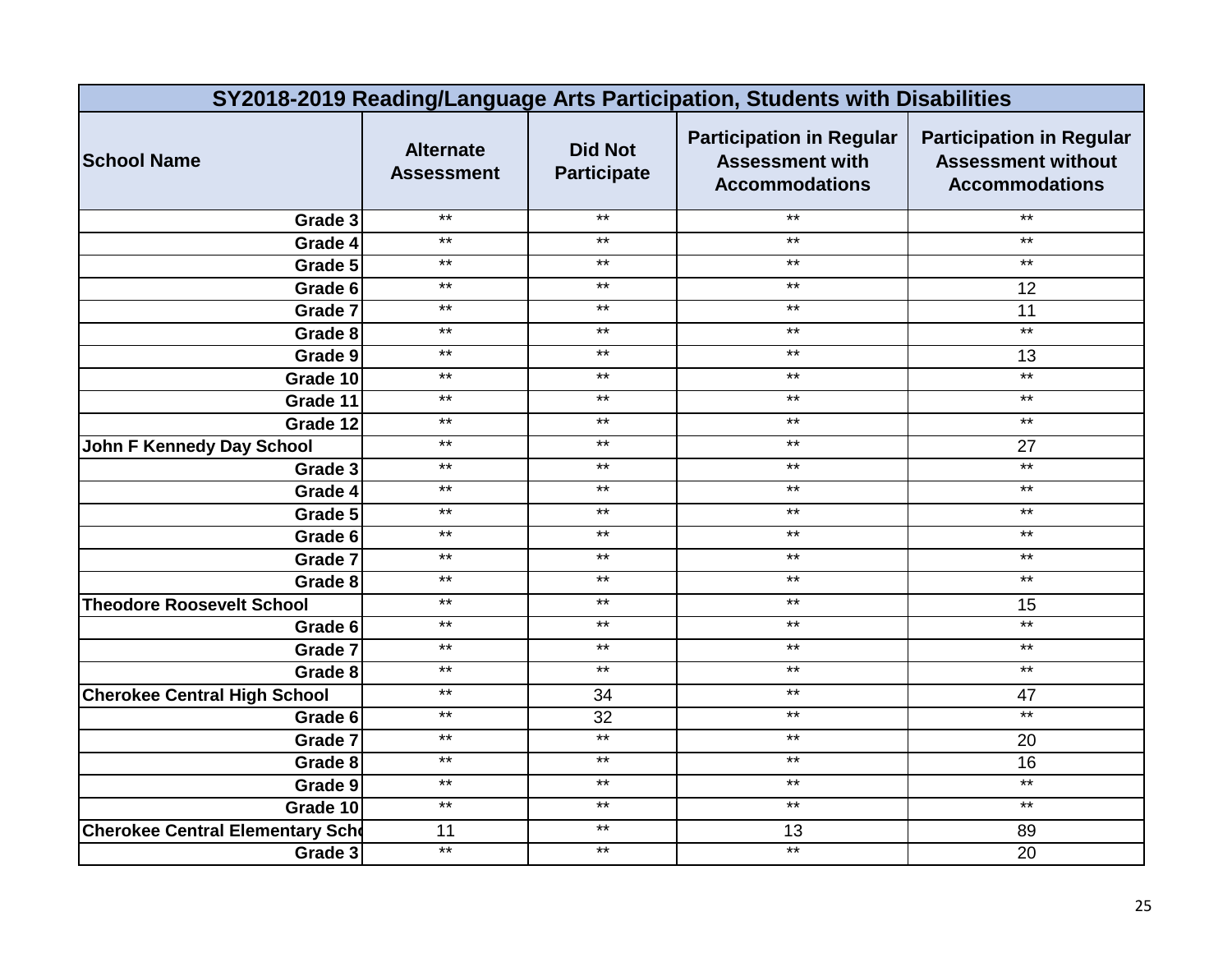| SY2018-2019 Reading/Language Arts Participation, Students with Disabilities |                                       |                                      |                                                                                    |                                                                                       |  |
|-----------------------------------------------------------------------------|---------------------------------------|--------------------------------------|------------------------------------------------------------------------------------|---------------------------------------------------------------------------------------|--|
| <b>School Name</b>                                                          | <b>Alternate</b><br><b>Assessment</b> | <b>Did Not</b><br><b>Participate</b> | <b>Participation in Regular</b><br><b>Assessment with</b><br><b>Accommodations</b> | <b>Participation in Regular</b><br><b>Assessment without</b><br><b>Accommodations</b> |  |
| Grade 4                                                                     | $**$                                  | $*$                                  | $**$                                                                               | 22                                                                                    |  |
| Grade 5                                                                     | $***$                                 | $***$                                | $***$                                                                              | 25                                                                                    |  |
| Grade 6                                                                     | $***$                                 | $***$                                | $***$                                                                              | 22                                                                                    |  |
| <b>Bug-O-Nay-Ge-Shig School</b>                                             | $***$                                 | $\star\star$                         | $***$                                                                              | 20                                                                                    |  |
| Grade 3                                                                     | $***$                                 | $***$                                | $***$                                                                              | $***$                                                                                 |  |
| Grade 4                                                                     | $***$                                 | $***$                                | $***$                                                                              | $\star\star$                                                                          |  |
| Grade 5                                                                     | $***$                                 | $\star\star$                         | $***$                                                                              | $***$                                                                                 |  |
| Grade 6                                                                     | $***$                                 | $\star\star$                         | $***$                                                                              | $\star\star$                                                                          |  |
| Grade 7                                                                     | $***$                                 | $***$                                | $***$                                                                              | $***$                                                                                 |  |
| Grade 8                                                                     | $***$                                 | $***$                                | $***$                                                                              | $\star\star$                                                                          |  |
| Grade 10                                                                    | $**$                                  | $**$                                 | $**$                                                                               | $**$                                                                                  |  |
| Fond du Lac Ojibwe School                                                   | $***$                                 | $***$                                | $***$                                                                              | 12                                                                                    |  |
| Grade 3                                                                     | $***$                                 | $\star\star$                         | $***$                                                                              | $\star\star$                                                                          |  |
| Grade 4                                                                     | $***$                                 | $***$                                | $***$                                                                              | $***$                                                                                 |  |
| Grade 5                                                                     | $***$                                 | $***$                                | $***$                                                                              | $***$                                                                                 |  |
| Grade 6                                                                     | $***$                                 | $\star\star$                         | $***$                                                                              | $***$                                                                                 |  |
| Grade 8                                                                     | $***$                                 | $***$                                | $***$                                                                              | $\star\star$                                                                          |  |
| Grade 11                                                                    | $***$                                 | $***$                                | $***$                                                                              | $\star\star$                                                                          |  |
| <b>Ahfachkee School</b>                                                     | $***$                                 | $***$                                | $***$                                                                              | 19                                                                                    |  |
| Grade 3                                                                     | $***$                                 | $***$                                | $***$                                                                              | $***$                                                                                 |  |
| Grade 4                                                                     | $***$                                 | $\star\star$                         | $***$                                                                              | $\star\star$                                                                          |  |
| Grade 5                                                                     | $***$                                 | $***$                                | $***$                                                                              | $***$                                                                                 |  |
| Grade 6                                                                     | $***$                                 | $\star\star$                         | $***$                                                                              | $***$                                                                                 |  |
| Grade 7                                                                     | $***$                                 | $\star\star$                         | $***$                                                                              | $***$                                                                                 |  |
| Grade 9                                                                     | $***$                                 | $***$                                | $***$                                                                              | $***$                                                                                 |  |
| <b>Santa Rosa Ranch School</b>                                              | $***$                                 | $***$                                | $***$                                                                              | 11                                                                                    |  |
| Grade 4                                                                     | $***$                                 | $***$                                | $***$                                                                              | $***$                                                                                 |  |
| Grade 5                                                                     | $***$                                 | $\star\star$                         | $***$                                                                              | $\star\star$                                                                          |  |
| Grade 6                                                                     | $***$                                 | $***$                                | $***$                                                                              | $***$                                                                                 |  |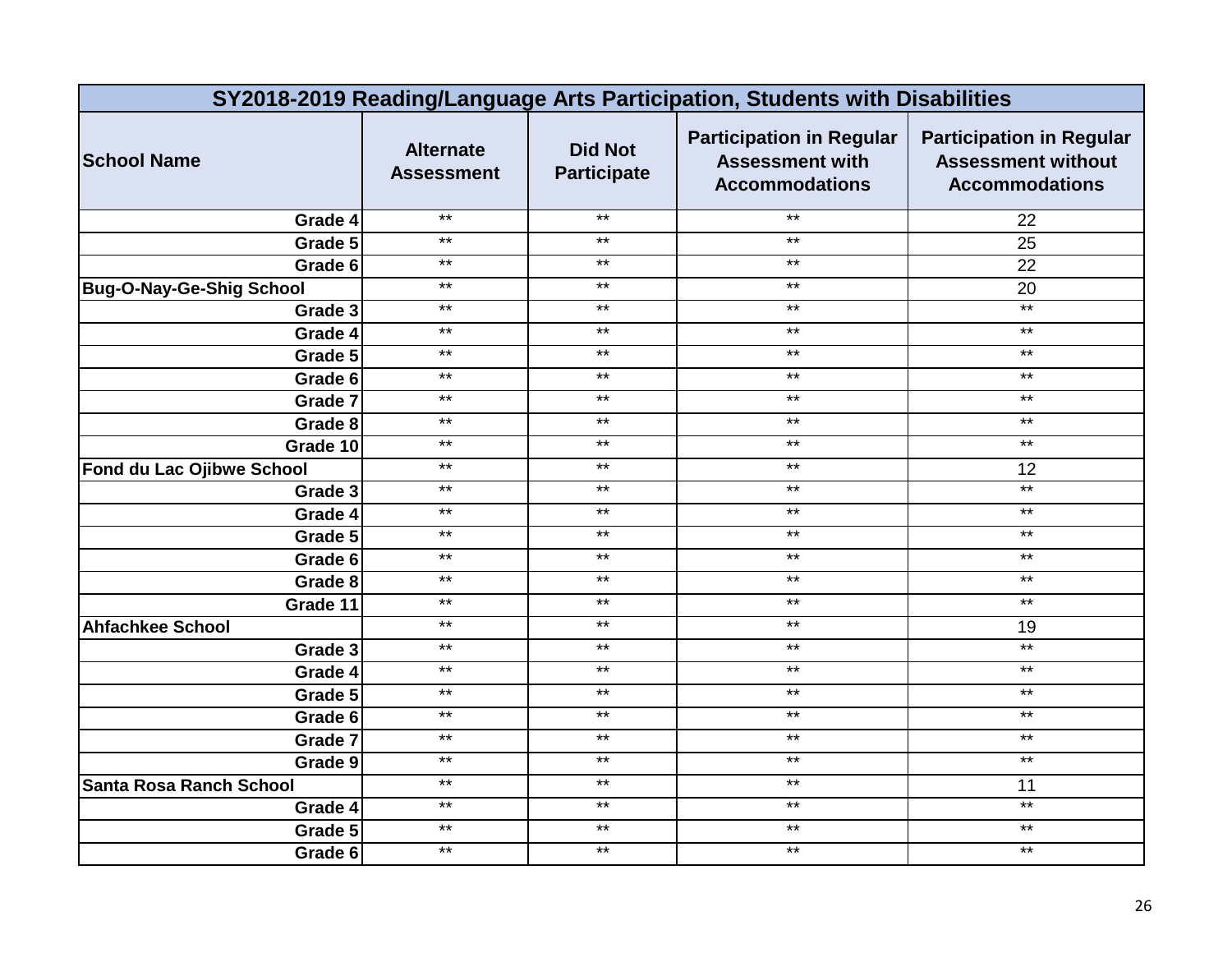| SY2018-2019 Reading/Language Arts Participation, Students with Disabilities |                                       |                                      |                                                                                    |                                                                                       |
|-----------------------------------------------------------------------------|---------------------------------------|--------------------------------------|------------------------------------------------------------------------------------|---------------------------------------------------------------------------------------|
| <b>School Name</b>                                                          | <b>Alternate</b><br><b>Assessment</b> | <b>Did Not</b><br><b>Participate</b> | <b>Participation in Regular</b><br><b>Assessment with</b><br><b>Accommodations</b> | <b>Participation in Regular</b><br><b>Assessment without</b><br><b>Accommodations</b> |
| Grade 7                                                                     | $***$                                 | $***$                                | $***$                                                                              | $\star\star$                                                                          |
| Grade 8                                                                     | $***$                                 | $***$                                | $***$                                                                              | $***$                                                                                 |
| <b>Santa Rosa Day School</b>                                                | $***$                                 | $***$                                | $***$                                                                              | 17                                                                                    |
| Grade 3                                                                     | $***$                                 | $***$                                | $***$                                                                              | $*$                                                                                   |
| Grade 4                                                                     | $***$                                 | $***$                                | $***$                                                                              | $\star\star$                                                                          |
| Grade 5                                                                     | $***$                                 | $\star\star$                         | $***$                                                                              | $\star\star$                                                                          |
| Grade 6                                                                     | $***$                                 | $***$                                | $***$                                                                              | $***$                                                                                 |
| Grade 7                                                                     | $***$                                 | $***$                                | $***$                                                                              | $***$                                                                                 |
| Grade 8                                                                     | $***$                                 | $\star\star$                         | $***$                                                                              | $***$                                                                                 |
| <b>San Simon School</b>                                                     | $***$                                 | $***$                                | $***$                                                                              | 33                                                                                    |
| Grade 3                                                                     | $**$                                  | $\star\star$                         | $*$                                                                                | $***$                                                                                 |
| Grade 4                                                                     | $***$                                 | $***$                                | $\star\star$                                                                       | $\star\star$                                                                          |
| Grade 5                                                                     | $***$                                 | $***$                                | $***$                                                                              | $\star\star$                                                                          |
| Grade 6                                                                     | $***$                                 | $***$                                | $***$                                                                              | $\star\star$                                                                          |
| Grade 7                                                                     | $***$                                 | $***$                                | $***$                                                                              | $***$                                                                                 |
| Grade 8                                                                     | $\star\star$                          | $\star\star$                         | $\star\star$                                                                       | $***$                                                                                 |
| <b>Tohono O'odham High School</b>                                           | $***$                                 | $***$                                | $***$                                                                              | $***$                                                                                 |
| Grade 9                                                                     | $***$                                 | $***$                                | $***$                                                                              | $***$                                                                                 |
| Grade 11                                                                    | $\star\star$                          | $***$                                | $***$                                                                              | $***$                                                                                 |
| Grade 12                                                                    | $***$                                 | $***$                                | $***$                                                                              | $***$                                                                                 |
| <b>Noli Indian School</b>                                                   | $***$                                 | $\star\star$                         | $\star\star$                                                                       | 13                                                                                    |
| Grade 6                                                                     | $***$                                 | $***$                                | $***$                                                                              | $***$                                                                                 |
| Grade 7                                                                     | $***$                                 | $***$                                | $***$                                                                              | $***$                                                                                 |
| Grade 8                                                                     | $***$                                 | $\star\star$                         | $\star\star$                                                                       | $***$                                                                                 |
| Grade 11                                                                    | $***$                                 | $***$                                | $***$                                                                              | $***$                                                                                 |
| <b>Miccosukee Indian School</b>                                             | $***$                                 | $***$                                | $***$                                                                              | 15                                                                                    |
| Grade 3                                                                     | $***$                                 | $***$                                | $***$                                                                              | $***$                                                                                 |
| Grade 4                                                                     | $***$                                 | $***$                                | $***$                                                                              | $***$                                                                                 |
| Grade 5                                                                     | $***$                                 | $***$                                | $***$                                                                              | $***$                                                                                 |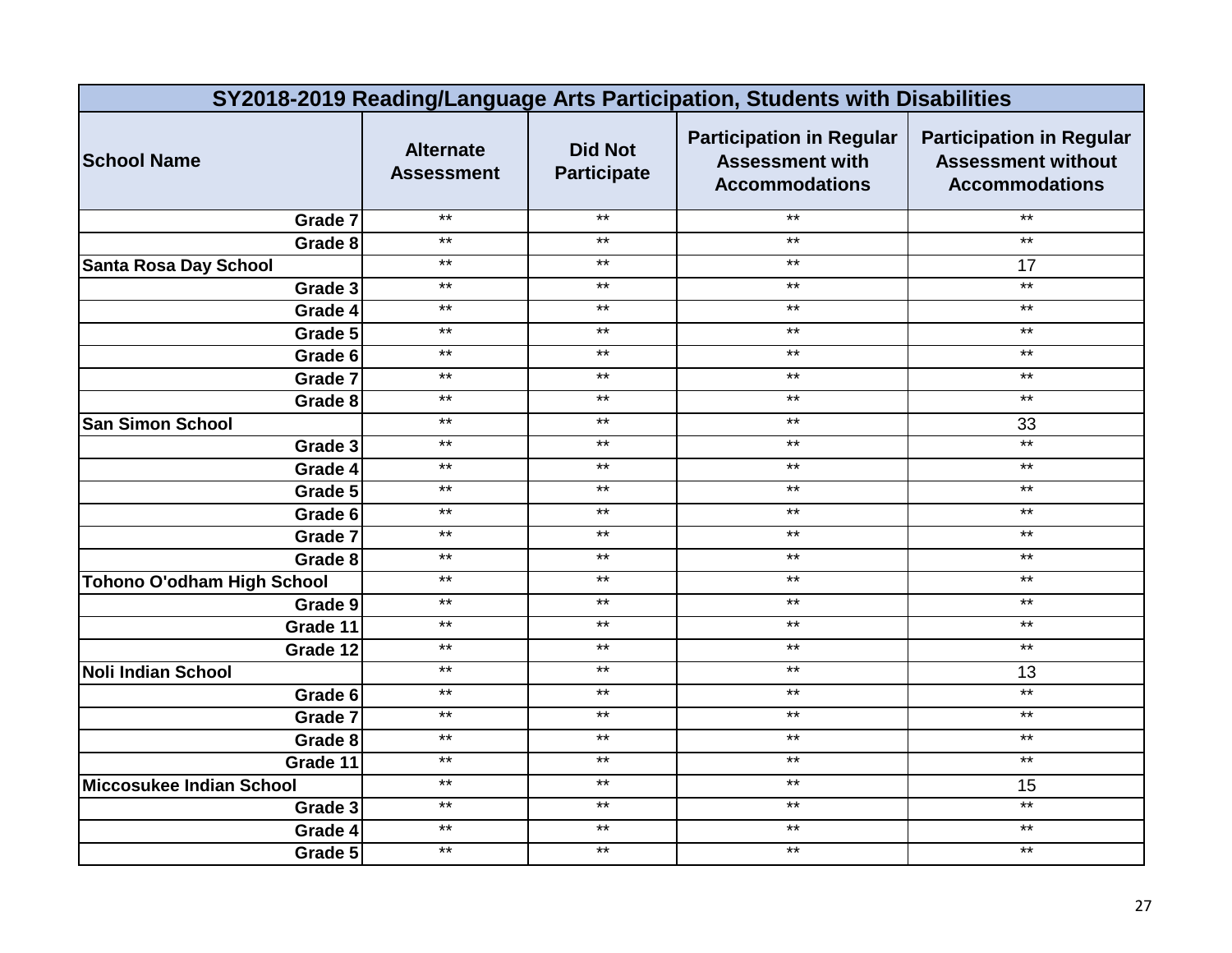| SY2018-2019 Reading/Language Arts Participation, Students with Disabilities |                                       |                                      |                                                                                    |                                                                                       |  |
|-----------------------------------------------------------------------------|---------------------------------------|--------------------------------------|------------------------------------------------------------------------------------|---------------------------------------------------------------------------------------|--|
| <b>School Name</b>                                                          | <b>Alternate</b><br><b>Assessment</b> | <b>Did Not</b><br><b>Participate</b> | <b>Participation in Regular</b><br><b>Assessment with</b><br><b>Accommodations</b> | <b>Participation in Regular</b><br><b>Assessment without</b><br><b>Accommodations</b> |  |
| Grade 6                                                                     | $***$                                 | $***$                                | $***$                                                                              | $***$                                                                                 |  |
| Grade 7                                                                     | $***$                                 | $***$                                | $***$                                                                              | $***$                                                                                 |  |
| Grade 8                                                                     | $***$                                 | $***$                                | $***$                                                                              | $\star\star$                                                                          |  |
| Grade 11                                                                    | $***$                                 | $\star\star$                         | $***$                                                                              | $\star\star$                                                                          |  |
| Lac Courte Oreilles Ojibwa School                                           | $***$                                 | $\star\star$                         | $***$                                                                              | 25                                                                                    |  |
| Grade 3                                                                     | $***$                                 | $***$                                | $***$                                                                              | $*$                                                                                   |  |
| Grade 4                                                                     | $***$                                 | $\star\star$                         | $\star\star$                                                                       | $\star\star$                                                                          |  |
| Grade 5                                                                     | $***$                                 | $***$                                | $***$                                                                              | $***$                                                                                 |  |
| Grade 6                                                                     | $***$                                 | $***$                                | $***$                                                                              | $***$                                                                                 |  |
| Grade 7                                                                     | $\star\star$                          | $\star\star$                         | $\star\star$                                                                       | $***$                                                                                 |  |
| Grade 8                                                                     | $***$                                 | $***$                                | $***$                                                                              | $\star\star$                                                                          |  |
| <b>Oneida Nation School System</b>                                          | $***$                                 | $***$                                | 14                                                                                 | 52                                                                                    |  |
| Grade $3$                                                                   | $***$                                 | $\star\star$                         | $***$                                                                              | $***$                                                                                 |  |
| Grade 4                                                                     | $***$                                 | $***$                                | $***$                                                                              | $\star\star$                                                                          |  |
| Grade 5                                                                     | $***$                                 | $***$                                | $***$                                                                              | $***$                                                                                 |  |
| Grade 6                                                                     | $***$                                 | $***$                                | $***$                                                                              | $***$                                                                                 |  |
| Grade 7                                                                     | $***$                                 | $***$                                | $***$                                                                              | 12                                                                                    |  |
| Grade 8                                                                     | $**$                                  | $***$                                | $***$                                                                              | $*$                                                                                   |  |
| <b>Beatrice Rafferty School</b>                                             | $***$                                 | $***$                                | $***$                                                                              | 17                                                                                    |  |
| Grade 3                                                                     | $***$                                 | $\star\star$                         | $***$                                                                              | $***$                                                                                 |  |
| Grade 4                                                                     | $***$                                 | $***$                                | $***$                                                                              | $***$                                                                                 |  |
| Grade 5                                                                     | $***$                                 | $***$                                | $***$                                                                              | $***$                                                                                 |  |
| Grade 6                                                                     | $***$                                 | $***$                                | $***$                                                                              | $\star\star$                                                                          |  |
| <b>Northern Cheyenne Tribal School</b>                                      | $***$                                 | $***$                                | $***$                                                                              | $***$                                                                                 |  |
| Grade 4                                                                     | $***$                                 | $***$                                | $***$                                                                              | $***$                                                                                 |  |
| Grade 5                                                                     | $***$                                 | $***$                                | $***$                                                                              | $\star\star$                                                                          |  |
| Grade 6                                                                     | $***$                                 | $***$                                | $***$                                                                              | $***$                                                                                 |  |
| Grade 7                                                                     | $***$                                 | $***$                                | $***$                                                                              | $***$                                                                                 |  |
| Grade 8                                                                     | $***$                                 | $***$                                | $***$                                                                              | $\star\star$                                                                          |  |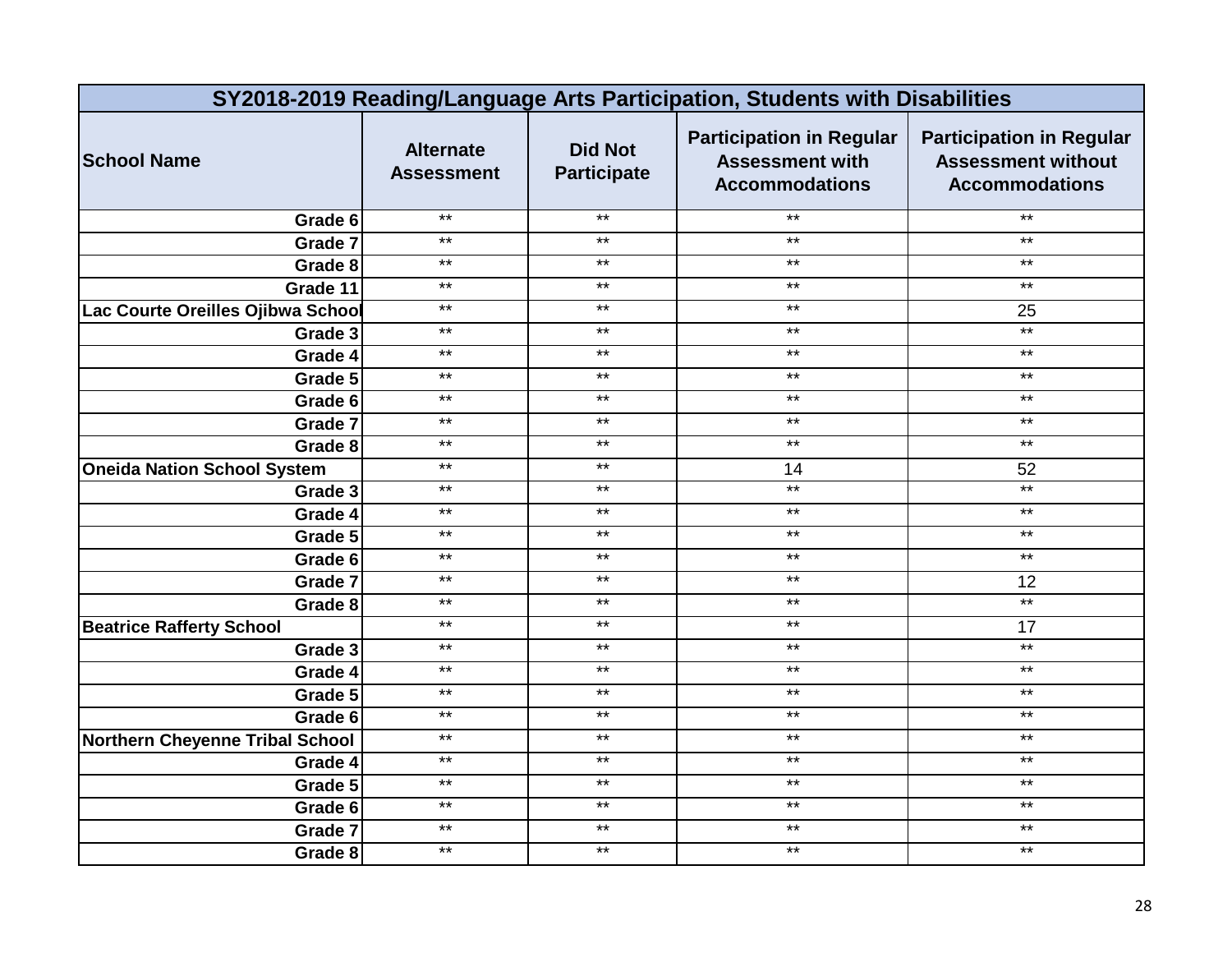| SY2018-2019 Reading/Language Arts Participation, Students with Disabilities |                                       |                                      |                                                                                    |                                                                                       |  |
|-----------------------------------------------------------------------------|---------------------------------------|--------------------------------------|------------------------------------------------------------------------------------|---------------------------------------------------------------------------------------|--|
| <b>School Name</b>                                                          | <b>Alternate</b><br><b>Assessment</b> | <b>Did Not</b><br><b>Participate</b> | <b>Participation in Regular</b><br><b>Assessment with</b><br><b>Accommodations</b> | <b>Participation in Regular</b><br><b>Assessment without</b><br><b>Accommodations</b> |  |
| Grade 12                                                                    | $***$                                 | $*$                                  | $***$                                                                              | $\star\star$                                                                          |  |
| <b>Blackwater Community School</b>                                          | $***$                                 | 16                                   | $***$                                                                              | $***$                                                                                 |  |
| Grade 3                                                                     | $***$                                 | $***$                                | $***$                                                                              | $\star\star$                                                                          |  |
| Grade 4                                                                     | $***$                                 | $***$                                | $***$                                                                              | $***$                                                                                 |  |
| Grade 5                                                                     | $***$                                 | $***$                                | $***$                                                                              | $\star\star$                                                                          |  |
| <b>Casa Blanca Community School</b>                                         | $***$                                 | $\star\star$                         | $***$                                                                              | 22                                                                                    |  |
| Grade 3                                                                     | $***$                                 | $***$                                | $***$                                                                              | 12                                                                                    |  |
| Grade 4                                                                     | $***$                                 | $***$                                | $***$                                                                              | $*$                                                                                   |  |
| <b>Gila Crossing Community School</b>                                       | $***$                                 | $\star\star$                         | $***$                                                                              | 53                                                                                    |  |
| Grade 3                                                                     | $***$                                 | $***$                                | $***$                                                                              | $***$                                                                                 |  |
| Grade 4                                                                     | $**$                                  | $***$                                | $*$                                                                                | $***$                                                                                 |  |
| Grade 5                                                                     | $***$                                 | $***$                                | $***$                                                                              | 11                                                                                    |  |
| Grade 6                                                                     | $***$                                 | $***$                                | $***$                                                                              | $***$                                                                                 |  |
| Grade 7                                                                     | $***$                                 | $***$                                | $***$                                                                              | 11                                                                                    |  |
| Grade 8                                                                     | $***$                                 | $***$                                | $***$                                                                              | $*$                                                                                   |  |
| <b>Salt River Elementary School</b>                                         | $***$                                 | $***$                                | $***$                                                                              | 38                                                                                    |  |
| Grade 3                                                                     | $***$                                 | $***$                                | $***$                                                                              | $*$                                                                                   |  |
| Grade 4                                                                     | $***$                                 | $***$                                | $***$                                                                              | $***$                                                                                 |  |
| Grade 5                                                                     | $\star\star$                          | $***$                                | $***$                                                                              | 14                                                                                    |  |
| Grade 6                                                                     | $***$                                 | $***$                                | $***$                                                                              | $*$                                                                                   |  |
| <b>Indian Island School</b>                                                 | $***$                                 | $\star\star$                         | $\star\star$                                                                       | 14                                                                                    |  |
| Grade 3                                                                     | $***$                                 | $***$                                | $***$                                                                              | $***$                                                                                 |  |
| Grade 4                                                                     | $***$                                 | $***$                                | $***$                                                                              | $***$                                                                                 |  |
| Grade 5                                                                     | $***$                                 | $***$                                | $***$                                                                              | $***$                                                                                 |  |
| Grade 6                                                                     | $***$                                 | $***$                                | $***$                                                                              | $***$                                                                                 |  |
| Grade 7                                                                     | $***$                                 | $***$                                | $***$                                                                              | $***$                                                                                 |  |
| Grade 8                                                                     | $***$                                 | $***$                                | $***$                                                                              | $***$                                                                                 |  |
| <b>St Stephens Indian School</b>                                            | $***$                                 | $***$                                | $***$                                                                              | 24                                                                                    |  |
| Grade 3                                                                     | $***$                                 | $***$                                | $***$                                                                              | $***$                                                                                 |  |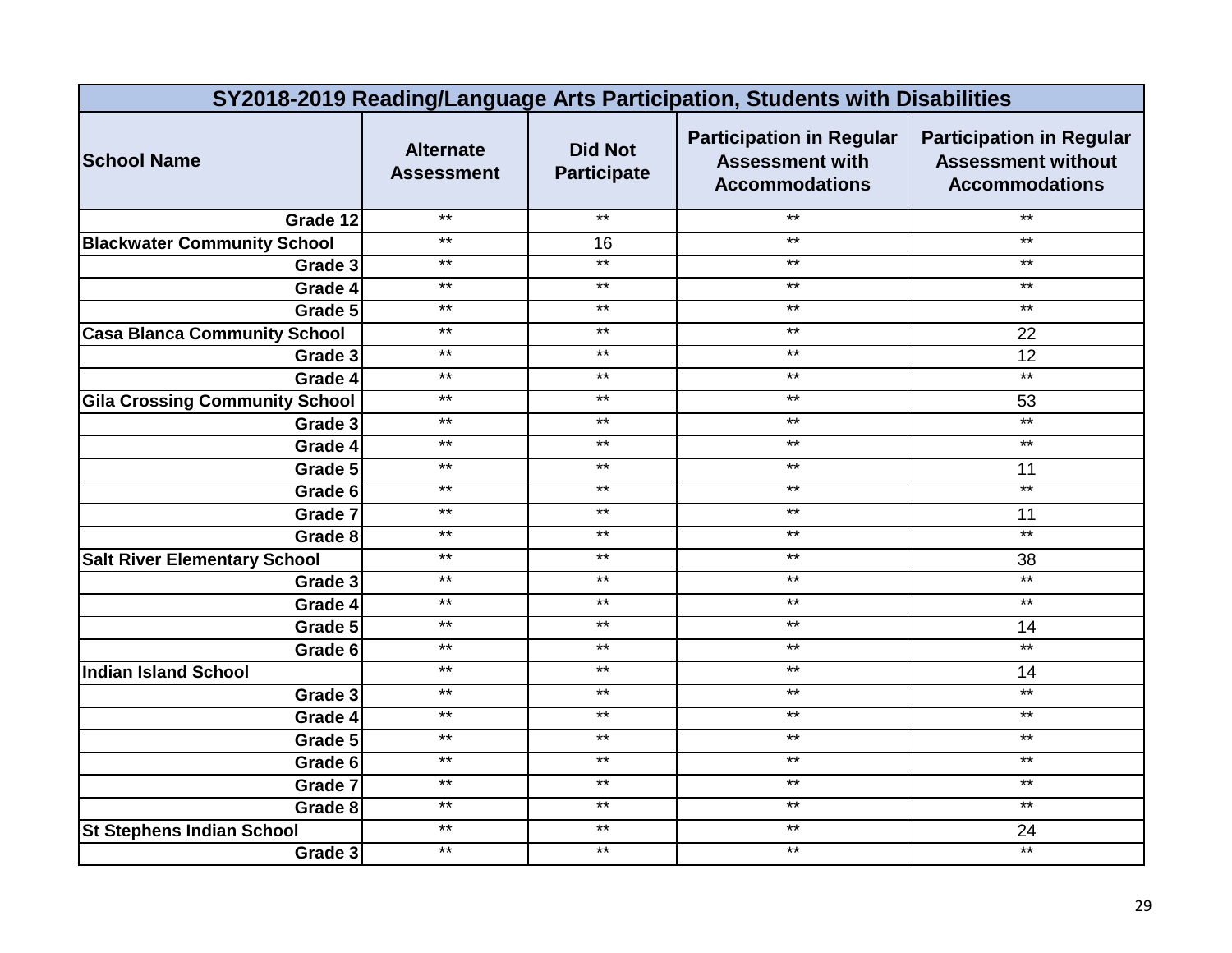| SY2018-2019 Reading/Language Arts Participation, Students with Disabilities |                                       |                                      |                                                                                    |                                                                                       |  |
|-----------------------------------------------------------------------------|---------------------------------------|--------------------------------------|------------------------------------------------------------------------------------|---------------------------------------------------------------------------------------|--|
| <b>School Name</b>                                                          | <b>Alternate</b><br><b>Assessment</b> | <b>Did Not</b><br><b>Participate</b> | <b>Participation in Regular</b><br><b>Assessment with</b><br><b>Accommodations</b> | <b>Participation in Regular</b><br><b>Assessment without</b><br><b>Accommodations</b> |  |
| Grade 4                                                                     | $***$                                 | $***$                                | $***$                                                                              | $***$                                                                                 |  |
| Grade 5                                                                     | $***$                                 | $***$                                | $***$                                                                              | $***$                                                                                 |  |
| Grade 6                                                                     | $***$                                 | $***$                                | $***$                                                                              | $\star\star$                                                                          |  |
| Grade 7                                                                     | $\star\star$                          | $\star\star$                         | $***$                                                                              | $***$                                                                                 |  |
| Grade 8                                                                     | $\star\star$                          | $\star\star$                         | $\star\star$                                                                       | $\star\star$                                                                          |  |
| Grade 9                                                                     | $***$                                 | $***$                                | $***$                                                                              | $***$                                                                                 |  |
| Grade 10                                                                    | $\star\star$                          | $\star\star$                         | $\star\star$                                                                       | $\star\star$                                                                          |  |
| <b>Menominee Tribal School</b>                                              | $***$                                 | $***$                                | $***$                                                                              | 32                                                                                    |  |
| Grade 3                                                                     | $***$                                 | $***$                                | $***$                                                                              | $\star\star$                                                                          |  |
| Grade 4                                                                     | $\star\star$                          | $***$                                | $\star\star$                                                                       | $***$                                                                                 |  |
| Grade 5                                                                     | $**$                                  | $***$                                | $***$                                                                              | $\star\star$                                                                          |  |
| Grade 6                                                                     | $***$                                 | $***$                                | $\star\star$                                                                       | $***$                                                                                 |  |
| Grade 7                                                                     | $***$                                 | $\star\star$                         | $***$                                                                              | $\star\star$                                                                          |  |
| Grade 8                                                                     | $***$                                 | $***$                                | $***$                                                                              | $***$                                                                                 |  |
| Joseph K. Lumsden Bahweting An                                              | $***$                                 | $***$                                | $***$                                                                              | 28                                                                                    |  |
| Grade 3                                                                     | $***$                                 | $***$                                | $***$                                                                              | $***$                                                                                 |  |
| Grade 4                                                                     | $***$                                 | $***$                                | $***$                                                                              | $*$                                                                                   |  |
| Grade 5                                                                     | $*$                                   | $***$                                | $***$                                                                              | $\star\star$                                                                          |  |
| Grade 6                                                                     | $***$                                 | $***$                                | $***$                                                                              | $\star\star$                                                                          |  |
| Grade 7                                                                     | $***$                                 | $\star\star$                         | $***$                                                                              | $***$                                                                                 |  |
| Grade 8                                                                     | $***$                                 | $***$                                | $***$                                                                              | $***$                                                                                 |  |
| Hannahville Indian School                                                   | $***$                                 | $***$                                | $***$                                                                              | 15                                                                                    |  |
| Grade 3                                                                     | $***$                                 | $***$                                | $***$                                                                              | $\star\star$                                                                          |  |
| Grade 4                                                                     | $*$                                   | $***$                                | $***$                                                                              | $***$                                                                                 |  |
| Grade 5                                                                     | $***$                                 | $***$                                | $***$                                                                              | $***$                                                                                 |  |
| Grade 6                                                                     | $\star\star$                          | $***$                                | $***$                                                                              | $\star\star$                                                                          |  |
| Grade 7                                                                     | $***$                                 | $***$                                | $***$                                                                              | $***$                                                                                 |  |
| Grade 8                                                                     | $***$                                 | $***$                                | $***$                                                                              | $***$                                                                                 |  |
| <b>Sherman Indian High School</b>                                           | $***$                                 | $***$                                | $***$                                                                              | $\star\star$                                                                          |  |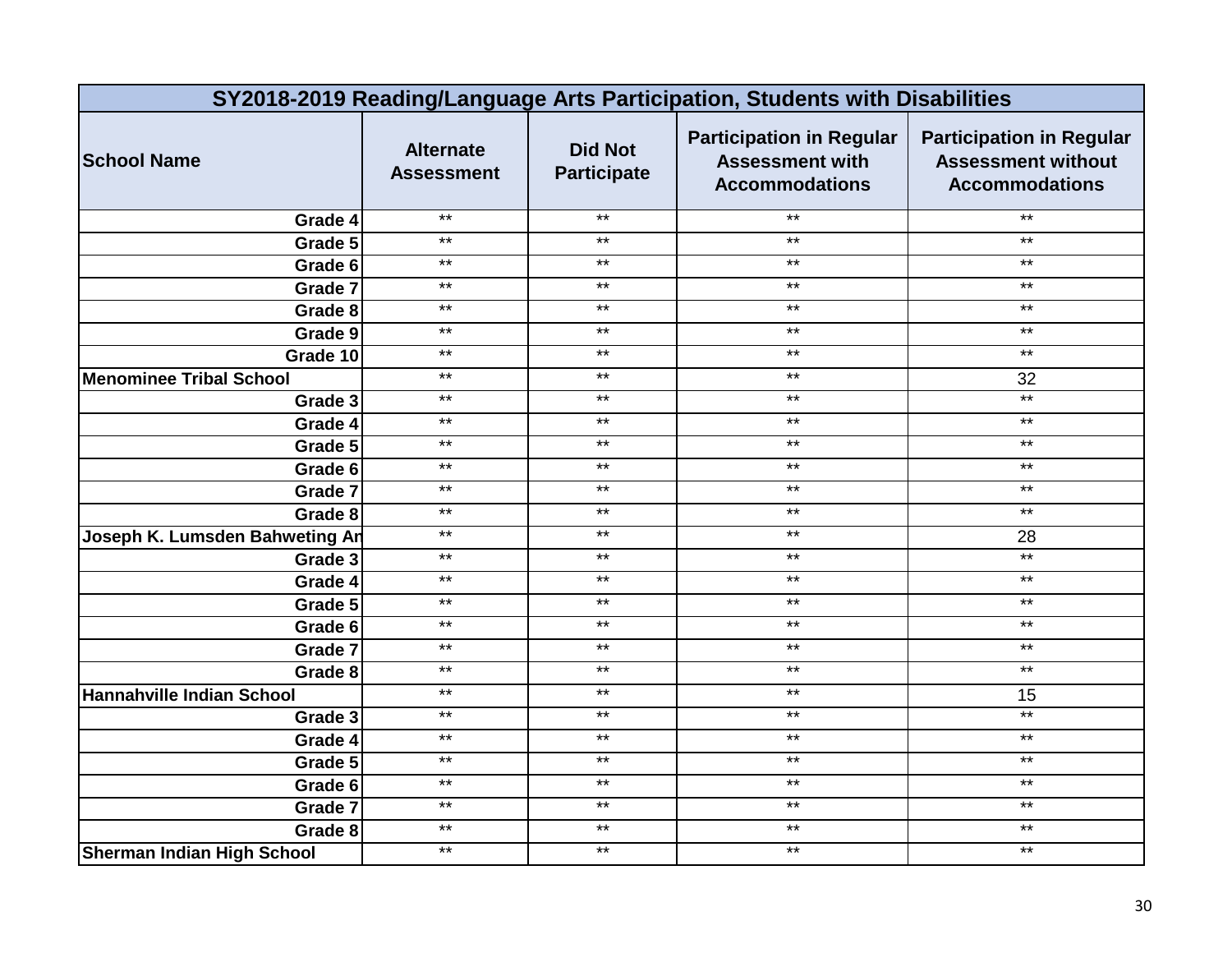| SY2018-2019 Reading/Language Arts Participation, Students with Disabilities |                                       |                                      |                                                                                    |                                                                                       |  |
|-----------------------------------------------------------------------------|---------------------------------------|--------------------------------------|------------------------------------------------------------------------------------|---------------------------------------------------------------------------------------|--|
| <b>School Name</b>                                                          | <b>Alternate</b><br><b>Assessment</b> | <b>Did Not</b><br><b>Participate</b> | <b>Participation in Regular</b><br><b>Assessment with</b><br><b>Accommodations</b> | <b>Participation in Regular</b><br><b>Assessment without</b><br><b>Accommodations</b> |  |
| Grade 11                                                                    | $***$                                 | $***$                                | $***$                                                                              | $\star\star$                                                                          |  |
| <b>Duckwater Shoshone Elementary</b>                                        | $***$                                 | $***$                                | $***$                                                                              | $***$                                                                                 |  |
| Grade 4                                                                     | $***$                                 | $***$                                | $***$                                                                              | $\star\star$                                                                          |  |
| Grade 8                                                                     | $***$                                 | $***$                                | $***$                                                                              | $***$                                                                                 |  |
| <b>First Mesa Elementary School</b>                                         | $***$                                 | $***$                                | $***$                                                                              | 12                                                                                    |  |
| Grade 3                                                                     | $***$                                 | $***$                                | $***$                                                                              | $***$                                                                                 |  |
| Grade 4                                                                     | $***$                                 | $***$                                | $\star\star$                                                                       | $\star\star$                                                                          |  |
| Grade 6                                                                     | $***$                                 | $***$                                | $***$                                                                              | $***$                                                                                 |  |
| <b>Second Mesa Day School</b>                                               | $***$                                 | $\star\star$                         | $\star\star$                                                                       | 24                                                                                    |  |
| Grade 3                                                                     | $***$                                 | $***$                                | $***$                                                                              | $*$                                                                                   |  |
| Grade 4                                                                     | $**$                                  | $***$                                | $***$                                                                              | $\star\star$                                                                          |  |
| Grade 5                                                                     | $\star\star$                          | $***$                                | $***$                                                                              | $***$                                                                                 |  |
| Grade 6                                                                     | $***$                                 | $***$                                | $***$                                                                              | $***$                                                                                 |  |
| <b>Hopi Day School</b>                                                      | $***$                                 | $***$                                | $***$                                                                              | 19                                                                                    |  |
| Grade 3                                                                     | $***$                                 | $***$                                | $***$                                                                              | $***$                                                                                 |  |
| Grade 4                                                                     | $***$                                 | $***$                                | $***$                                                                              | $***$                                                                                 |  |
| Grade 5                                                                     | $***$                                 | $***$                                | $***$                                                                              | $***$                                                                                 |  |
| Grade 6                                                                     | $***$                                 | $***$                                | $***$                                                                              | $***$                                                                                 |  |
| <b>Hotevilla Bacavi Community Scho</b>                                      | $***$                                 | $***$                                | $***$                                                                              | 21                                                                                    |  |
| Grade 4                                                                     | $***$                                 | $***$                                | $***$                                                                              | $***$                                                                                 |  |
| Grade 5                                                                     | $***$                                 | $***$                                | $***$                                                                              | $\star\star$                                                                          |  |
| Grade 6                                                                     | $***$                                 | $***$                                | $***$                                                                              | $***$                                                                                 |  |
| Grade 7                                                                     | $***$                                 | $***$                                | $***$                                                                              | $\star\star$                                                                          |  |
| Grade 8                                                                     | $***$                                 | $***$                                | $***$                                                                              | $\star\star$                                                                          |  |
| <b>Moencopi Day School</b>                                                  | $*$                                   | $***$                                | $***$                                                                              | $\star\star$                                                                          |  |
| Grade 3                                                                     | $***$                                 | $***$                                | $***$                                                                              | $\star\star$                                                                          |  |
| Grade 4                                                                     | $***$                                 | $\star\star$                         | $\star\star$                                                                       | $\star\star$                                                                          |  |
| Grade 5                                                                     | $***$                                 | $***$                                | $***$                                                                              | $***$                                                                                 |  |
| Grade 6                                                                     | $***$                                 | $***$                                | $\star\star$                                                                       | $***$                                                                                 |  |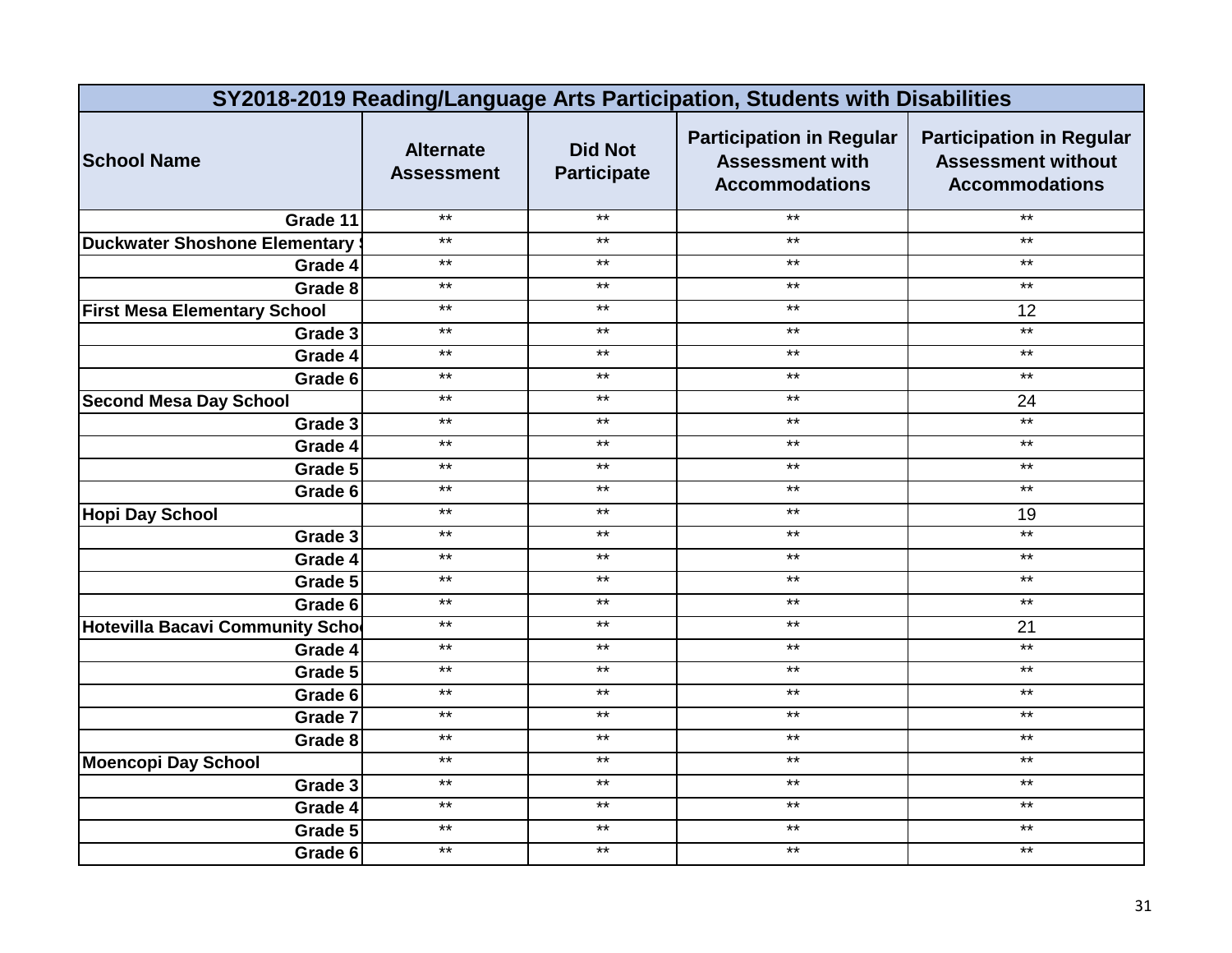| SY2018-2019 Reading/Language Arts Participation, Students with Disabilities |                                       |                                      |                                                                                    |                                                                                       |
|-----------------------------------------------------------------------------|---------------------------------------|--------------------------------------|------------------------------------------------------------------------------------|---------------------------------------------------------------------------------------|
| <b>School Name</b>                                                          | <b>Alternate</b><br><b>Assessment</b> | <b>Did Not</b><br><b>Participate</b> | <b>Participation in Regular</b><br><b>Assessment with</b><br><b>Accommodations</b> | <b>Participation in Regular</b><br><b>Assessment without</b><br><b>Accommodations</b> |
| <b>Keams Canyon Elementary School</b>                                       | $***$                                 | $***$                                | $***$                                                                              | 17                                                                                    |
| Grade 3                                                                     | $***$                                 | $***$                                | $***$                                                                              | $*$                                                                                   |
| Grade 4                                                                     | $***$                                 | $***$                                | $***$                                                                              | $\star\star$                                                                          |
| Grade 5                                                                     | $***$                                 | $***$                                | $***$                                                                              | $\star\star$                                                                          |
| Grade 6                                                                     | $***$                                 | $\star\star$                         | $***$                                                                              | $\star\star$                                                                          |
| Hopi Junior-Senior High School                                              | $***$                                 | $***$                                | $***$                                                                              | 41                                                                                    |
| Grade 7                                                                     | $***$                                 | $\star\star$                         | $\star\star$                                                                       | 11                                                                                    |
| Grade 8                                                                     | $***$                                 | $***$                                | $***$                                                                              | 18                                                                                    |
| Grade 11                                                                    | $***$                                 | $***$                                | $***$                                                                              | 12                                                                                    |
| <b>Havasupai Elementary School</b>                                          | $***$                                 | $\star\star$                         | $***$                                                                              | $\star\star$                                                                          |
| Grade 3                                                                     | $**$                                  | $***$                                | $***$                                                                              | $\star\star$                                                                          |
| Grade 5                                                                     | $***$                                 | $***$                                | $***$                                                                              | $***$                                                                                 |
| Grade 6                                                                     | $***$                                 | $\star\star$                         | $***$                                                                              | $\star\star$                                                                          |
| Grade 7                                                                     | $***$                                 | $***$                                | $***$                                                                              | $\star\star$                                                                          |
| Grade 8                                                                     | $***$                                 | $***$                                | $***$                                                                              | $***$                                                                                 |
| <b>Flandreau Indian School</b>                                              | $***$                                 | $***$                                | $***$                                                                              | $\star\star$                                                                          |
| Grade 11                                                                    | $***$                                 | $\star\star$                         | $***$                                                                              | $***$                                                                                 |
| <b>Red Water Elementary School</b>                                          | $**$                                  | $***$                                | $***$                                                                              | 23                                                                                    |
| Grade 3                                                                     | $***$                                 | $\star\star$                         | $***$                                                                              | $*$                                                                                   |
| Grade 4                                                                     | $***$                                 | $\star\star$                         | $***$                                                                              | $***$                                                                                 |
| Grade 5                                                                     | $***$                                 | $***$                                | $***$                                                                              | $***$                                                                                 |
| Grade 7                                                                     | $***$                                 | $***$                                | $***$                                                                              | $***$                                                                                 |
| Grade 8                                                                     | $***$                                 | $***$                                | $***$                                                                              | $***$                                                                                 |
| <b>Standing Pine Elementary School</b>                                      | $***$                                 | $***$                                | $***$                                                                              | 16                                                                                    |
| Grade 3                                                                     | $***$                                 | $***$                                | $***$                                                                              | $***$                                                                                 |
| Grade 4                                                                     | $***$                                 | $***$                                | $***$                                                                              | $\star\star$                                                                          |
| Grade 5                                                                     | $***$                                 | $***$                                | $***$                                                                              | $***$                                                                                 |
| Grade 6                                                                     | $***$                                 | $***$                                | $***$                                                                              | $***$                                                                                 |
| <b>Tucker Elementary School</b>                                             | $***$                                 | $***$                                | $***$                                                                              | $\star\star$                                                                          |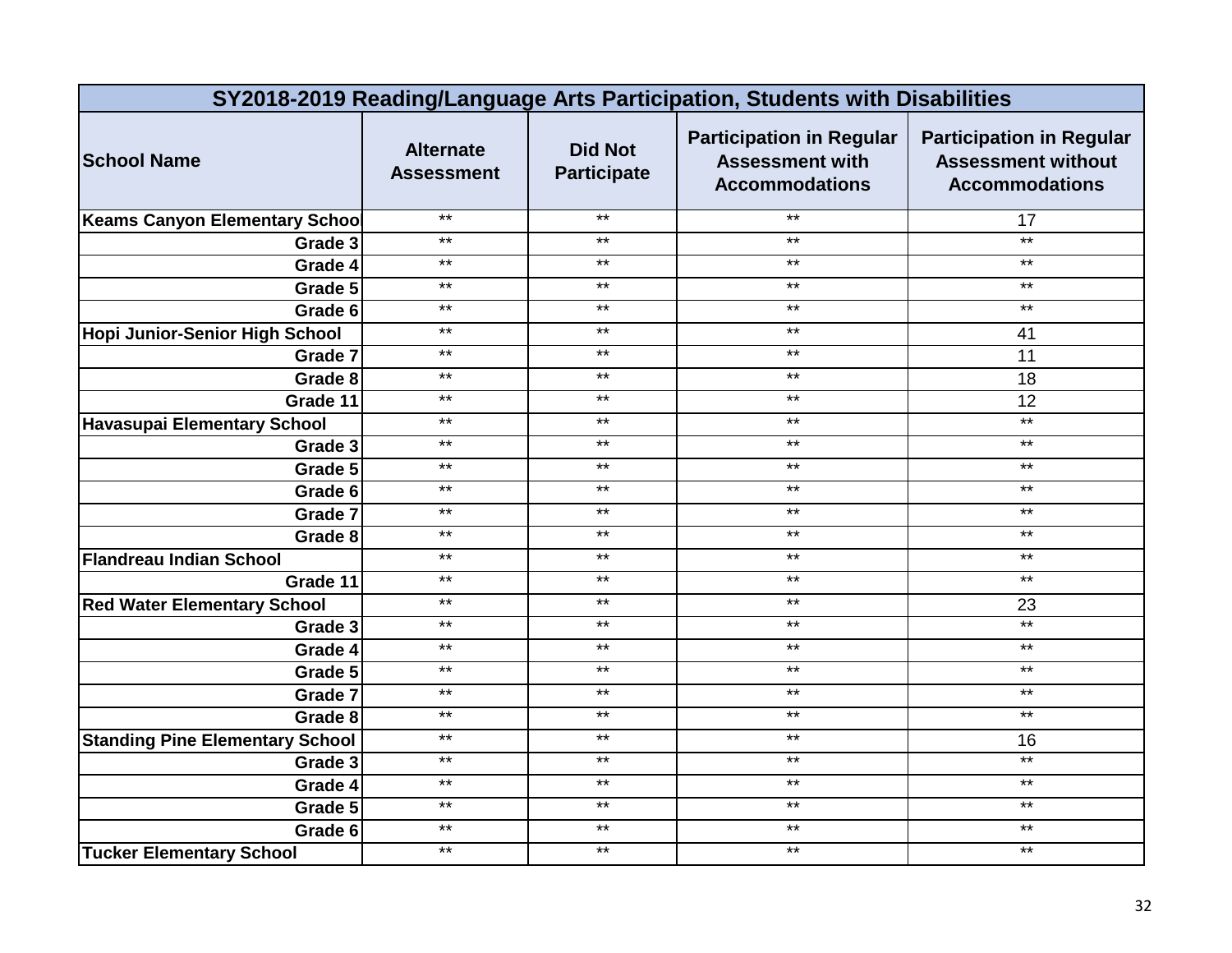| SY2018-2019 Reading/Language Arts Participation, Students with Disabilities |                                       |                                      |                                                                                    |                                                                                       |  |
|-----------------------------------------------------------------------------|---------------------------------------|--------------------------------------|------------------------------------------------------------------------------------|---------------------------------------------------------------------------------------|--|
| <b>School Name</b>                                                          | <b>Alternate</b><br><b>Assessment</b> | <b>Did Not</b><br><b>Participate</b> | <b>Participation in Regular</b><br><b>Assessment with</b><br><b>Accommodations</b> | <b>Participation in Regular</b><br><b>Assessment without</b><br><b>Accommodations</b> |  |
| Grade 3                                                                     | $***$                                 | $***$                                | $***$                                                                              | $\star\star$                                                                          |  |
| Grade 4                                                                     | $***$                                 | $\star\star$                         | $***$                                                                              | $***$                                                                                 |  |
| Grade 5                                                                     | $***$                                 | $\star\star$                         | $***$                                                                              | $\star\star$                                                                          |  |
| Grade 6                                                                     | $***$                                 | $***$                                | $***$                                                                              | $***$                                                                                 |  |
| Grade 8                                                                     | $***$                                 | $***$                                | $***$                                                                              | $\star\star$                                                                          |  |
| <b>Bogue Chitto Elementary School</b>                                       | $***$                                 | $***$                                | 11                                                                                 | 18                                                                                    |  |
| Grade 3                                                                     | $***$                                 | $***$                                | $***$                                                                              | $*$                                                                                   |  |
| Grade 4                                                                     | $***$                                 | $***$                                | $***$                                                                              | $***$                                                                                 |  |
| Grade 5                                                                     | $***$                                 | $***$                                | $***$                                                                              | $***$                                                                                 |  |
| Grade 6                                                                     | $***$                                 | $***$                                | $***$                                                                              | $***$                                                                                 |  |
| Grade 7                                                                     | $***$                                 | $***$                                | $***$                                                                              | $\star\star$                                                                          |  |
| <b>Conehatta Elementary School</b>                                          | $\star\star$                          | $***$                                | $***$                                                                              | 17                                                                                    |  |
| Grade 3                                                                     | $***$                                 | $***$                                | $***$                                                                              | $***$                                                                                 |  |
| Grade 4                                                                     | $***$                                 | $***$                                | $***$                                                                              | $\star\star$                                                                          |  |
| Grade 5                                                                     | $***$                                 | $***$                                | $***$                                                                              | $***$                                                                                 |  |
| Grade 6                                                                     | $***$                                 | $***$                                | $***$                                                                              | $***$                                                                                 |  |
| Grade 7                                                                     | $***$                                 | $***$                                | $***$                                                                              | $***$                                                                                 |  |
| Grade 8                                                                     | $***$                                 | $***$                                | $***$                                                                              | $***$                                                                                 |  |
| <b>Choctaw Central High School</b>                                          | $***$                                 | $***$                                | $***$                                                                              | 16                                                                                    |  |
| Grade 9                                                                     | $***$                                 | $***$                                | $***$                                                                              | $*$                                                                                   |  |
| Grade 10                                                                    | $***$                                 | $***$                                | $***$                                                                              | $***$                                                                                 |  |
| Grade 11                                                                    | $***$                                 | $***$                                | $***$                                                                              | 12                                                                                    |  |
| Grade 12                                                                    | $***$                                 | $\star\star$                         | $***$                                                                              | $***$                                                                                 |  |
| <b>Choctaw Central Middle School</b>                                        | 11                                    | $***$                                | $***$                                                                              | 27                                                                                    |  |
| Grade 7                                                                     | $*$                                   | $***$                                | $***$                                                                              | 15                                                                                    |  |
| Grade 8                                                                     | $***$                                 | $\star\star$                         | $***$                                                                              | 12                                                                                    |  |
| <b>Pearl River Elementary School</b>                                        | $***$                                 | $***$                                | 17                                                                                 | 48                                                                                    |  |
| Grade 3                                                                     | $***$                                 | $***$                                | 13                                                                                 | $***$                                                                                 |  |
| Grade 4                                                                     | $***$                                 | $\star\star$                         | $***$                                                                              | 17                                                                                    |  |